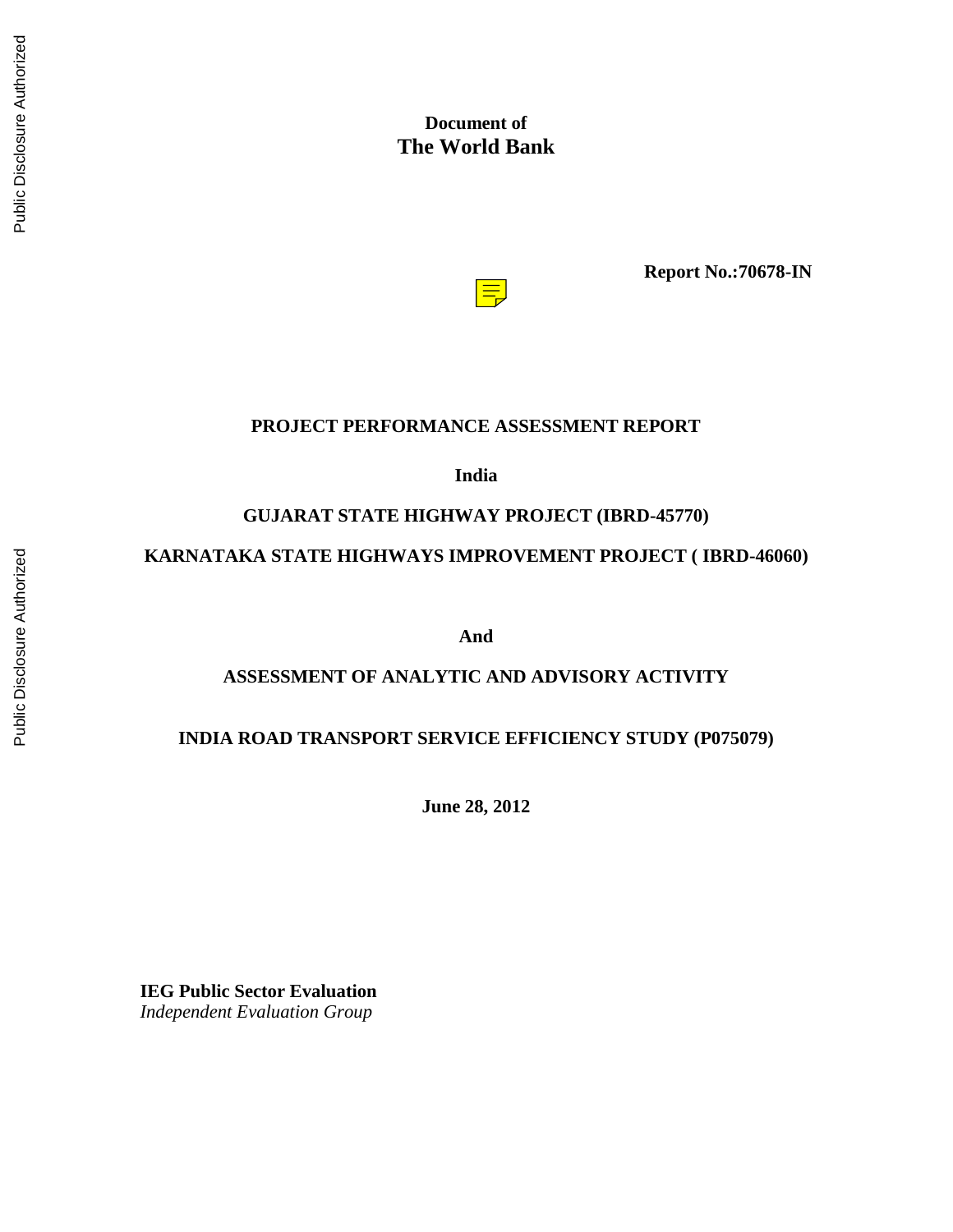### **Currency Equivalents (annual averages)**

*Currency Unit = Indian Rupee (INR)*

| 1995 | US\$1.00        | Rs.32.43                         |
|------|-----------------|----------------------------------|
| 1996 | US\$1.00        | Rs.35.43                         |
| 1997 | <b>US\$1.00</b> | Rs.36.31                         |
| 1998 | US\$1.00        | Rs.41.26                         |
| 1999 | US\$1.00        | Rs.43.06                         |
| 2000 | US\$1.00        | Rs.44.94                         |
| 2001 | US\$1.00        | Rs.47.19                         |
| 2002 | <b>US\$1.00</b> | Rs.48.61                         |
| 2003 | US\$1.00        | Rs.46.58                         |
| 2004 | US\$1.00        | Rs.45.32                         |
| 2005 | US\$1.00        | Rs.44.10                         |
| 2006 | US\$1.00        | Rs.45.31                         |
| 2007 | US\$1.00        | Rs.41.35                         |
| 2008 | US\$1.00        | Rs.43.51                         |
| 2009 | US\$1.00        | Rs.48.41                         |
| 2010 | US\$1.00        | Rs.44.72                         |
| 2011 | <b>US\$1.00</b> | $Rs.53.01$ (as of December 2011) |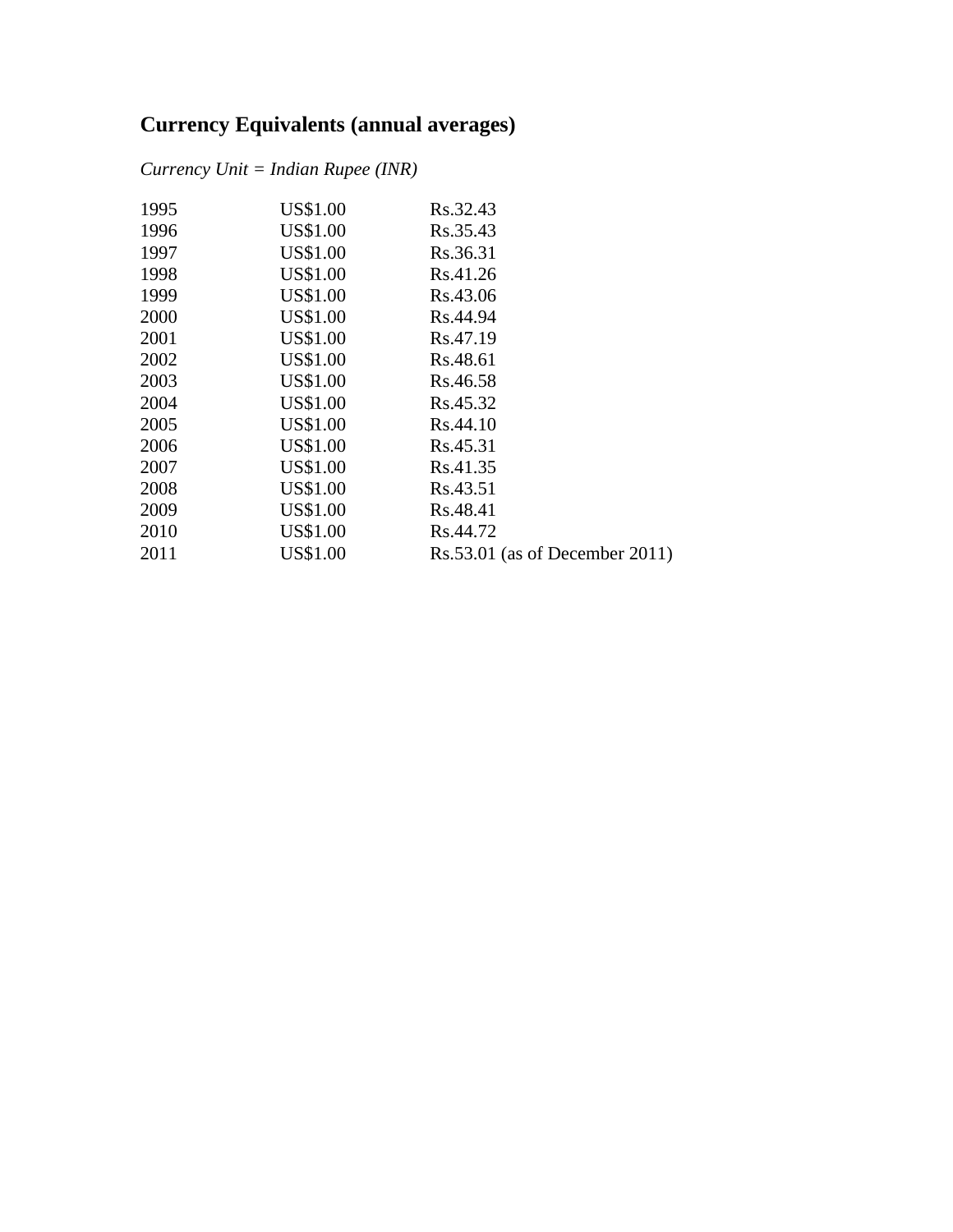### **Abbreviations and Acronyms**

| <b>EMU</b>   | <b>Environmental Management Unit</b>                |  |  |
|--------------|-----------------------------------------------------|--|--|
| ERR          | Economic Rate of Return                             |  |  |
| <b>FIDIC</b> | Fédération Internationale des Ingénieurs-Conseils   |  |  |
| <b>FY</b>    | Fiscal Year                                         |  |  |
| <b>GDP</b>   | <b>Gross Domestic Product</b>                       |  |  |
| GOG          | Government of Gujarat                               |  |  |
| GOL          | Government of India                                 |  |  |
| GOK          | Government of Karnataka                             |  |  |
| <b>GSHP</b>  | Gujarat State Highway Project                       |  |  |
| <b>ICR</b>   | <b>Implementation Completion and Results Report</b> |  |  |
| <b>IDS</b>   | <b>Institutional Development Strengthening</b>      |  |  |
| <b>INR</b>   | <b>Indian Rupees</b>                                |  |  |
| <b>IRI</b>   | <b>International Roughness Index</b>                |  |  |
|              | KPWD Karnataka Public Works Department              |  |  |
|              | KRDCL Karnataka Road Development Corporation Ltd    |  |  |
| <b>KSHIP</b> | Karnataka State Highways Improvement Project        |  |  |
| M&E          | Monitoring and Evaluation                           |  |  |
| <b>MDR</b>   | <b>Major District Roads</b>                         |  |  |
| NGO -        | Non Governmental Organization                       |  |  |
| <b>NH</b>    | National Highway                                    |  |  |
| O&M –        | <b>Operation and Maintenance</b>                    |  |  |
| <b>PAD</b>   | Project Appraisal Document                          |  |  |
| <b>PPP</b>   | Public-Private Partnership                          |  |  |
| R&BD.        | Roads and Buildings Department                      |  |  |
| R&R          | <b>Resettlement and Rehabilitation</b>              |  |  |
| SН           | State Highway                                       |  |  |
|              |                                                     |  |  |

TA Technical Assistance

### **Fisca**l **Year**

Government: April 1—March 31

| Director-General, Independent Evaluation       | $:$ Ms. Caroline Heider  |
|------------------------------------------------|--------------------------|
| Director, IEG Public Sector Evaluation         | $:$ Mr. Emmanuel Jimenez |
| Manager, IEG Public Sector Evaluation (Acting) | : Ms. Martha Ainsworth   |
| Task Manager                                   | : Mr Ramachandra Jammi   |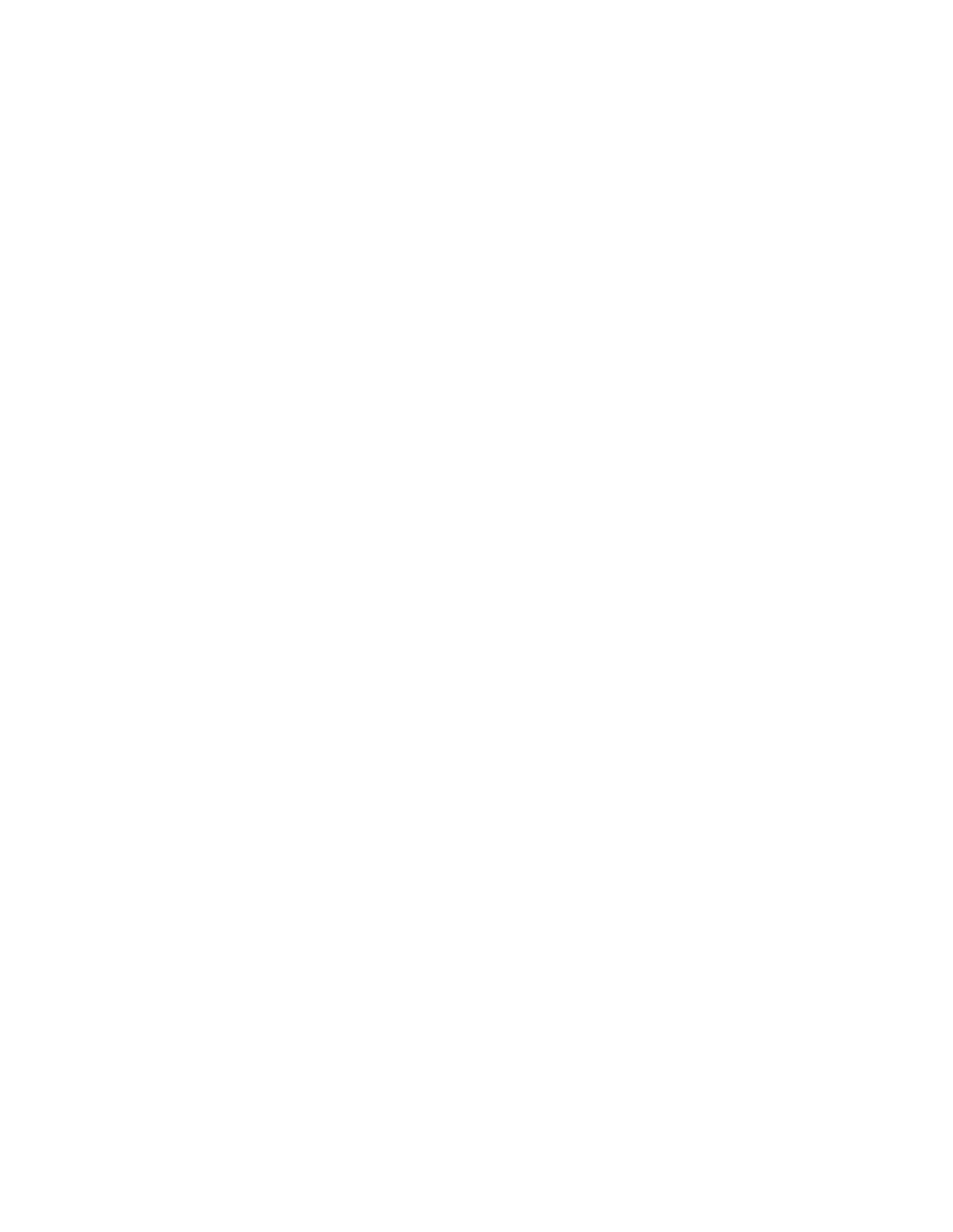# **Contents**

| Annex D. Assessment of the Road Transport Service Efficiency Study 67 |  |
|-----------------------------------------------------------------------|--|

This report was prepared by Ramachandra Jammi, who assessed the project in November 2011. The report was peer reviewed by John Riverson and panel reviewed by Peter Freeman. Romayne Pereira provided administrative support. Murahari Reddy, Consultant, joined the Karnataka portion of the mission.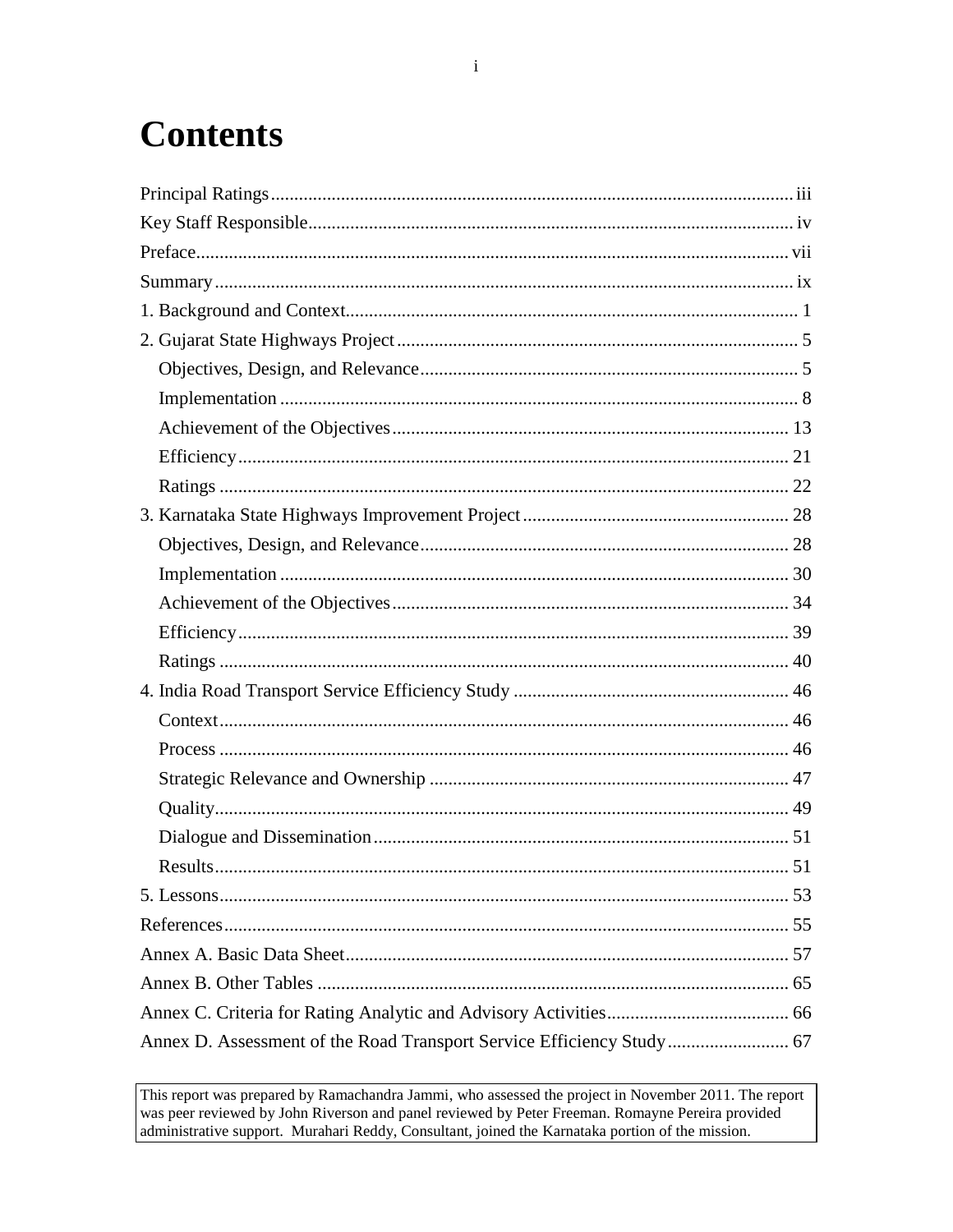## **Boxes**

| Box 1. Going beyond compliance with Environmental and Social Safeguards in Gujarat |  |
|------------------------------------------------------------------------------------|--|
|                                                                                    |  |
|                                                                                    |  |
|                                                                                    |  |
| Box 4. India Road Transport Service Efficiency Study - Main Recommendations  50    |  |

## **Tables**

| Table 3. Gujarat Road Management System: Sample Road Condition Data  17           |  |
|-----------------------------------------------------------------------------------|--|
| Table 4: Gujarat: Routine and Periodic Maintenance Outlay for Roads  18           |  |
| Table 5. Trends in Vehicle Growth and Road Fatalities: India; Gujarat  20         |  |
| Table 6. Gujarat Roads: State Budget and World Bank Loan/grant vs. Expenditure 23 |  |
| Table 7. Trends in Vehicle Growth and Road Fatalities: India; Karnataka 39        |  |
| Table 8. Government of Karnataka: Expenditure for Roads and Bridges  41           |  |
|                                                                                   |  |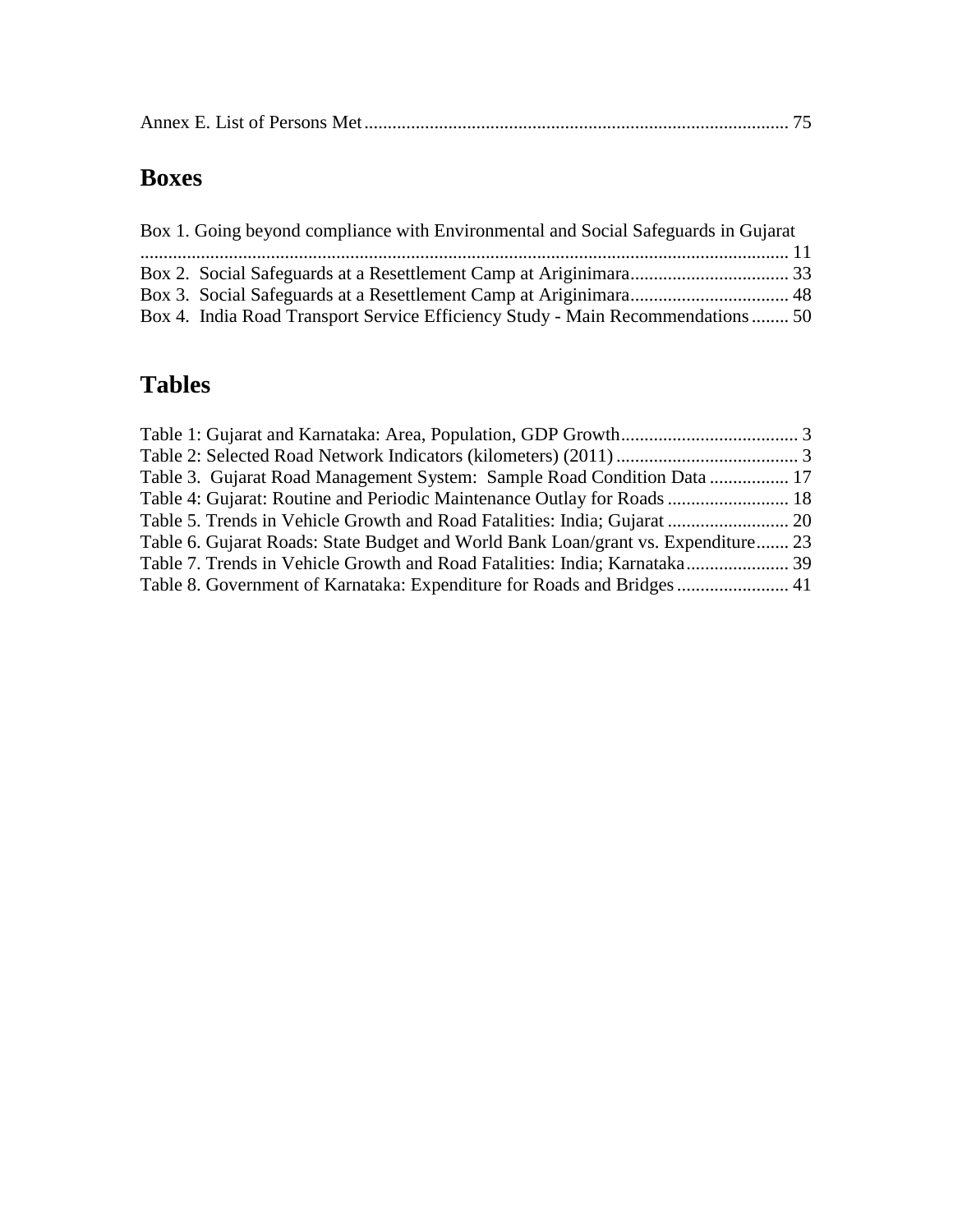## <span id="page-6-0"></span>**Principal Ratings**

#### **Gujarat State Highway Project (IBRD-45770)**

| <b>Evaluation Criteria</b>            | $ICR^*$                    | <b>ICR Review*</b>         | <b>PPAR</b>                |
|---------------------------------------|----------------------------|----------------------------|----------------------------|
| <b>Outcome</b>                        | <b>Highly Satisfactory</b> | <b>Highly Satisfactory</b> | <b>Highly Satisfactory</b> |
| <b>Risk to Development</b><br>Outcome | Negligible to Low          | Negligible to Low          | Negligible to Low          |
| <b>Bank Performance</b>               | Satisfactory               | Satisfactory               | Satisfactory               |
| <b>Borrower</b><br>Performance        | <b>Highly Satisfactory</b> | <b>Highly Satisfactory</b> | <b>Highly Satisfactory</b> |

#### **Karnataka State Highways Improvement Project (IBRD-46060)**

| <b>Evaluation Criteria</b>                   | $ICR*$       | <b>ICR</b> Review* | <b>PPAR</b>                    |
|----------------------------------------------|--------------|--------------------|--------------------------------|
| <b>Outcome</b>                               | Satisfactory | Satisfactory       | <b>Moderately Satisfactory</b> |
| <b>Risk to Development</b><br><b>Outcome</b> | Moderate     | Moderate           | Moderate                       |
| <b>Bank Performance</b>                      | Satisfactory | Satisfactory       | <b>Moderately Satisfactory</b> |
| <b>Borrower Performance</b>                  | Satisfactory | Satisfactory       | <b>Moderately Satisfactory</b> |

#### **Road Transport Service Efficiency Study (P075079) – Analytical and Advisory Activity**

| <b>Evaluation Criteria</b> | Rating                         |
|----------------------------|--------------------------------|
| Results                    | <b>Moderately Satisfactory</b> |
| Relevance                  | <b>Moderately Satisfactory</b> |
| Quality                    | Satisfactory                   |
| Dialogue                   | <b>Moderately Satisfactory</b> |

\* The Implementation Completion and Results Report (ICR) is a self-evaluation by the responsible Bank department. The ICR Review is an intermediate IEG product that seeks to independently verify the findings of the ICR.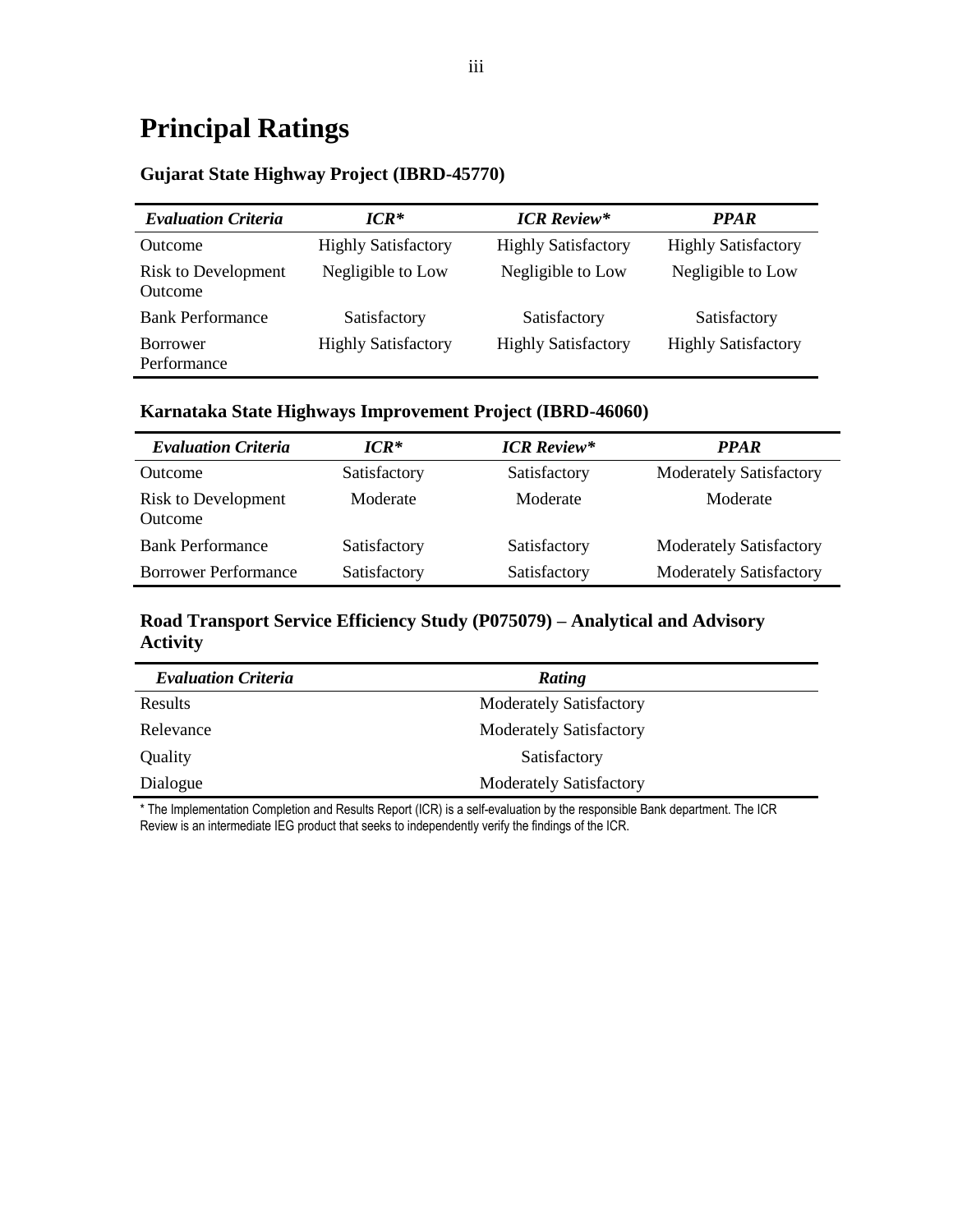## <span id="page-7-0"></span>**Key Staff Responsible**

#### **Gujarat State Highway Project (IBRD-45770)**

| <b>Project</b> | <b>Task Manager/Leader</b> | <b>Division Chief/</b><br><b>Sector Director</b> | <b>Country Director</b> |
|----------------|----------------------------|--------------------------------------------------|-------------------------|
| Appraisal      | Guang Z. Chen              | Vincent Gouarne                                  | Edwin R. Lim            |
| Completion     | Alok N. Bansal             | G. George Tharakan<br>(Acting)                   | Isabel M. Guerrero      |

#### **Karnataka State Highways Improvement Project (IBRD-46060)**

|                |                            | Division Chief/                |                         |
|----------------|----------------------------|--------------------------------|-------------------------|
| <b>Project</b> | <b>Task Manager/Leader</b> | <b>Sector Director</b>         | <b>Country Director</b> |
| Appraisal      | Fabio Galli                | Jonathan Kamkwalala            | Edwin R. Lim            |
| Completion     | Ke Fang                    | G. George Tharakan<br>(Acting) | Isabel M. Guerrero      |

#### **Road Transport Service Efficiency Study (P075079)**

|                |                            | <b>Division Chief/</b> |                         |
|----------------|----------------------------|------------------------|-------------------------|
| <b>Project</b> | <b>Task Manager/Leader</b> | <b>Sector Director</b> | <b>Country Director</b> |
| Appraisal      | Zhi Liu                    | Guang Z. Chen          | Michael F. Carter       |
| Completion     | G. George Tharakan         | Guang Z. Chen          | Michael F. Carter       |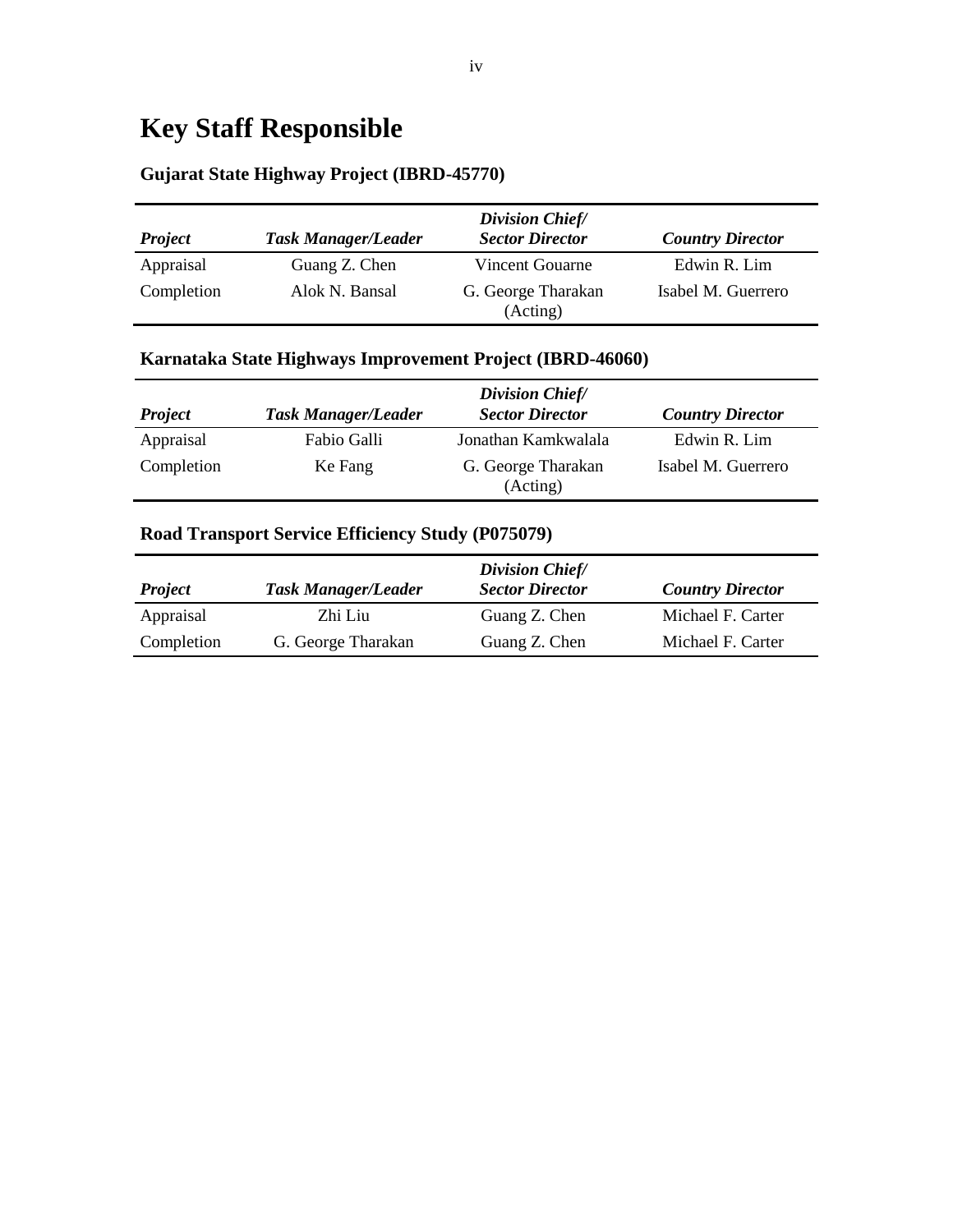#### **IEG Mission: Improving World Bank Group development results through excellence in evaluation.**

#### **About this Report**

The Independent Evaluation Group assesses the programs and activities of the World Bank for two purposes: first, to ensure the integrity of the Bank's self-evaluation process and to verify that the Bank's work is producing the expected results, and second, to help develop improved directions, policies, and procedures through the dissemination of lessons drawn from experience. As part of this work, IEG annually assesses 20-25 percent of the Bank's lending operations through field work. In selecting operations for assessment, preference is given to those that are innovative, large, or complex; those that are relevant to upcoming studies or country evaluations; those for which Executive Directors or Bank management have requested assessments; and those that are likely to generate important lessons.

To prepare a Project Performance Assessment Report (PPAR), IEG staff examine project files and other documents, visit the borrowing country to discuss the operation with the government, and other in-country stakeholders, and interview Bank staff and other donor agency staff both at headquarters and in local offices as appropriate.

Each PPAR is subject to internal IEG peer review, Panel review, and management approval. Once cleared internally, the PPAR is commented on by the responsible Bank department. The PPAR is also sent to the borrower for review. IEG incorporates both Bank and borrower comments as appropriate, and the borrowers' comments are attached to the document that is sent to the Bank's Board of Executive Directors. After an assessment report has been sent to the Board, it is disclosed to the public.

#### **About the IEG Rating System for Public Sector Evaluations**

IEG's use of multiple evaluation methods offers both rigor and a necessary level of flexibility to adapt to lending instrument, project design, or sectoral approach. IEG evaluators all apply the same basic method to arrive at their project ratings. Following is the definition and rating scale used for each evaluation criterion (additional information is available on the IEG website: http://worldbank.org/ieg).

*Outcome:* The extent to which the operation's major relevant objectives were achieved, or are expected to be achieved, efficiently. The rating has three dimensions: relevance, efficacy, and efficiency. *Relevance* includes relevance of objectives and relevance of design. Relevance of objectives is the extent to which the project's objectives are consistent with the country's current development priorities and with current Bank country and sectoral assistance strategies and corporate goals (expressed in Poverty Reduction Strategy Papers, Country Assistance Strategies, Sector Strategy Papers, Operational Policies). Relevance of design is the extent to which the project's design is consistent with the stated objectives. *Efficacy* is the extent to which the project's objectives were achieved, or are expected to be achieved, taking into account their relative importance. *Efficiency* is the extent to which the project achieved, or is expected to achieve, a return higher than the opportunity cost of capital and benefits at least cost compared to alternatives. The efficiency dimension generally is not applied to adjustment operations. *Possible ratings for Outcome:* Highly Satisfactory, Satisfactory, Moderately Satisfactory, Moderately Unsatisfactory, Unsatisfactory, Highly Unsatisfactory.

*Risk to Development Outcome:* The risk, at the time of evaluation, that development outcomes (or expected outcomes) will not be maintained (or realized). *Possible ratings for Risk to Development Outcome:* High, Significant, Moderate, Negligible to Low, Not Evaluable.

*Bank Performance:* The extent to which services provided by the Bank ensured quality at entry of the operation and supported effective implementation through appropriate supervision (including ensuring adequate transition arrangements for regular operation of supported activities after loan/credit closing, toward the achievement of development outcomes. The rating has two dimensions: quality at entry and quality of supervision. *Possible ratings for Bank Performance:* Highly Satisfactory, Satisfactory, Moderately Satisfactory, Moderately Unsatisfactory, Unsatisfactory, Highly Unsatisfactory.

*Borrower Performance:* The extent to which the borrower (including the government and implementing agency or agencies) ensured quality of preparation and implementation, and complied with covenants and agreements, toward the achievement of development outcomes. The rating has two dimensions: government performance and implementing agency(ies) performance. *Possible ratings for Borrower Performance:* Highly Satisfactory, Satisfactory, Moderately Satisfactory, Moderately Unsatisfactory, Unsatisfactory, Highly Unsatisfactory.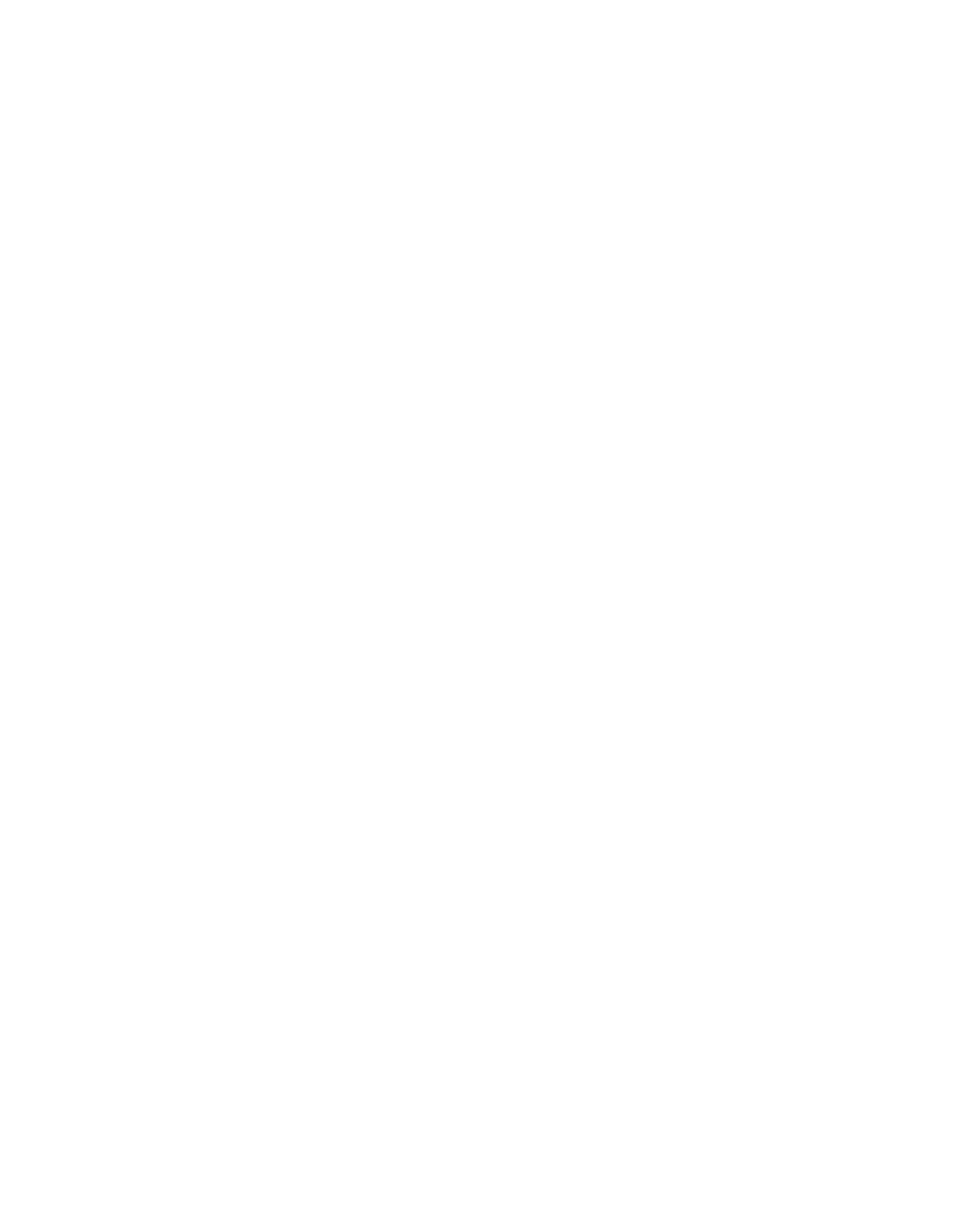### <span id="page-10-0"></span>**Preface**

This Project Performance Assessment Report, prepared by the Independent Evaluation Group (IEG), evaluates two transport projects, the *Gujarat State Highways Project (2000-07)* and the *Karnataka State Highways Improvement Project (2001-07),*  and a major analytical product for the road sector in India, the *Road Transport Service Efficiency Study (2006)*.

 The two projects are among twelve state-level transport projects supported by the Bank in the past fifteen years covering Assam, Andhra Pradesh, Himachal Pradesh, Kerala, Mizoram, Punjab, Orissa, Rajasthan, Tamil Nadu, and Uttar Pradesh. Both the Gujarat and Karnataka projects involved upgrading, strengthening, and maintenance of state highways, and institutional strengthening of road sector agencies through technical assistance. Land acquisition and resettlement issues were important in both projects.

The two projects were selected for assessment because they had similar objectives and were implemented in provinces with comparable populations and lengths of highway networks, though they differed in some respects including institutional capacity, and the scale of land acquisition and resettlement issues. The Bank's task management responsibilities were managed from the Bank's headquarters for the Gujarat project and from the Bank's country office in New Delhi for the Karnataka project. The findings on sustainability of outcomes from the projects are also likely to be a useful input into the forthcoming IEG evaluation of sustainable infrastructure services and the World Bank Group.

The *Road Transport Service Efficiency Study* is one of several important analytical products prepared by the Bank for India's transport sector over the last fifteen years. It directs attention to the importance of addressing regulatory, institutional and technical issues in improving road transport efficiency as a complement to the large investments that are being made in the country in developing road infrastructure.

IEG prepared this report based on an examination of the relevant Project Appraisal Documents (PADs), Implementation Completion and Results Reports (ICRs), legal agreements, project files and archives, as well as other relevant reports, documents, memoranda and working papers. An IEG field mission visited India during November 2011. Discussions were held with Bank staff in Washington, DC and in New Delhi, and government officials in New Delhi and in Gujarat and Karnataka states. The mission discussed the projects' experience and the effectiveness of Bank assistance with other stakeholders including road users and project affected persons. Extensive site visits were undertaken in both the states covering several segments of roads addressed under the two projects. The visits also covered selected project affected persons as well as structures that were impacted and rehabilitated by the projects.

The mission expresses its appreciation for the generous time and attention given by the Borrower and all concerned parties. A list of persons met by the mission is in Annex E.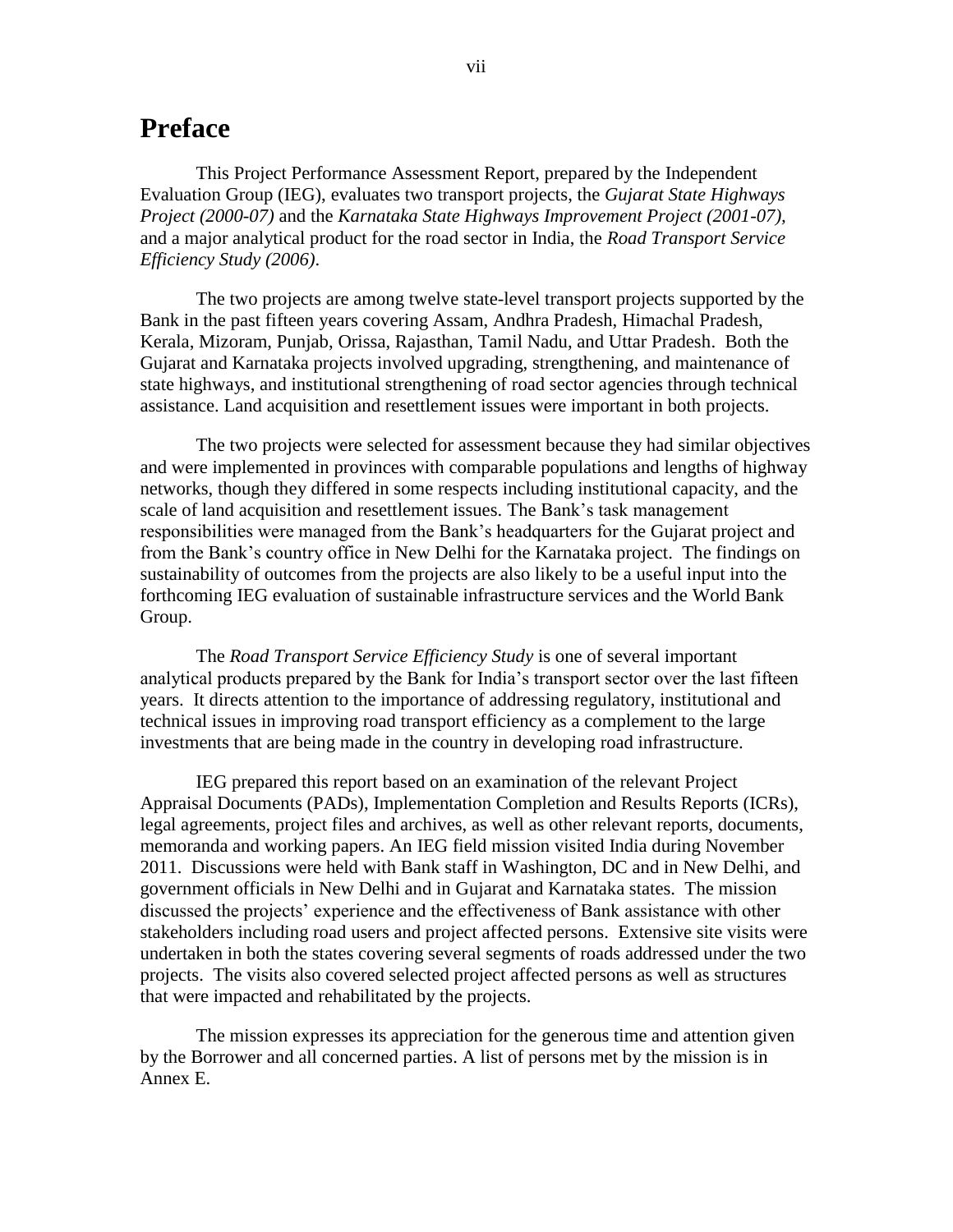Following IEG practice, copies of the draft report were to government officials and implementing agencies for their review but no comments were received.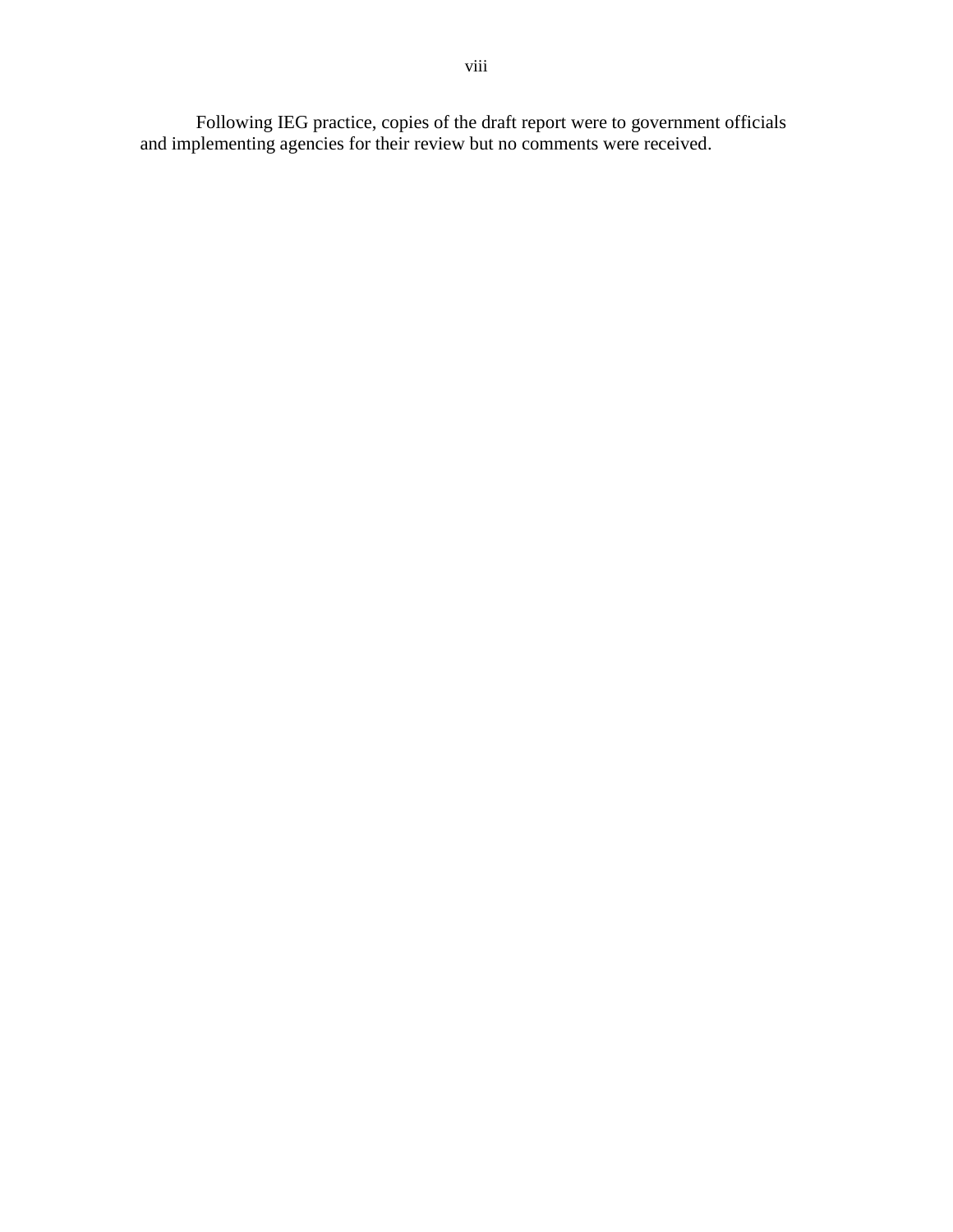### <span id="page-12-0"></span>**Summary**

This Project Performance Assessment Report assesses the development effectiveness of two transport projects in India, the *Gujarat State Highways Project (2000-07)* and the *Karnataka State Highways Improvement Project (2001-07)*; and a major analytic product for the country's road sector, *Road Transport Service Efficiency Study (2006)*.

The objective of the Gujarat project was to "assist Gujarat in enhancing the state capacity for effective and efficient road infrastructure planning and management and maximizing the existing road infrastructure asset utilization through priority investments and increased funding for maintenance in the road sector." The Karnataka project objective was "improving the state's core road network." The *Road Transport Service Efficiency Study* addressed non-infrastructure factors that impair the efficiency of road transport services in the country and made recommendations for long-distance passenger bus services, the trucking industry, and the motor insurance sector.

**Building the institutional capacity of Roads Agencies.** The Gujarat Project has helped the state's roads agency (Roads and Building Department) to improve its capacity for the planning and maintenance of road infrastructure. The progress made in various aspects of institutional development – planning, procurement, data collection and analysis using a Road Management System, contract management and quality control, and environmental and social safeguards – has been largely mainstreamed into the Roads and Building Department. Administrative efficiency has shown steady and impressive improvement. Physical targets under the project for road improvement and related outcomes were achieved in a highly cost-effective and efficient manner and have been demonstrably sustained beyond project completion. Several state governments and road agencies have shown interest in learning from Gujarat's experience from the project.

Under the Karnataka project, actions initiated through the Institutional Development and Strengthening action plan showed mixed results. The capacity of the Karnataka Public Works Department for contract management improved significantly. Awareness and capacity for implementing environmental and social safeguards was enhanced. A Geographic Information System (GIS)-based database for the road network is now substantially populated and posted on the Public Works Department website. Greater progress needs to be made in expanding and utilizing this Road Information System, which is crucial for the systematic planning and management of the state's road network. More progress also needs to be made in e-procurement, human resource management, and implementation of a revised departmental code. Overall, the gains made on the institutional front have yet to extend significantly beyond the Project Implementation Unit to the rest of the Public Works Department at project completion. The follow-up project, Karnataka State Highways Improvement Project II which commenced in 2011 builds upon the institutional development and strengthening actions initiated under this project.

**Sustaining the project-led gains in institutional capacity and road quality.**  The improvements in the quality and service outcomes of project roads have been largely maintained over the last five to seven years in Gujarat, and steadily budgetary provision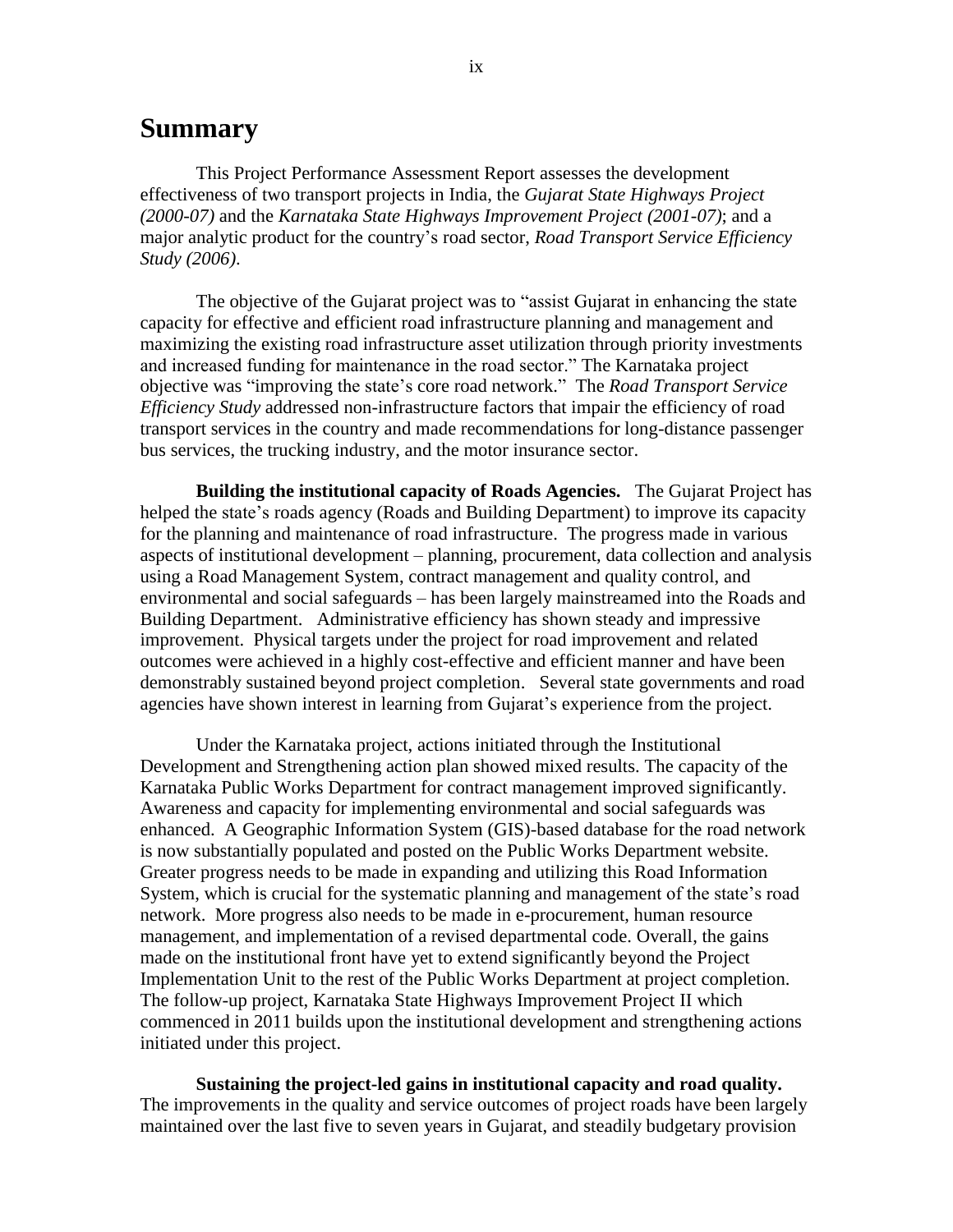has been made for their sustainability through periodic maintenance. A road user survey, as well as feedback to the IEG mission from beneficiaries confirms improvements in road quality, driving comfort, reduction in travel time, and easier access to services. The additional provision of service roads in several places has facilitated greater use of mechanized equipment and easier transportation of agricultural inputs and produce. The upgrading of priority roads under the project has also increased the state's ability to attract public-private partnership schemes in future road expansion and maintenance. The project appears to have benefited from state-wide governance initiatives that have had a mitigating impact on 'rent-seeking' behavior by supervisory staff and staff of central agencies/departments concerned with permissions and clearances.

 At completion, the Karnataka project's outcome targets relating to the quality of project roads were met. A majority of the project roads display acceptable levels of road quality in terms of the International Roughness Index. However, 5-7 years after upgrading/rehabilitation, some of the project roads are beginning to show signs of distress. Superior planning efforts and adequate maintenance funding will be needed to prevent further deterioration that may soon require expensive rehabilitation. The study on the establishment of a Road Fund to ensure long-term availability of funds for road maintenance was completed as planned and is now being pursued under the follow-on project launched in 2011. Road safety across the state has improved in terms of accidentrelated fatalities per 10,000 registered vehicles during the project period and beyond, though the gross number of fatalities continues to rise. Institutional improvements – including capacity for planning, management, and the Road Information System – need to be consolidated and carried forward. Several of these issues have already been incorporated in the follow-on project.

**The crucial impact of borrower commitment on project outcomes.** The Gujarat project's outcomes have benefited from the state government's commitment to the project and its overall administrative and governance initiatives. With this support, the Roads and Building Department was able to complete practically all the road works planned under the project, despite the unprecedented demands placed on it in the aftermath of a devastating earthquake (2001). The Roads and Buildings Department leadership also succeeded in fostering a collaborative and productive relationship with the contractors and engineers.

The Karnataka project also benefited from government commitment and support. But project outcomes could have been strengthened through greater support for the project's institutional development goals. Greater coordination between the concerned state government departments and the implementing agency might have speeded up and facilitated the process of shifting utilities, land acquisition, and resettlement and rehabilitation, as well as the pilot initiative on road safety. The implementing agency could have made greater progress in deploying the Road Information System for systematic planning and management of the road network. There is scope for developing a more collaborative relationship with contractors and engineers.

**Value added by the Bank.** The Bank's support throughout the project in facilitating the transfer of knowledge are favorably acknowledged by the officials of both state governments. Discussions with Gujarat's Roads and Buildings Department officials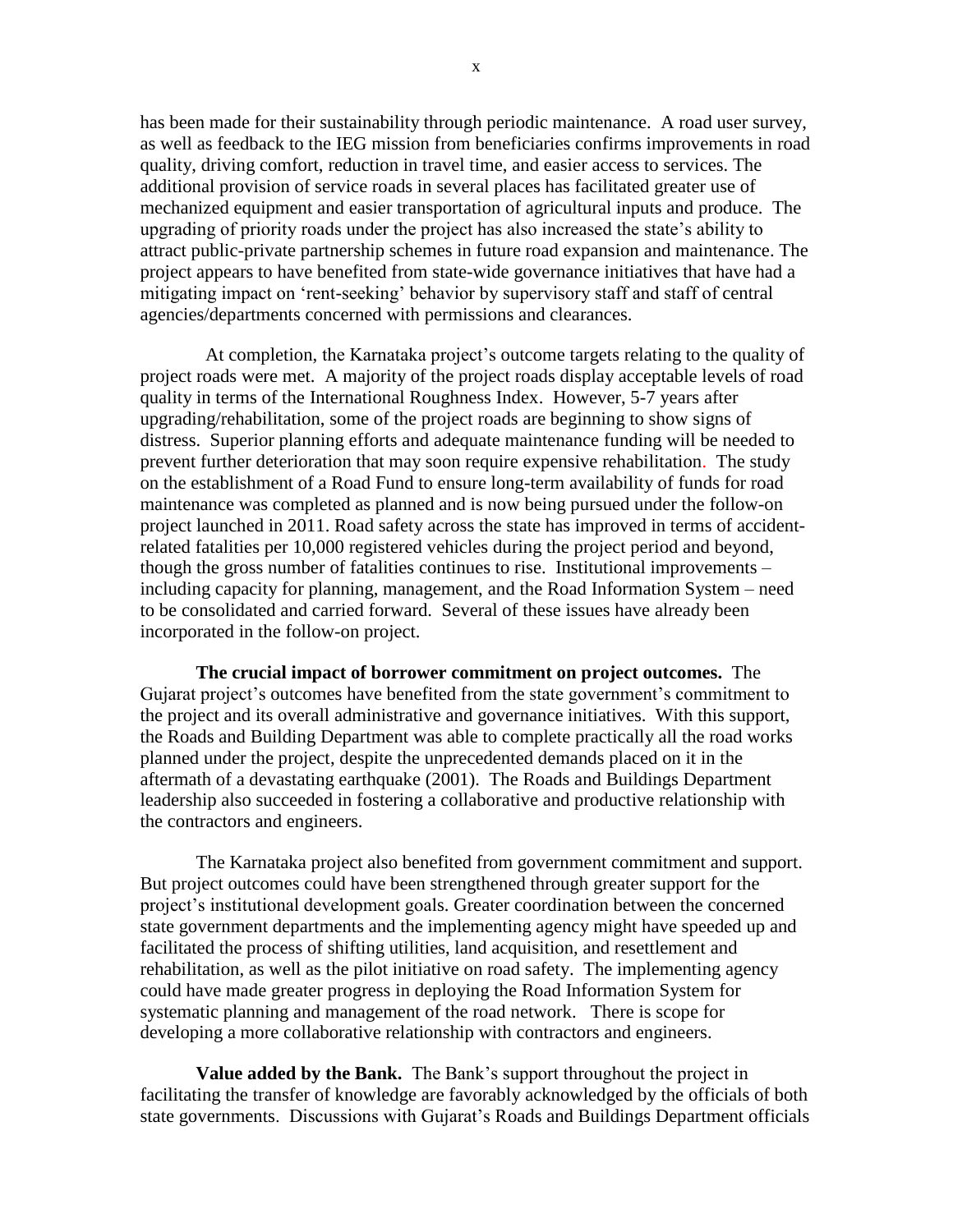suggest that they see a lot of value in associating with the World Bank as a window to the latest knowledge and practices in road sector management and the Bank's international experience. The roads agencies in both states credit the Bank with having raised their awareness and capacity for implementing environmental and social safeguards.

The initial capacity of the roads agencies in the two states and the different lengths of exposure to new knowledge and practices through Bank projects (the Karnataka project was the first dedicated World Bank project for the roads sector in the state, while the Gujarat project was the second roads sector project in that state) partly contributed to the relative differences in the outcomes for the two projects. In terms of Bank supervision, the Gujarat project was managed from the Bank's headquarters, while the Karnataka project was managed primarily from the country office. The locus of supervision did not appear to make a significant difference in terms of timeliness, frequency, or quality of interaction with the borrower. However, lending costs were twoand-a-half times higher for the Gujarat project, partly because of additional work necessitated by the nearly two-year delay between project appraisal and effectiveness. Supervision costs for the Gujarat project were higher compared to the Karnataka project by a margin of 30 percent partly due to higher travel costs.

The *Road Transport Service Efficiency Study* addressed selected issues that might reduce potential benefits to long-distance road transport services in India, from the large investments being made in the nation's highways. The study made recommendations on regulatory policy for inter-city passenger transport safety, rationalization of highway toll rates and taxes, incentives for using multi-axle trucks that would reduce transport costs and road damage, removing tariff controls, and allowing competition in the motor insurance sector. Though these issues have been the subject of ongoing policy dialogue and reports within India, this study aimed to add value through an in-depth study for selected states, surveys and interviews of key stakeholders, and case studies of China and Pakistan as comparator countries. Lack of political will at the central and state government levels remains a barrier to taking tough decisions on the issues addressed by the study. However, the study remains current in that it has been referenced by some recent research work and prominent publications.

#### **Ratings**

The Gujarat project is rated **high** in terms of relevance of the project development objective and design, achievement of objectives, and efficiency. In terms of development outcome, the Gujarat project is rated **highly satisfactory**. Risk to development outcome is rated **negligible to low**.Borrower performance is rated **highly satisfactory** while Bank performance is rated **satisfactory**.

The Karnataka project is rated **substantial** for relevance of the project development objective and design, **substantial** for enhancing the quality of the core state highway network, **modest** for improving network management and road safety, and **substantial** for efficiency. Development outcome is rated **moderately satisfactory** and risk to development outcome is rated **moderate** due to some shortcomings in the performance of institutional, maintenance, maintenance funding, and safety initiatives. Borrower performance and Bank performance are rated **moderately satisfactory.**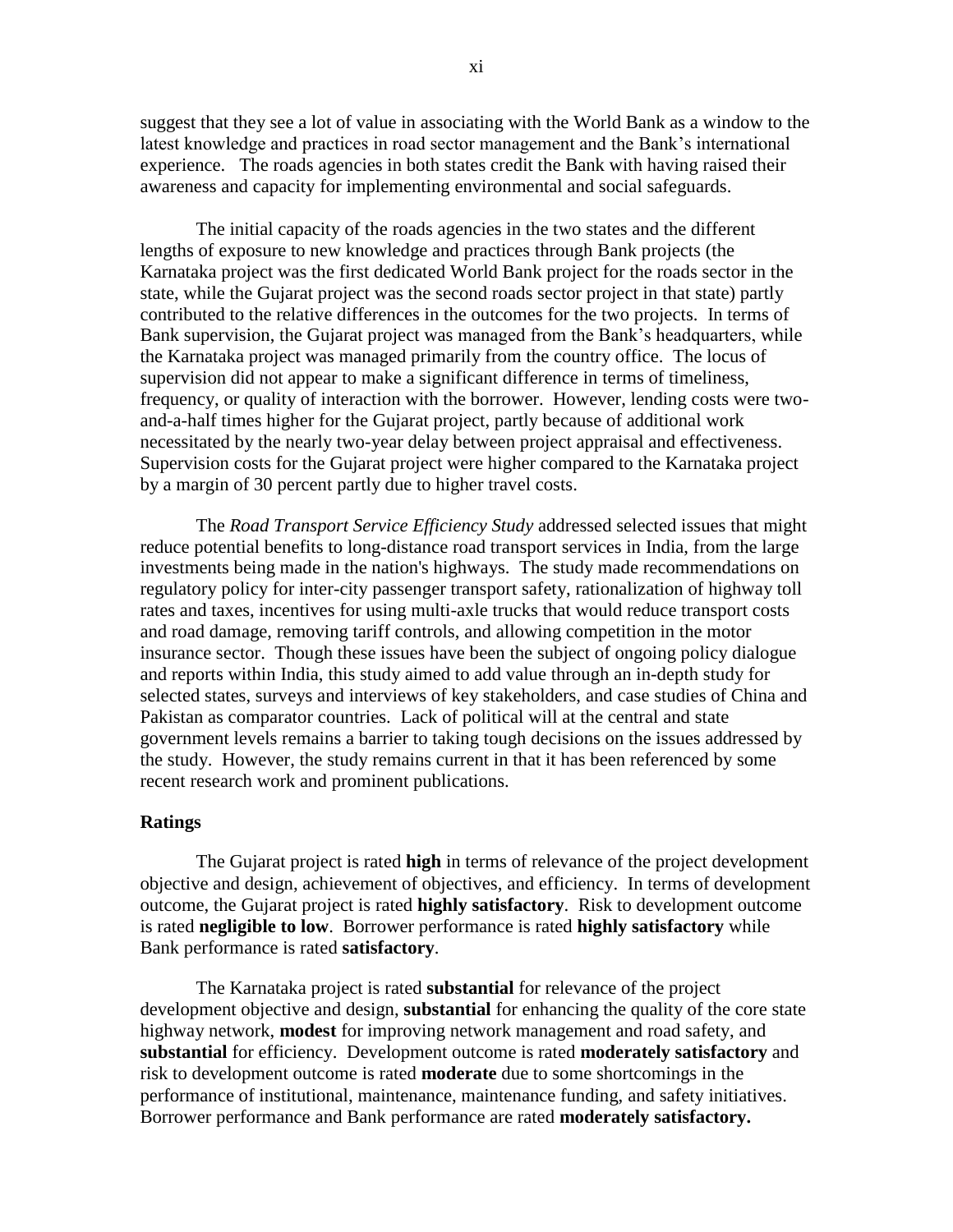The strategic relevance and ownership of the "Road Transport Service" Efficiency Study" is rated **moderately satisfactory**. However, the quality of the additional information and analysis from the study is considered **satisfactory**. The dissemination and dialogue for the study as well as the results from the study are rated **moderately satisfactory**.

#### **Lessons**

- **The physical and financial sustainability of a road network hinges on the road agency"s capacity to undertake needs-based and timely implementation of road improvement and maintenance works. This enables optimal use of available funds, and avoids greater costs of repair in the future.** Gujarat has been able to consolidate its capacity for planning road works to a greater extent than Karnataka, and this is reflected in difference in the condition of selected project roads, 5-7 years after project completion.
- **Institutional and administrative capacity-building should be carried out in step with the readiness of the target agency to internalize it.** In retrospect, institutional reforms in the Karnataka project could have been attempted in a phased and incremental manner, allowing time for them to be integrated with wider operations, and obtaining the support of key government departments.
- **As road agencies evolve from being providers of roads services to "managers" of increasingly outsourced functions, it is essential that core competencies are retained and strengthened to ensure sustainable management of the road network.** These core competencies cover planning, technical design, road management systems, contract management and environmental and social safeguards.
- **The roads agency should lead the way in creating a productive working relationship with other entities involved in the implementation of roads projects.**  A culture of partnership and cooperation was demonstrated in Gujarat between the Roads and Buildings Department, road works contractors and supervising engineers which minimized disputes and speeded up implementation.
- **Decentralization of the Bank"s project leadership and supervision does not appear to confer any significant advantage over the task leadership based at headquarters.** Feedback from the road agencies in Gujarat and Karnataka suggests that the locus of Bank task management did not make a significant difference in terms of response time and attention span.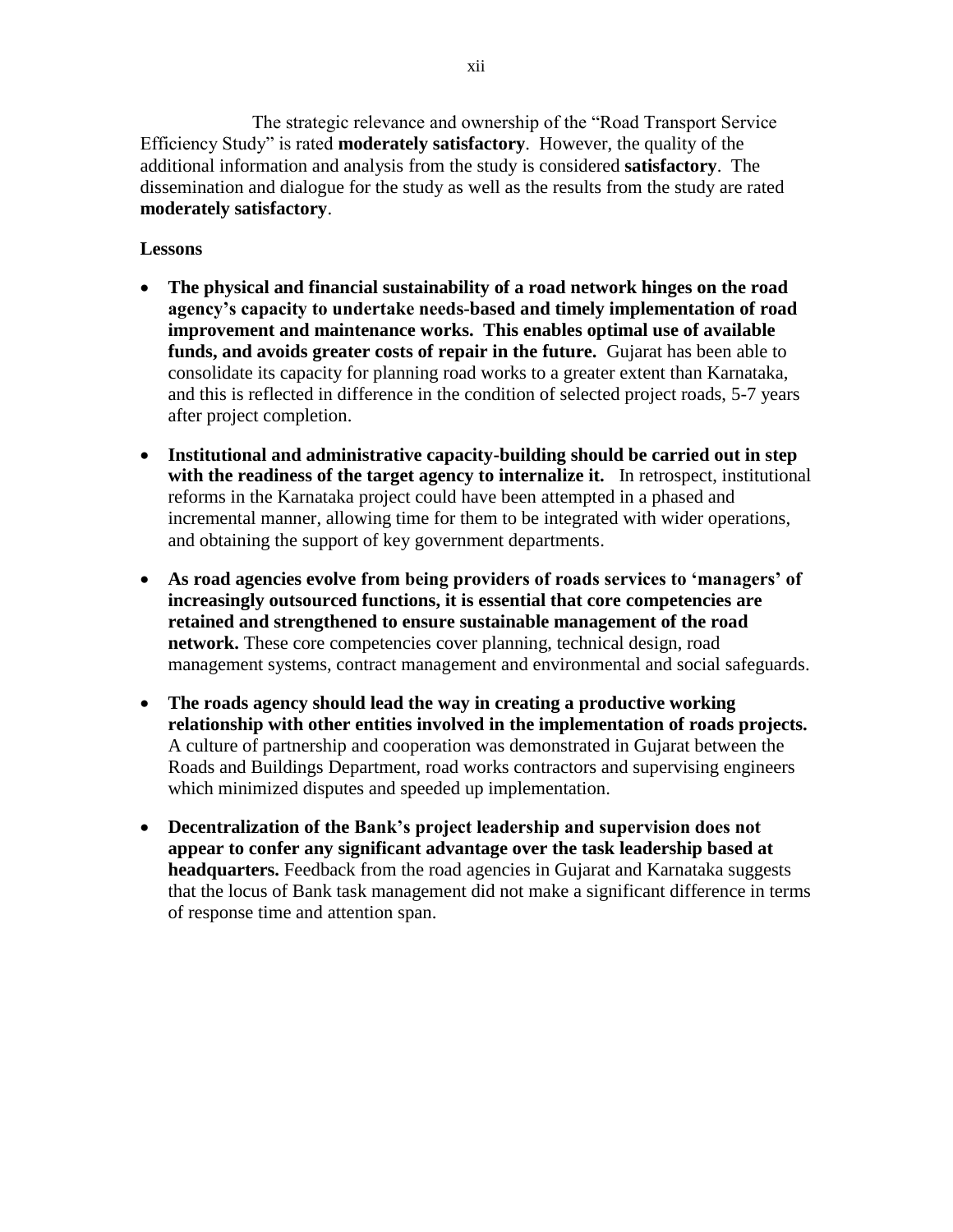**A knowledge product that seeks to cover a subject that has already been well studied must provide clear justification of its likely added value.** The *Road Transport Service Efficiency Study* added value from surveys and interviews of stakeholders and gathering the experience of comparator countries. The study served to renew policymakers' attention to politically challenging issues facing operators of freight trucks and passenger bus services, and the motor insurance sector.

> Caroline Heider Director-General Evaluation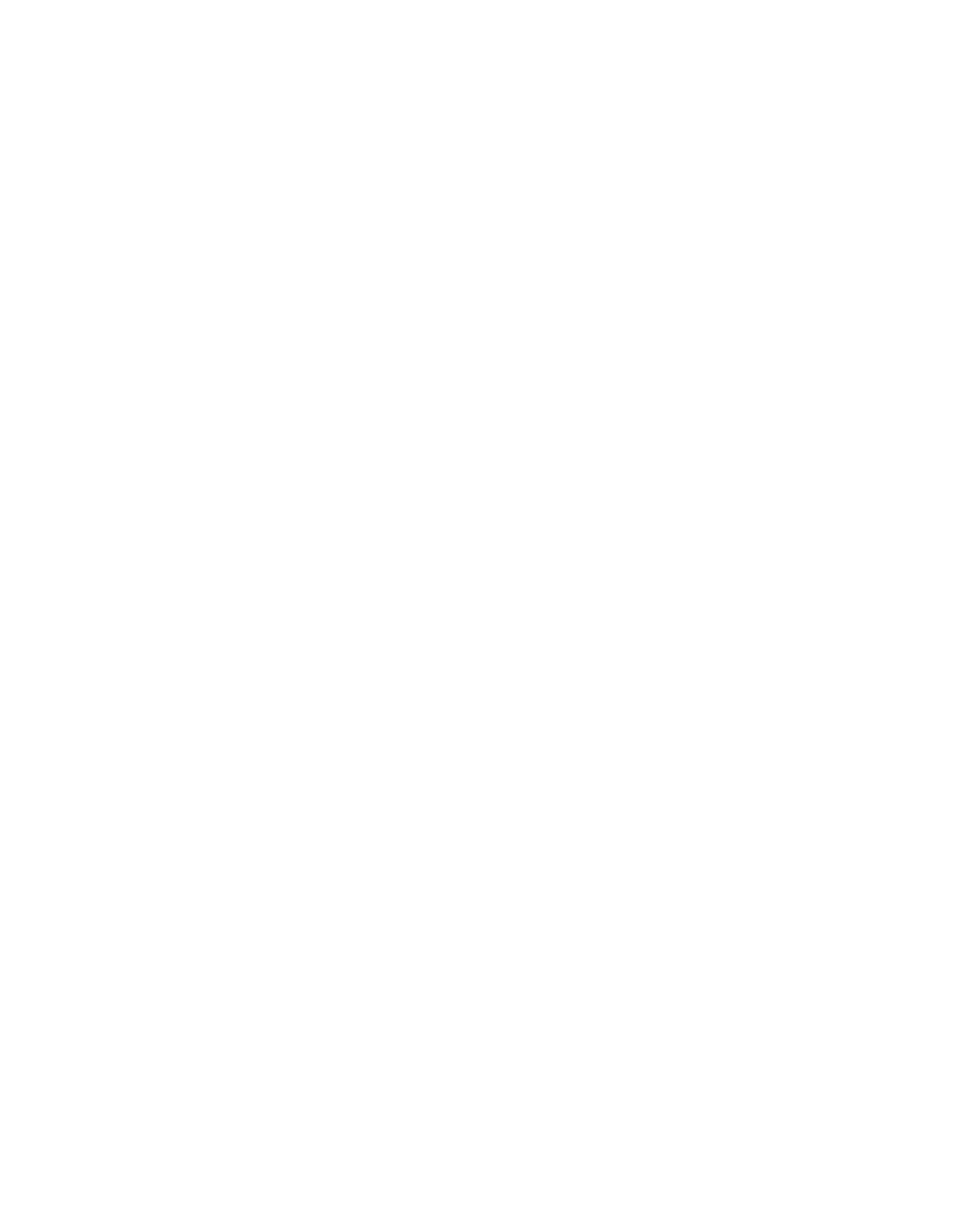### <span id="page-18-0"></span>**1. Background and Context**

1.1 This Project Performance Assessment Report evaluates two transport projects, the Gujarat *State Highways Project* (2000-07) and the *Karnataka State Highways Improvement Project* (2001-07), and a major analytical product for the road sector in India, the *Road Transport Service Efficiency Study* (2006). The two projects were selected for assessment because they had similar objectives for improving roads and road sector management, and were implemented in states with comparable populations and lengths of highway networks. However, they differed in some respects, including institutional capacity of the roads agencies, the scale of land acquisition, resettlement issues, and the location of the Bank's supervision team (headquarters-based and countrybased, for Gujarat and Karnataka respectively). The findings on sustainability of outcomes from the projects would also be a useful input into the forthcoming IEG evaluation of sustainable infrastructure services and the World Bank Group. The *Road Transport Service Efficiency Study* is one of several important analytical products prepared by the Bank for India's transport sector over the last fifteen years and sought to complement the large investments that are being made in the country in developing road infrastructure.

1.2 Rapid economic growth in India during the last 10-15 years has stimulated an increasing demand for improving the quality of road infrastructure across the country including the states of Gujarat and Karnataka. Apart from the national highways and rural roads, this has brought into focus the shortcomings in quality and capacity of the existing state highway networks and the several funding and institutional issues that impede their development.

1.3 With the central Government increasingly focused on national highways and rural roads, the state highway subsector depends on the state governments for funding the upkeep of its highways and related institutional development. The larger portion of state funding, however, goes to rural roads because of the increasing need to address rural development issues. As a result, state governments have looked to external sources of funding, and more recently, the private sector, to fund state highways. Apart from the World Bank, the Asian Development Bank and the Government of Japan have been the principal sources of external funding for state highways projects.

1.4 India's total road network is estimated at 3.3 million kilometers – the third largest in the world<sup>1</sup> – and carried 65 percent of the freight and 80 percent of passenger traffic in the country in 2010. 2 It includes a primary network consisting of national highways, a secondary network comprising state highways and major and other district roads; there is also a tertiary network of rural or village roads. In broad terms, the central government is responsible for the construction and maintenance of National Highways, while the state and local governments are responsible for the secondary and tertiary networks within their jurisdictions.

 $\overline{a}$ 

<sup>&</sup>lt;sup>1</sup> The largest road networks in the world are in the U.S.A and China, with 6.6 and 4.0 million kilometers, respectively. Source: International Roads Federation. http://www.irfnet.org

 $2$  Ministry of Road Transport and Highways, Government of India. morth.nic.in.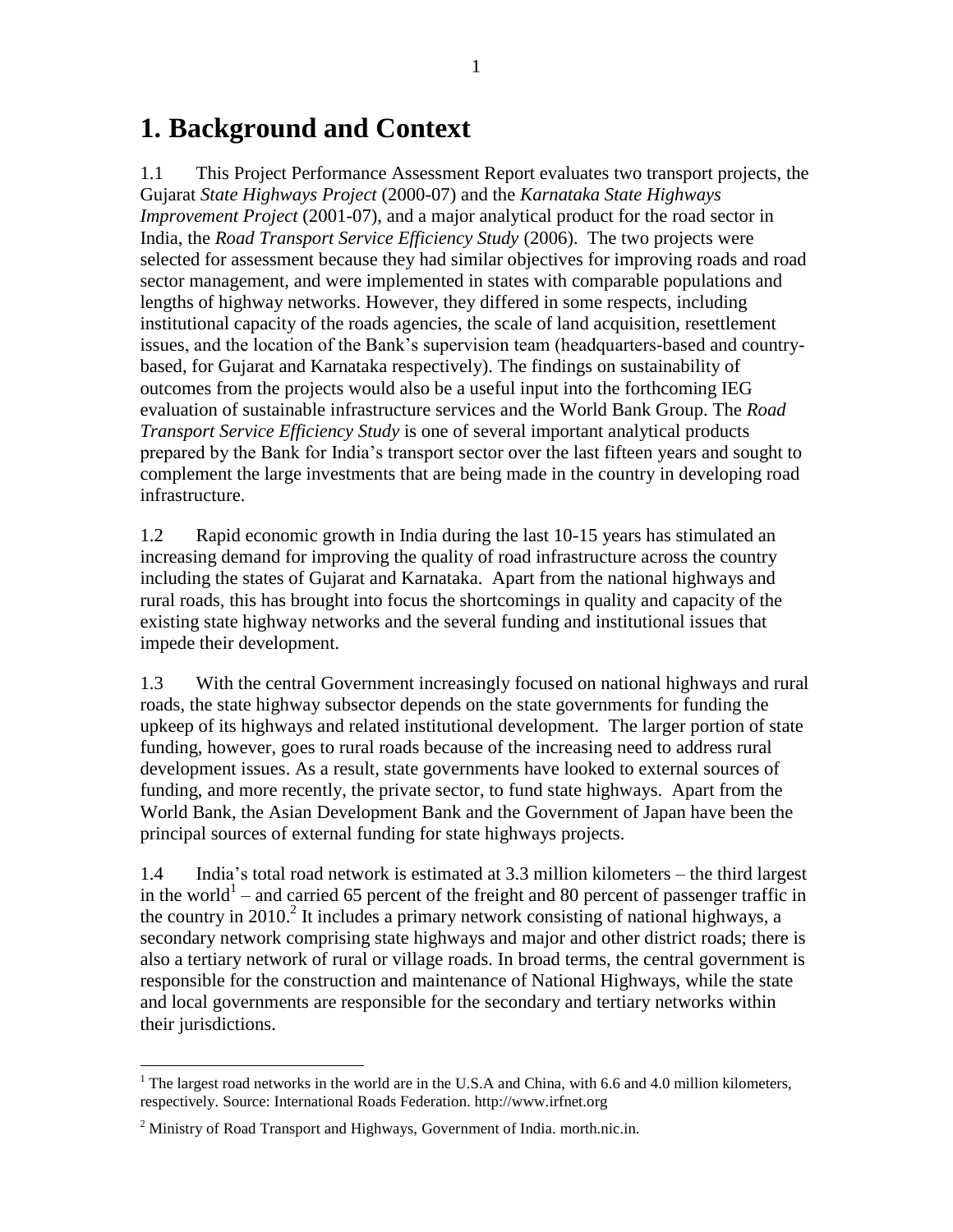2

1.5 The national highways account for 2 percent of the country's road length and carried 40 percent of traffic in terms of vehicle-kilometers travelled in the year 2009. State highways and district roads together form 13 percent of the road network and also carry 40 percent of the traffic. Rural roads cover the remaining 85 percent of the road network and serve 20 percent of the traffic.<sup>3</sup>

1.6 The Gujarat State Highways Project and the Karnataka State Highways Improvement Project focus on the states' secondary road networks, in particular on state highways. The projects commenced in 2000-01, at a time when both the states were showing strong economic growth and were facing growing demands for better road infrastructure.

1.7 Gujarat, located in the west of India, has an area of 196,024 square kilometers and a population of 60.4 million. An industrially advanced and high growth state, Gujarat contributes about 7 percent of India's Gross Domestic Product (GDP) and is considered a leader in pursuing economic reforms. The state GDP grew at 10.2 percent per annum during 2002-07, a pace higher than the national average (Table 1). Of the entire country, Gujarat accounts for 39 percent of total industrial output, 67 percent of petrochemical production and 20 percent of exports. The state has been pursuing economic reforms across many sectors, including fiscal policy, power, and education, and private sector participation in infrastructure. The private sector has played a crucial role in shaping reforms in various sectors. Gujarat has been a pioneer in complementing these reforms with better governance initiatives.

1.8 Karnataka, located in the southwest of India, has an area of 191,791 square kilometers and a population of 61 million. Considered a middle-income state, it has one of the fastest growing and more vibrant economies in the country. Major contributors to economic growth in the state are manufacturing and service sectors, accounting for 26 percent and 55 percent of the whole country during the year 2006-07. Karnataka is the knowledge and technology hub of India, where many domestic and international software and information technology firms have located in Bengaluru, the capital city. Karnataka's mining and quarrying sector has also enjoyed a boom in recent years due to the increased global demand for raw materials. However, economic activities are largely concentrated in a few cities with Bengaluru and Mysore accounting for 37 percent of the State GDP. Only six out of the 29 districts in the state had a GDP per capita higher than the state's average for 2007-08. Karnataka needs to improve its infrastructure, including roads, if it is to overcome the existing wide regional economic disparities and make economic growth more inclusive.

 $\overline{a}$  $3$  Ministry of Road Transport and Highways, Government of India. morth.nic.in.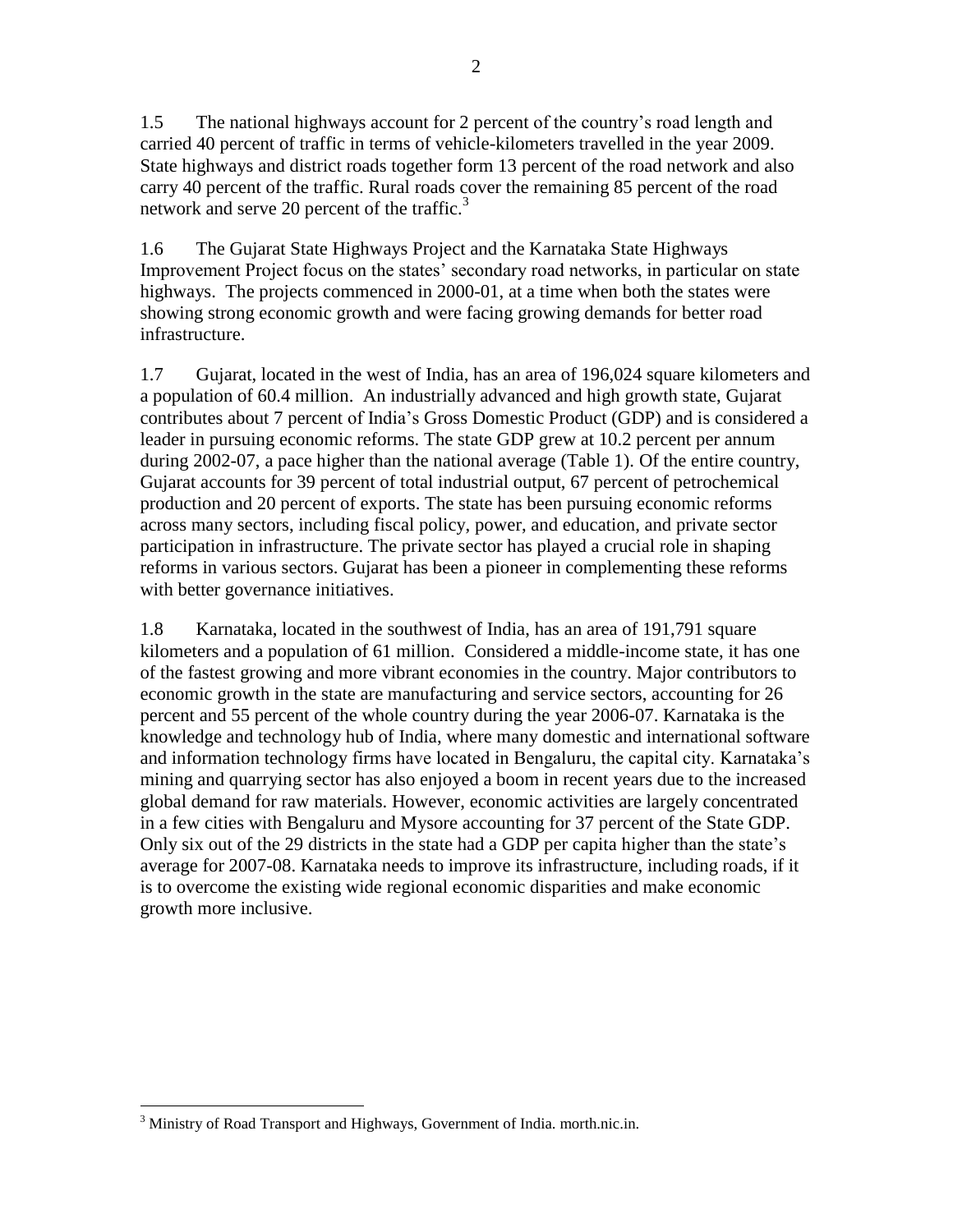|                                          | Gujarat    | <b>Karnataka</b> | <i><b>INDIA</b></i> |
|------------------------------------------|------------|------------------|---------------------|
| Land Area (Square kilometers)            | 196,024    | 191,791          | 3,287,240           |
| Population (millions; 2010)              | 60.4       | 61.1             | 1,210               |
| GDP per capita at current prices         | INR 60,946 | INR 75,115       | INR 53,331          |
| $(2010-2011)$                            |            |                  |                     |
| GDP growth at Constant Prices            | 10.3       | 8.7              | 8.6                 |
| $(2005-6 \text{ to } 2010-11)$ (percent) |            |                  |                     |

<span id="page-20-0"></span>**Table 1: Gujarat and Karnataka: Area, Population, GDP Growth**

Source: [censusindia.gov.in/2011;](file://LDrive54A/HQ-Private8/WB75818/Home/Jammi/PPAR%20India%20Drafts/censusindia.gov.in/2011) india.gov.in; planning commission.nic.in

1.9 The length of state highways in the two states is nearly 20,000 kilometers each (Table 2). The district road network in Gujarat (31,134 km) is about 60 percent of that of Karnataka (50,037 km). The percentage of state and district roads that are paved in the two states percent are also significantly higher than the national average of 58 percent. In Gujarat and Karnataka, only about 16 percent and 8 percent, respectively, of State Highways and Major District Roads are of two-lane or higher standard.

<span id="page-20-1"></span>**Table 2: Selected Road Network Indicators (kilometers) (2011)**

|                                           | Gujarat | Karnataka |
|-------------------------------------------|---------|-----------|
| <b>National Highways</b>                  | 3,229   | 3,958     |
| <b>State Highways</b>                     | 18,556  | 22,078    |
| District Roads (Major and 'Other')        | 31,134  | 50,037    |
| Extent of Paved Road (percent)            | 91      | 68        |
| State highways and district roads with at | 16      |           |
| least two lanes (percent)                 |         |           |

Source: Roads and Buildings Department, Gujarat; Public Works Department, Karnataka

1.10 In the years leading to approval of the projects, strong economic growth and a rapid rise in vehicle ownership<sup>4</sup> in both states were placing pressure to augment the existing capacity and quality of their road networks. In the case of primary and tertiary networks, the situation started to improve after the Government of India introduced two important programs, the National Highway Development Program in 1998 and the Prime Minister's Rural Roads Program in 2000. These programs, which are partly funded through the Central Road Fund, have substantially increased the resources allocated for the improvement of the National Highway and Rural Roads networks in all states, including Gujarat and Karnataka. In contrast, the secondary network (state highways and major district roads) continued to suffer from consistent under-funding and weak capacity of the state road agencies.

 $\overline{a}$ 

<sup>&</sup>lt;sup>4</sup> More recently, during 2001-2006, vehicle ownership has grown at an average annual rate of 11 percent, 15 percent and 13 percent in Gujarat, Karnataka, and India, respectively. (Source: National Bureau of Statistics, India)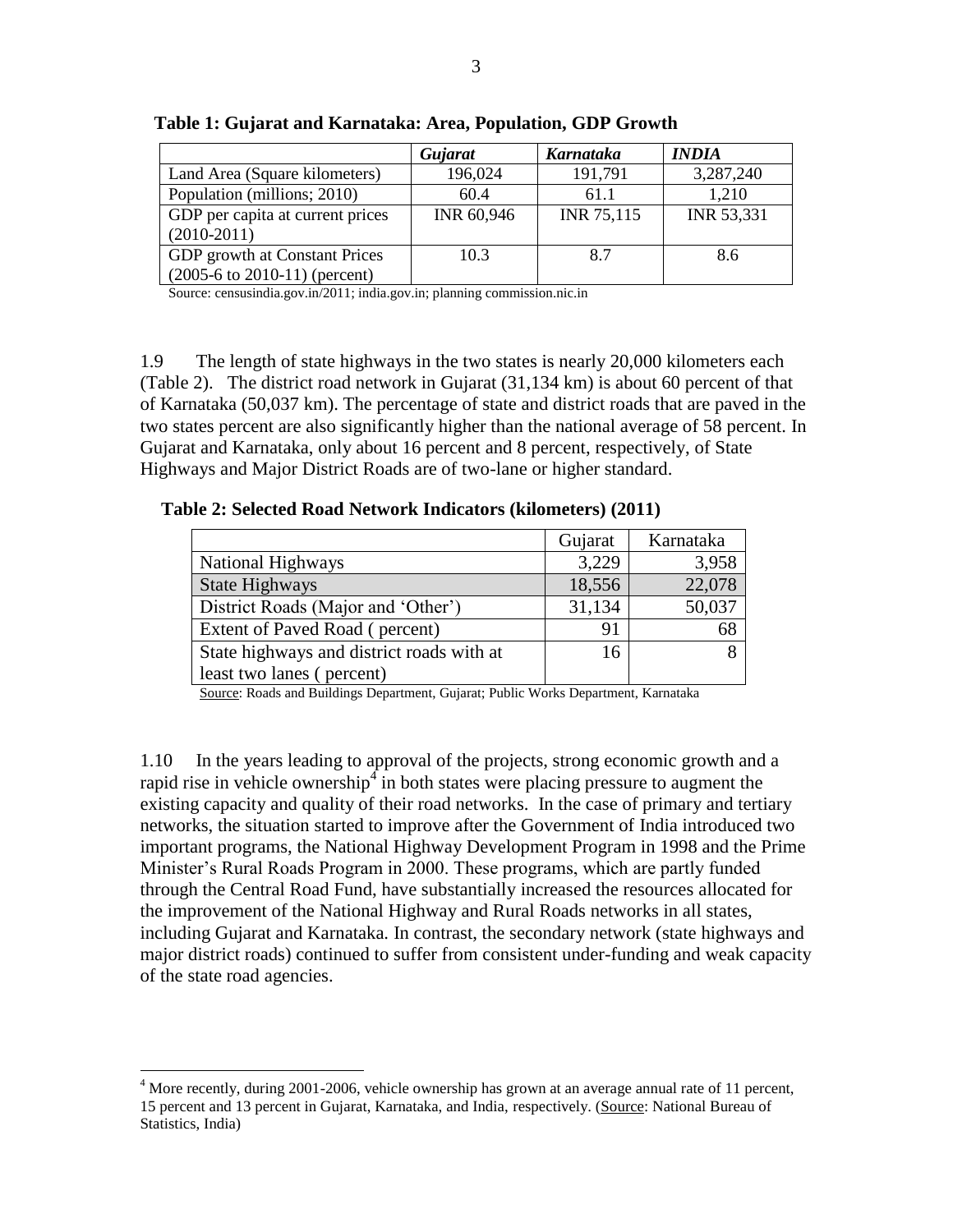1.11 In Gujarat, the World Bank has been involved previously in the roads sector through the Gujarat Rural Roads Project (1987-1996).<sup>5</sup> The Government of Gujarat has over the years taken several measures to strengthen government policies, institutions and procedures for better governance that have impacted all sectors including the roads sector. It has been harnessing information and communication technologies to improve the efficiency and transparency citizen-based services – notable among these are the computerization of land records, and state-wide attention on grievances through regular meetings of administrators at the sub-district, district, and state levels. Simultaneously, Gujarat has also implemented an Integrated Workflow and Document Management System for automating government functions and processes. The Roads and Buildings Department,<sup>6</sup> whose responsibilities include managing the state highway network, uses the e-procurement system in the state for all works valued at higher than US\$1 million, irrespective of the source of funding. According to the Gujarat Vigilance Commission, procurement-related complaints have decreased significantly with the advent of eprocurement. Gujarat is also considered to be the first state in the country to have made e-Governance functional in all its municipalities and municipal Corporations.

1.12 The Government of Karnataka has also adopted reforms to improve the quality of governance and service delivery that include simplification of procedures and egovernance, productivity, integrity and accountability in administration and decentralized and participatory governance. Other reforms have targeted public transport provision and parking management. Several public sector units have also been privatized or restructured. The Karnataka Public Works Department is responsible for the state highways and major district roads.<sup>7</sup> It managed the project through a Project Implementation Unit located within the Public Works Department. Separately, the Karnataka Road Development Corporation Limited, which was established in 2002, is responsible for the core network outside the scope of externally sourced funds. Thus, the Public Works Department and the Road Development Corporation are together responsible for the core road network improvement, and after these works are completed, the roads are transferred back to the Public Works Department for maintenance.

1.13 The World Bank was in a unique position to respond to the challenges and opportunities faced by Gujarat and Karnataka in improving their state highway networks by: (a) providing the critical long-term capital needed to support infrastructure development for accelerated economic growth, (b) using its lending and advisory capabilities to leverage the institutional and policy reform process, and (c) ensuring that

 $\overline{a}$ 

<sup>5</sup> Gujarat Rural Roads Project (IDA: US\$120M; Credit 1757-IN: 1987-1996).

 $6$  The Roads and Buildings Department is in charge of about 74,000 kilometers of roads, including a number of bridges and besides its responsibilities for public buildings in the state. National highways are owned and financed by the Government of India's Ministry of Road Transport and Highways (MORTH); the Roads and Buildings Department supervises works executed on national highways behalf of the Ministry. All other categories of roads in the state are owned and financed by GOG, albeit with external funding assistance in some cases (e.g. in the case of PMGSY funding for rural road improvements).

 $<sup>7</sup>$  In addition the Karnataka Public Works Department also looks after National Highways passing through</sup> the state on behalf of Ministry of Road Transport, Government of India. The Public Works Department manages about 70, 965 kilometers of the road network, excluding national highways.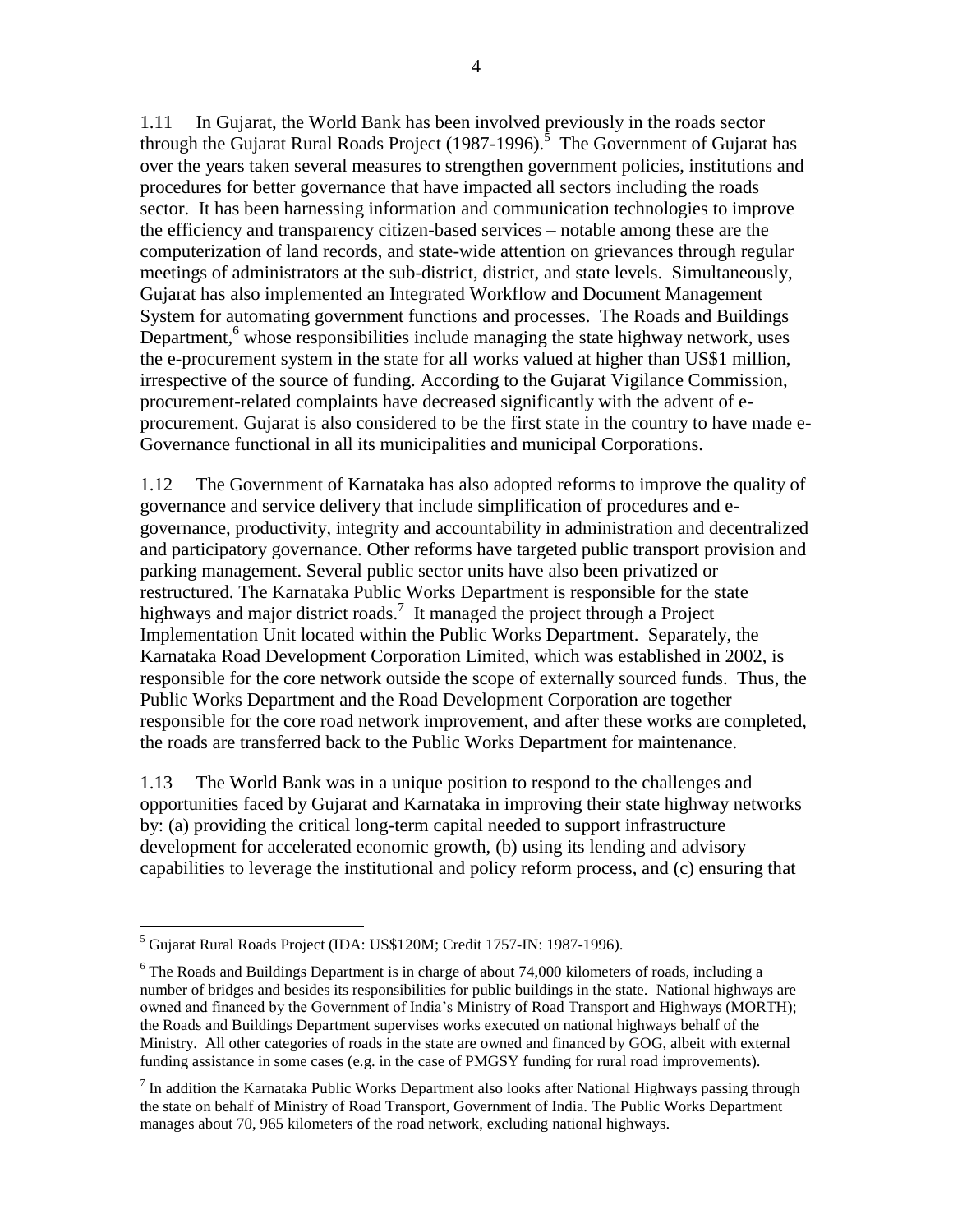social and environmental concerns would be fully reflected in project design and implementation.

## <span id="page-22-0"></span>**2. Gujarat State Highways Project**

### <span id="page-22-1"></span>**Objectives, Design, and Relevance**

#### **OBJECTIVES**

2.1 The project development objective of the Gujarat State Highways Project, as stated in the Loan Agreement, $<sup>8</sup>$  was to "assist Gujarat in enhancing the state capacity for</sup> effective and efficient road infrastructure planning and management and maximizing the existing road infrastructure asset utilization through priority investments and increased funding for maintenance in the road sector."

#### **DESIGN**

 $\overline{a}$ 

2.2 The planned project cost of US\$533 million was to be financed by an IBRD loan of US\$381 million and a counterpart contribution of US\$152 million equivalent from the Government of India. The project consisted of the following components:<sup>9</sup>

- **Component 1: Widening and Strengthening of State Highways** (estimated total cost: US\$415.0 million; actual: US\$304.4 million). This component would help increase the carrying capacity and structural strength of part of the core state road network<sup>10</sup> through the widening and strengthening of about 800-900 kilometers of high priority state highways.
- **Component 2: Land Acquisition and Relocation and Resettlement Expenditures** (estimated total cost: US\$2.0 million; actual: US\$8.4 million). This component would finance the payments to project-affected persons for the replacement value of assets acquired, infrastructure facilities and resettlement sites, Relocation and Resettlement entitlements including allowances, training, and monitoring and evaluation expenditures. The amount financed would be net of the land acquisition costs and cash compensation payable by the state to the project-affected persons under the state's Land Acquisition Act.
- **Component 3: Periodic Maintenance of State Highways** (estimated total cost: US\$68.0 million; actual: US\$59.2 million). This component would help reduce the

 $8$  The Project Appraisal Document (PAD) has a slightly different wording, but is identical in intent.

 $9$  The description of the components is slightly different in the Loan Agreement and the Project Appraisal Document, but overall, there is no material difference. The Loan Agreement version is used here.

 $10$  The core network is the network of all roads necessary to provide basic connectivity to defined population centers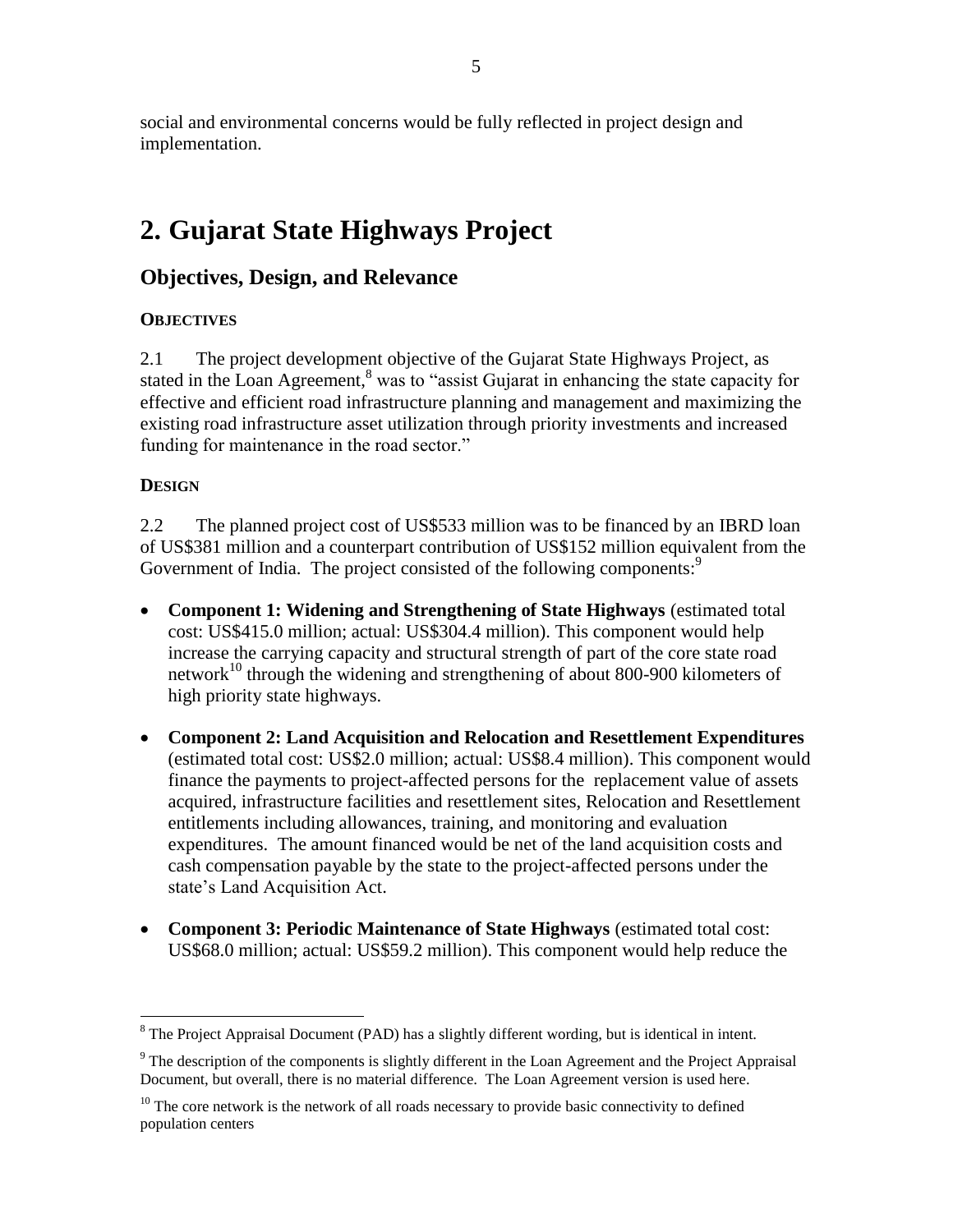periodic maintenance backlog of the State by funding the overlaying, resealing and minor rehabilitation of about 1,000 kilometers of state highways.

- **Component 4: Design and Supervision of Civil Works Contracts** (estimated total cost: US\$32.0 million; actual: US\$30.8 million). Internationally experienced supervision consultants would be procured to supervise the widening and strengthening component (Component 1) of the project. They would have full responsibility as the "engineer" on site as per International Federation of Consulting Engineers<sup>11</sup> (FIDIC) conditions. Internationally experienced consultants would be used for the techno-economic feasibility and engineering preparation of the project. Experienced consultants would also be used for preparation of bid documents and oversight of periodic maintenance works.
- **Component 5: Institutional Strengthening, Technical Assistance, Training, and Equipment** (estimated total cost: US\$12.0 million; actual: US\$5.1 million). This component would fund consultant services and technical assistance required to implement the Institutional Development Strengthening action plans designed to strengthen the Roads and Buildings Department's role as the "manager" of Gujarat's road network. The training needs envisaged under the Project would focus on the planning and management of the state road network with particular emphasis in the areas of procurement, construction and maintenance management of the existing network. Equipment would be procured under this component for Department's office and laboratory modernization and road management systems. This component would also include the procurement of equipment to monitor pollution and noise emissions along main arterial routes.
- **Component 6: Pre-investment Studies** (estimated total cost: US\$4.0 million; actual: US\$0.48 million). This component would fund the techno-economic feasibility and detailed engineering studies required for a possible follow-up project.

2.3 Six earthquake-damaged bridges were added to Component 1(Road Widening and Strengthening) after the major earthquake that struck Gujarat on January 26, 2001.<sup>12</sup> Also under Component 1, a road length of 22 kilometers was added to one of the contracts  $(GSHP-12).$ <sup>13</sup> The fourth annual periodic maintenance program was added to Component 3 (Periodic Maintenance of Highways). All newly-added works were funded from savings under the project as a result of lower-than-expected civil works unit costs and a slight depreciation of the Rupee against the US dollar during the early stages of project implementation.

 $\overline{a}$ 

<sup>&</sup>lt;sup>11</sup> The *Federation International des Ingenieurs Conseils* (FIDIC) publishes the Multilateral Development Bank Harmonised Edition of the Construction Contract on behalf of Participating Banks, including the World Bank.(www.fidic.org)

 $12$  The earthquake registered 7.7 on the Richter scale, the second most intense ever recorded in India, killed nearly 20,000 people, and left 600,000 people homeless (en.wikipedia.org/wiki/2001\_Gujarat\_earthquake, accessed on April 21, 2012)..

<sup>&</sup>lt;sup>13</sup> Component 1 was carried out through 14 contracts, GSHP-1 to GSHP-14, covering road segments that totaled 886 kilometers.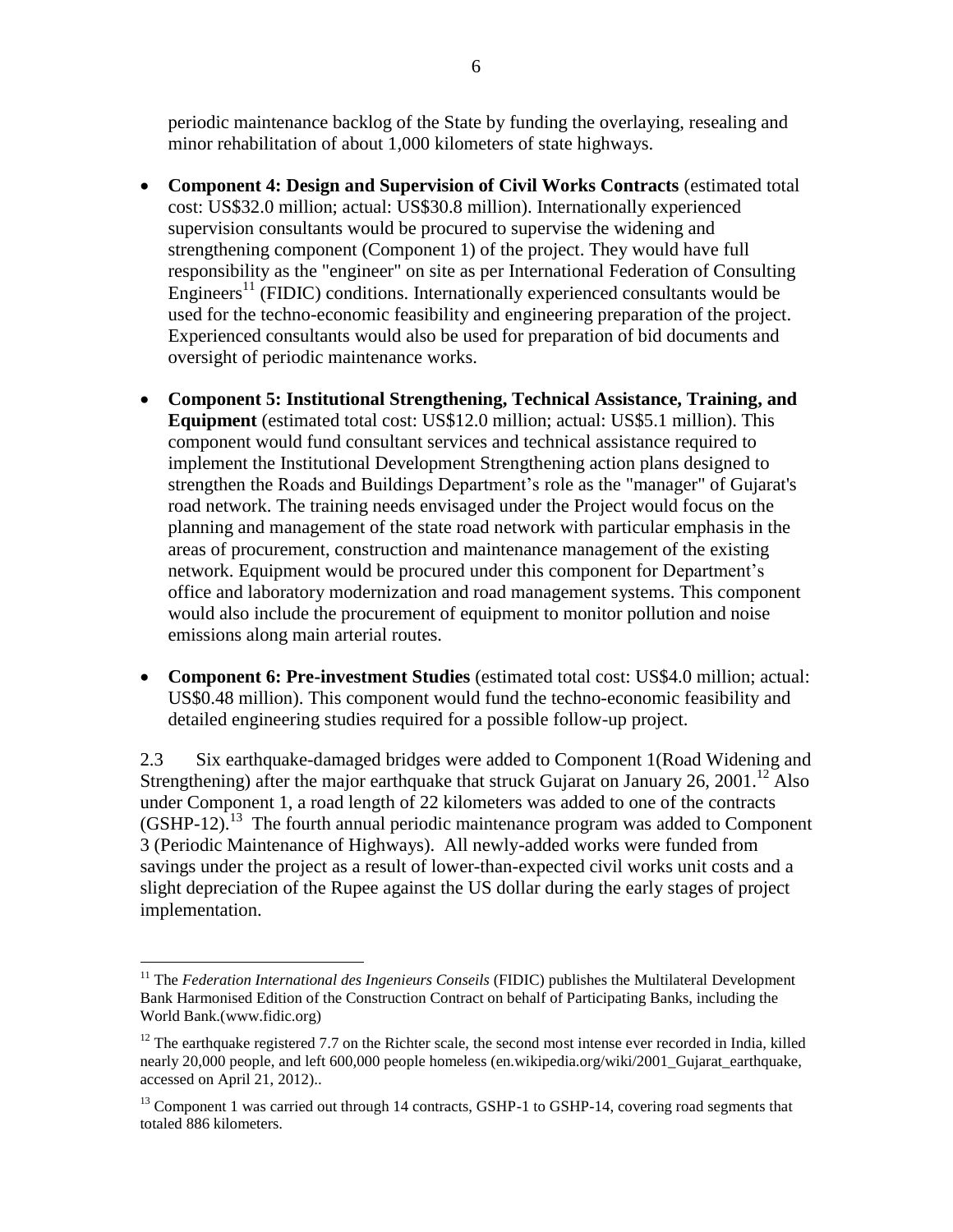2.4 The Roads and Buildings Department had overall responsibility for project implementation. A Project Implementation Unit was established to manage project preparation and implementation activities on a day-to-day basis. The Project Implementation Unit was headed by a Special Secretary and Chief Engineer assisted by a number of technical staff. A high level Gujarat Government Tender Committee was responsible for procurement decisions and for overseeing the approval of civil works and consultant contracts.

#### **RELEVANCE**

2.5 *Relevance of the project development objectives is rated High*. The objective was very relevant to the state's developmental needs in the roads sector, and was aligned with the Bank's Country Assistance Strategies at project approval (1997; 2001) as well as the more recent Country Partnership Strategy (2009-12). At approval, the Bank's strategies targeted the reduction of infrastructure constraints for economic growth through modernizing roads sector institutions; improving asset management performance, and supporting the state's overall socio-economic and development goals. More recently, through the Country Partnership Strategy, the Bank has emphasized knowledge and lending solutions that match the needs of a middle-income country/state by promoting state-level reforms in the road infrastructure sector; mobilizing increased outlays for investment and maintenance of road infrastructure; and facilitating private sector involvement in engineering, construction, and maintenance.

**2.6** The project's objectives were also aligned with the three main drivers of reforms in Gujarat's roads sector since the early 1980s, namely the Gujarat Road Development Plan (1981-2001); a state cabinet-endorsed 'state road policy' released in 1996; and the Gujarat Infrastructure Agenda: Vision 2020. The objectives remained highly relevant to Government of India's Tenth and Eleventh Five-Year Plans (2002-2007; 2007-11) which have emphasized improvements in infrastructure, including improving the quality and productivity of the transport network for rapid economic growth and poverty reduction.

2.7 *Relevance of project design is rated High.* The project design appropriately and comprehensively addressed the state's priority needs for improving its core road network. The two physical components for periodic maintenance, and widening and strengthening of the state's highways, addressed the urgent needs of raising the utilization of prioritized road segments. This was complemented by a component for land acquisition and compensation for project-affected persons that precedes the commencement road works. Because the Roads and Buildings Department was new to implementing the Bank's environmental and social safeguards, this component included training and transfer of knowledge through consultants.

2.8 The remaining components addressed institutional capacity building across all key functional areas – planning, roads asset management, technical design, information systems, procurement, contractor management, and monitoring and evaluation – through an institutional strengthening action plan. The institutional components fed directly into the objective of enhancing the capacity for effective road infrastructure planning and management. The project design has evolved from the Bank's wider experience in other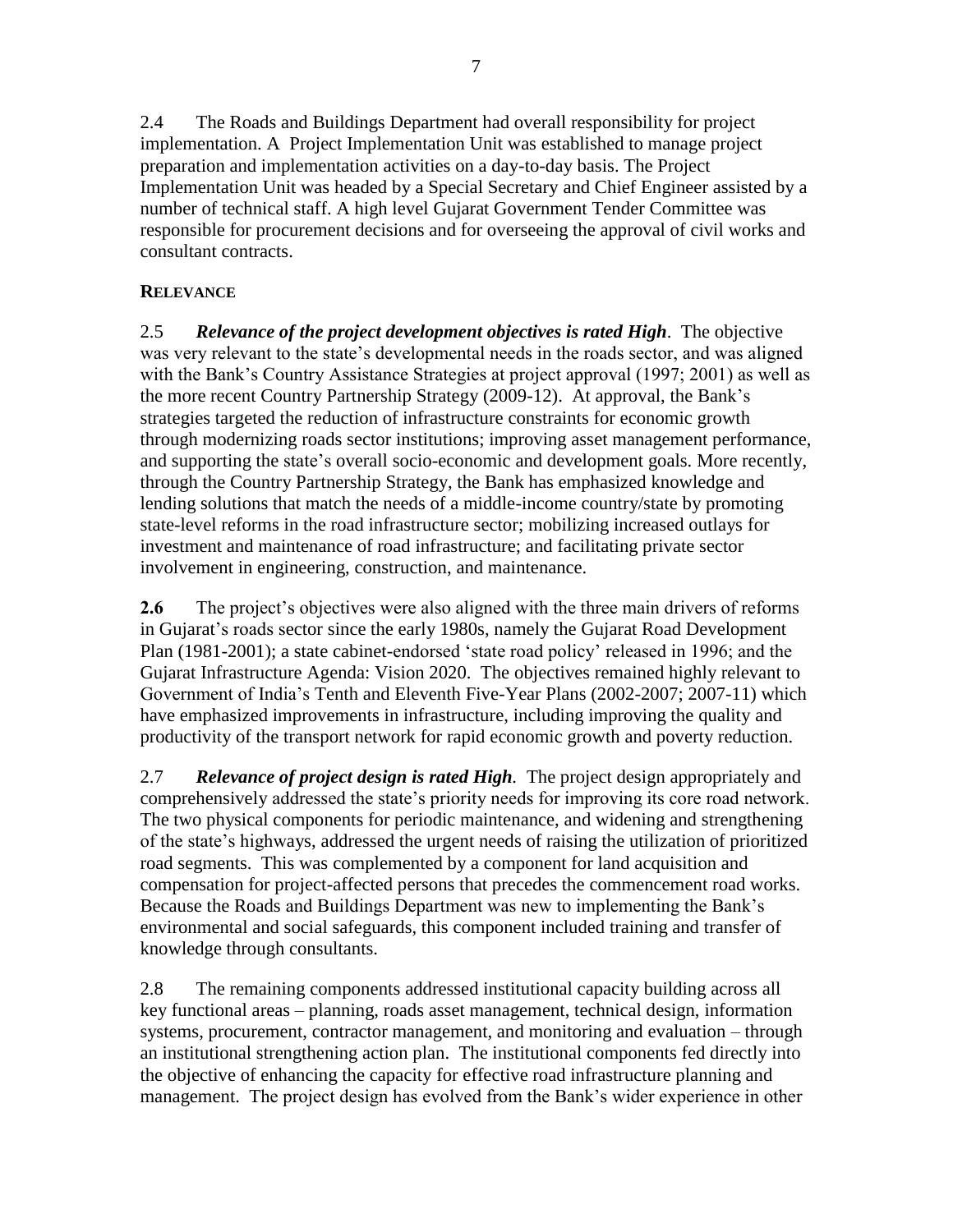states in India as well as in other countries. Overall, the project's design was consistent with the development objectives.

#### **MONITORING AND EVALUATION DESIGN**

2.9 Monitoring and Evaluation (M&E) design included appropriate indicators for both parts of the objective. In respect of enhanced effectiveness and efficiency of planning and management, the project used two outcome indicators for which baseline data and targets were provided – reduction in the maintenance backlog and the ratio of administrative cost to capital/maintenance expenditures. Output indicators covered the implementation of agreed institutional strengthening and modernization action plans and training about 500 staff of the Roads and Buildings Department through appropriate training schemes.

2.10 In respect of maximizing asset utilization, the outcome indicators were reduction in travel time, for which a baseline value and target were provided, and the increase in road traffic, for which no specific baseline figures were provided. The output/intermediate outcome indicator was the length of high priority state highways improved to a 'good standard' International Roughness Index (IRI) less than 4.0 meters/kilometer), for which the default baseline was that none of the roads met this standard at the start of the project. Two other indicators proposed in the project appraisal document – economic rate of return, and the level of maintenance funding did not belong in the M&E design. With hindsight, other intermediate outcome indicators could have been devised to track capacity-building efforts such as mainstreaming the use of the Road Management System for planning the department's work program as well as prioritized and need-based deployment of maintenance funds.

### <span id="page-25-0"></span>**Implementation**

 $\overline{a}$ 

2.11 *Force majeure events caused delay during implementation.* Project appraisal was completed on March 23, 1998, but due to nuclear sanctions against India that followed soon after<sup>14</sup>, the project was approved nearly two and an half years later on September 5, 2000, and became effective on November, 28, 2000. A few months after the loan became effective, Gujarat was hit by a devastating earthquake that killed 20,000 people and caused extensive damage to the state's infrastructure, including roads and bridges. The loan closing date was extended twice, for twelve months each time, and the loan finally closed on December 31, 2007. The first extension was to complete work on the damaged bridges from the earthquake, and the second extension was required because of the delays in civil works construction caused by the unusually prolonged monsoon rains in the summers of 2005 and 2006. The 2001 earthquake also delayed the institutional component, as the Roads and Buildings Department and the state government had to concentrate on post-earthquake emergency reconstruction of roads and buildings. The loan's two-year extension enabled completion of all the planned civil works, and implementation of most of the capacity building and institutional development efforts envisaged at appraisal. The institutional strengthening component (component 4) used only US\$5 million against the planned US\$12 million, the rest of the

 $14$  The sanctions followed soon after India's nuclear tests in May 1998.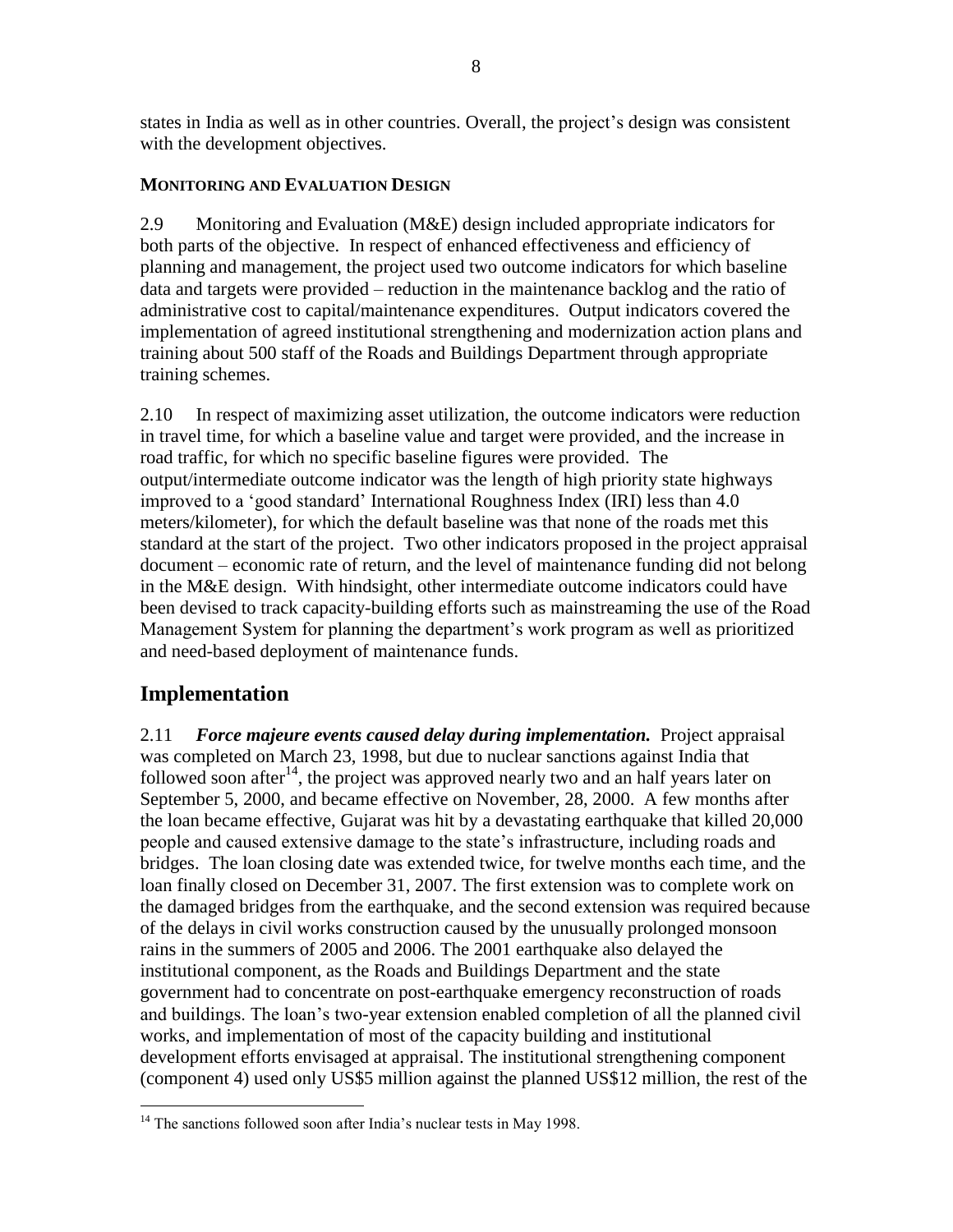requirements being met through state funds, and also savings from a favorable exchange rate as well as efficient procurement. In respect of component 6 for pre-investment studies, only \$0.48 million was used during the project against the planned US\$4 million. This was because the studies continued beyond project completion, and the remaining expenditure was covered by state government as well as the strategic options study for the proposed follow-up project. An amount of US\$101 million of the loan was cancelled at the request of the borrower in three installments between June 2004 and June 2006. The delays in implementation of land acquisition and the resettlement action plan pointed out by the Bank's Quality of Supervision Assessment (QSA6) after the mid-term review in March 2002 were satisfactorily resolved by December 2004.

2.12 *Project activities were completed at significantly lower than expected costs*. Against an estimated project cost of US\$533 million the cost at completion was US\$408 million; the Bank loan amount was reduced from US\$381 million to US\$280 million. The reduced cost of the project was mostly attributable to: (a) lower-than-expected civil works costs in part due to significant competitive cost reductions; and (b) depreciation of the Indian Rupee against the US dollar since project appraisal, which ranged between 10 percent and 25 percent over the project period.

2.13 *A collaborative relationship was maintained between the Employer (Roads and Buildings Department), Engineer and Contractor*. Highly professional conduct by the three contracting parties – the employer (Roads and Buildings Department), the engineers and the contractors helped in the smooth implementation of road works and minimized contractual disputes. The project experienced only seven disputes in the fifteen upgrading works contracts, of which only two cases were referred to arbitration and none was referred to the court. Only six out of the fifteen upgrading works contracts had an upward variation order, whereas the remaining nine were completed lower than the contract prices. The sound collaborative relationship between the different parties was confirmed by the mission through discussions with representative engineers and contractors, and Bank staff. They agreed that the state government made a substantial effort to improve the dispute resolution system and inculcate a culture of cooperation among the three contractual entities. Mandatory monthly meetings were held between the Contractor and the Engineer, and payments were processed in a timely manner. Feedback from interviews suggests that there was active encouragement of dispute prevention and 'across the table' resolution,

2.14 *There was continuity of Staff in both the Bank and Government teams*. Most of the team members from the implementing agency and the Bank remained in place from project inception and throughout the extended implementation period. This promoted continuity and rapport in the working relationship between the Bank and the client, while building strong ownership and commitment to the project among the Roads and Building Department staff.

#### **SAFEGUARDS**

2.15 The project was classified as Category "B" under the Bank's environmental and social safeguards framework and triggered its Environmental Assessment and Involuntary Resettlement policies. An Environmental Assessment, Environmental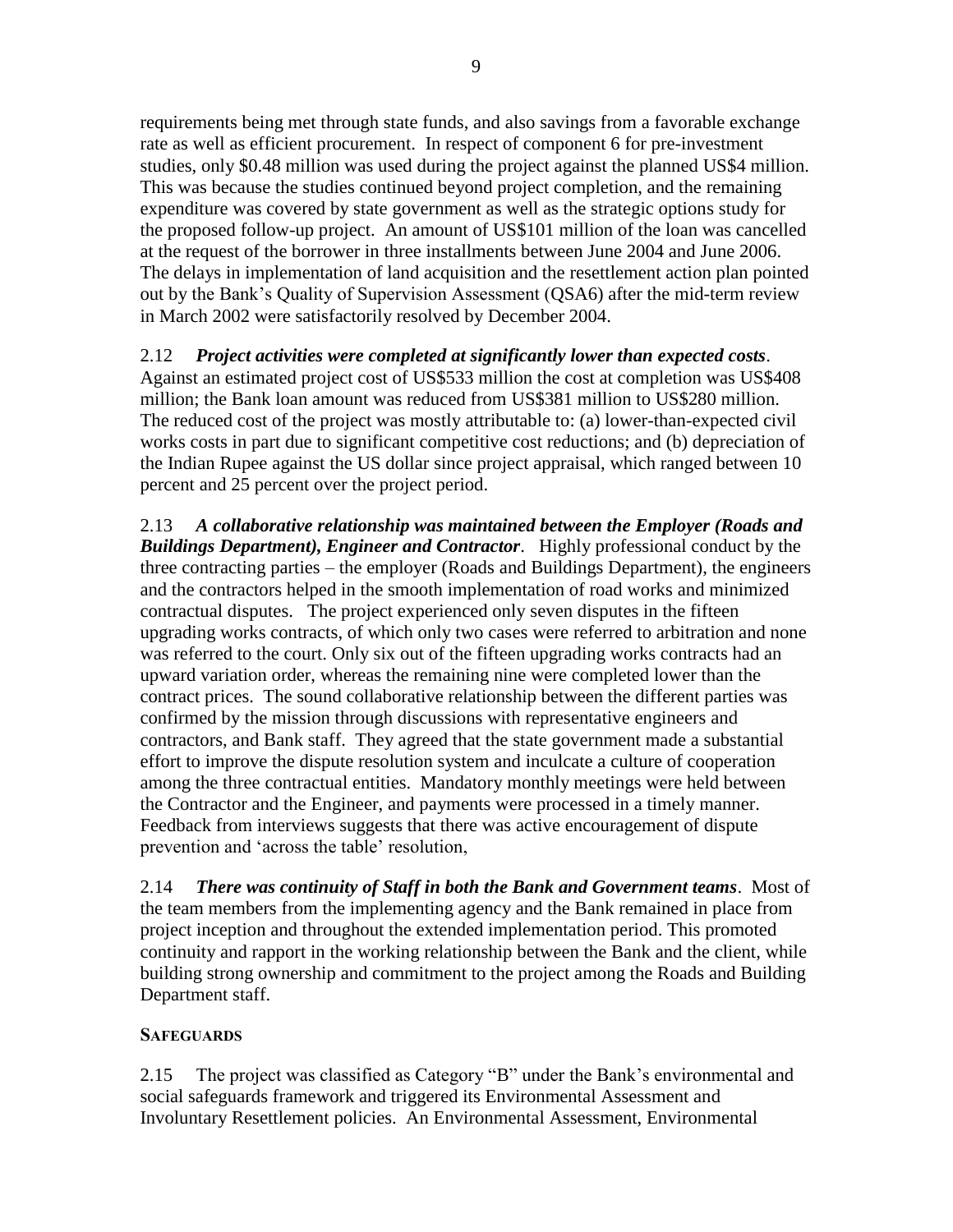Management Plan, and a Resettlement Action Plan were prepared and disclosed appropriately to the public as required. Environmental issues that were identified included: restoration of borrow<sup>15</sup> areas; proper disposal of solid and liquid wastes from construction camps; compensatory planting of trees; proper management of construction camps and maintenance depots; minimizing dust, accidents and vehicular damage; and compliance with air, noise, and emission standards. In respect of land acquisition, a key social issue was to ensure assistance and support to vulnerable and affected squatters and encroachers in re-establishing their shelter and livelihood opportunities.

2.16 *Overall, environmental safeguards were implemented in a satisfactory – and in many instances – in an exemplary manner.* Environmental and forestry clearances were obtained in a timely manner after discussions and follow-up with the concerned departmental authorities. More than 8,500 trees were saved by altering the centerline of the road or cross-section or by retaining them on the edges of embankments. Compensatory forestation was undertaken by planting two million saplings, as against 165,000 trees that were cut during construction, and the survival rate is reported to be in an acceptable range, though no specific numbers were available. The mission was shown sections of compensatory forestation during site visits.

2.17 Compliance reports from the Environmental Management Unit and the Bank's supervision mission confirm that environmental safeguard measures were carried out in a satisfactory manner. Soil contamination was prevented by providing interceptors, trays, and sand bed filters that clean the water from the construction sites. Suitable areas for direct disposal from site were identified with the help of local authorities. Debris was recycled for construction work, especially asphaltic debris for village roads, access roads, and low lying commercial and community areas. Local authorities provide support to Borrow area restoration, clearings site of debris and vegetation, dismantling of diversions, safe disposal of scarified bituminous surfaces, and the restoration of demobilized labor camps. Topsoil preservation was carried out through proper stripping and stacking.

2.18 Apart from planned environmental measures, some additional actions were also carried out that helped to minimize impacts on endangered animals in a wildlife sanctuary, and to develop borrow pits as water bodies. Elsewhere, earth from de-silting and deepening of ponds was used to create 21 mounds that have attracted nesting birds over the years (Box 1).

 $\overline{a}$ 

<sup>&</sup>lt;sup>15</sup> 'Borrow pit' is a construction/ civil engineering term used to describe an area where material (usually soil, gravel or sand) has been dug for use at another location.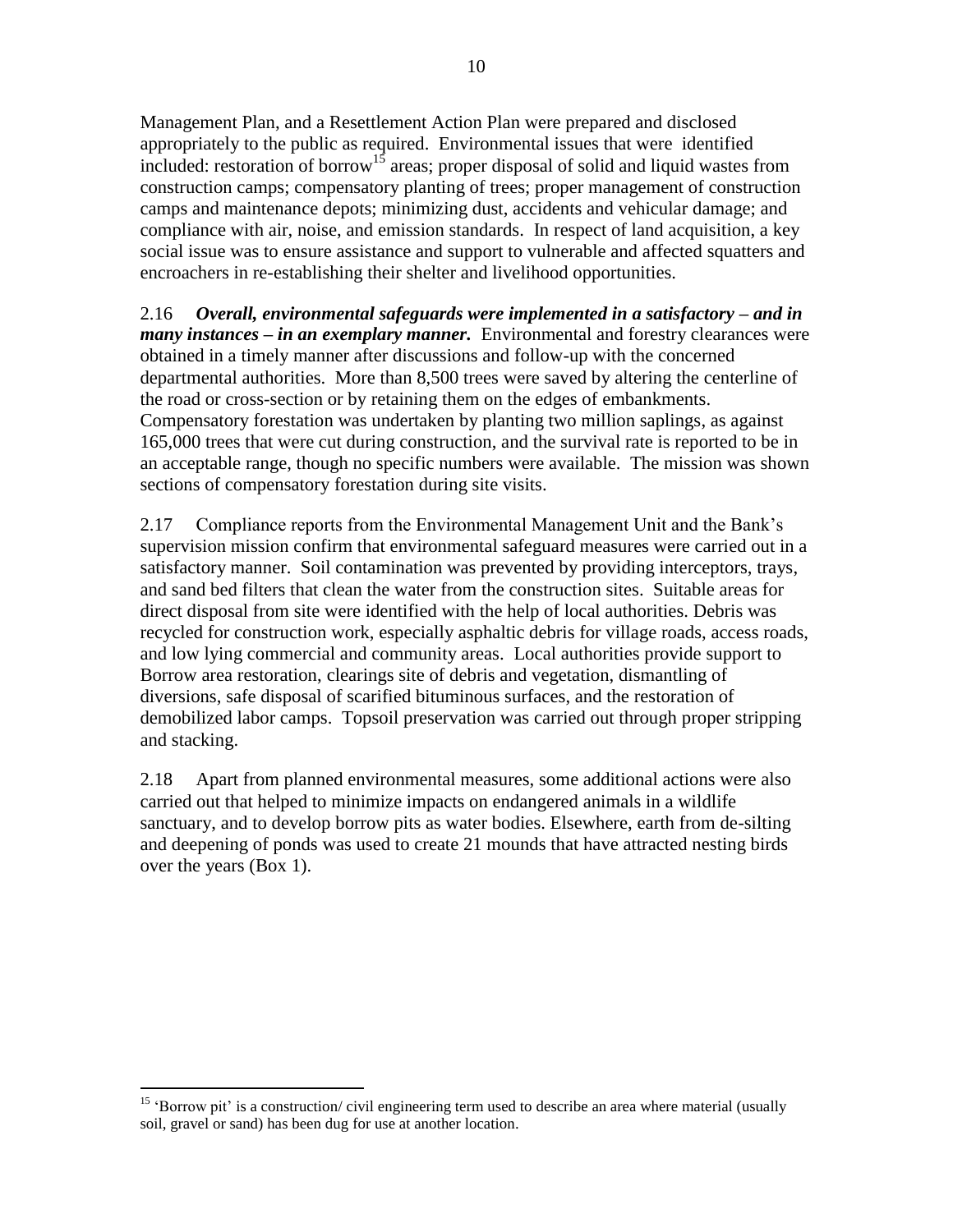#### <span id="page-28-0"></span>**Box 1. Going beyond compliance with Environmental and Social Safeguards in Gujarat**

Officials of the Roads and Buildings Department displayed strong commitment to the spirit of environmental and social safeguards, and carried out tasks that sometimes went well beyond mere compliance.

An especially noteworthy effort was made on the Viramgam-Halvad corridor, where the potential impacts on endangered animals from the nearby Wild Ass Sanctuary were minimized by constructing four underpasses to allow the animals access to water sources. A ‗food garden' of plants favored by the animals was created inside the sanctuary to minimize the movement of animals. Elsewhere, earth from de-silting and deepening of ponds was used to create 21 mounds that now serve as nesting areas for many important migratory and local bird species, including flamingoes, pelicans, herons, storks, cranes, and waders. On another count, the project encouraged the development of water bodies in borrow areas, an effort that materialized in 125 out of 460 borrow pits. The mission visited one such borrow pit converted into a pond near Aithore village, where gently sloping extraction of soil has been carried out to prevent soil erosion, and to allow livestock to use it as a water source.

Roads and Buildings Department staff introduced the mission to households of five different affected persons and their families in the GSHP 9A segment. These families have been given fully constructed houses that are a huge improvement over the makeshift shelters used by the families prior to the project. The affected persons appreciated the efforts of the Department officers for having successfully managed the sensitive matter of integrating them with the existing residents in the area. The mission visited sites where small temples that were close to the road were relocated outside of the right-of-way with mutual agreement and reconstructed in a nearby accessible place (Samiyala village) or relocated and rehabilitated (Siddhpur village). The mission was informed that around 13 similar places of worship had been relocated during the project with the agreement of the local people. On the Mehsana-Palanpur road, a well was retained and the road alignment was changed to accommodate local people's needs to collect water.

*Source:* IEG mission results.

 $\overline{a}$ 

2.19 *All required social safeguards actions were satisfactorily completed after overcoming some delays in the beginning.* In the initial project years, 2002-2004, there were delays in implementing the resettlement action plan, as noted by the Bank's midterm review, other supervision missions, and a quality of supervision assessment carried out by the then Quality Assurance Group of the World Bank.<sup>16</sup> This was due to delays in making top-up payments (the difference between replacement cost and compensation paid under the Land Acquisition  $Act^{17}$  for private land acquisition and providing permanent resettlement to the displaced households to different extents in the three phases of road works. This was in turn mainly due to the state government's lack of experience at that time with the Bank's safeguard policies, and because practical standards for payments that conformed to the Bank's guidelines had not yet been established. In response to the Bank's assessments, the Environmental Management Unit within the Roads and Buildings Department developed suitable procedures and held

<sup>&</sup>lt;sup>16</sup> Quality of Supervision Assessment 6 (QSA6).

<sup>&</sup>lt;sup>17</sup> The Land Acquisition Act of India, 1894, allows the government to acquire privately held land for public purposes.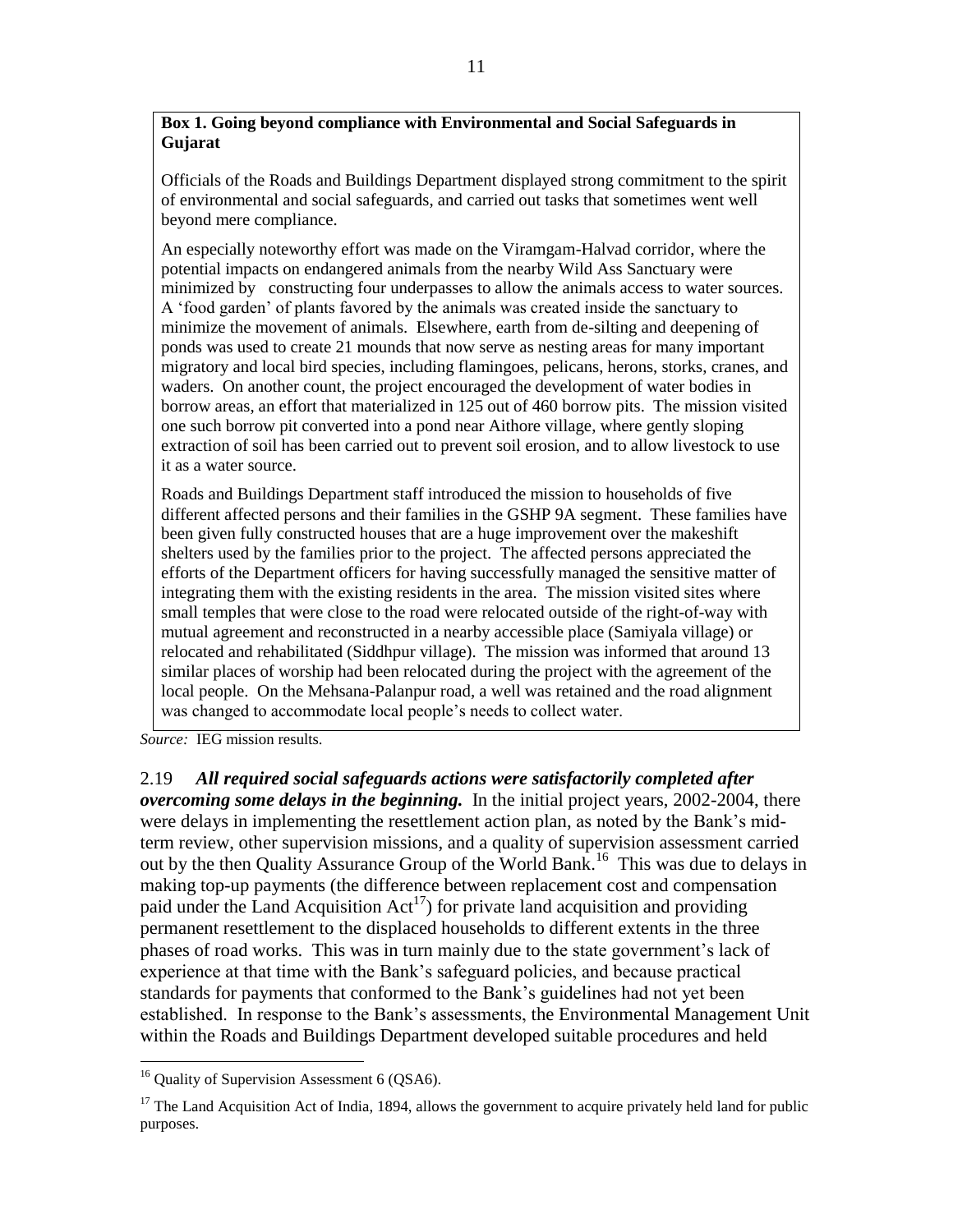several consultation meetings with all the stakeholders to expedite and complete the resettlement action plan by December 2004. At the end of the process, land acquisition for the project (53 hectares) was smaller than had been identified at appraisal (65 hectares). Similarly, 28 percent fewer households were affected than had been anticipated at appraisal (891 households against 1,253). The lower impacts are due to the efforts made by the Roads and Buildings Department to explore options to minimize the impacts through adjustments in the alignments and reducing the corridor of impact width wherever possible. The final land acquisition and resettlement costs were US\$8.4 million, about four times the estimated at appraisal (US\$2 million), but still only about 2 percent of the final project cost of US\$408 million. The land acquisition and resettlement costs were higher than anticipated due to price increases since appraisal and greater valuation of compensation requirements realized in practice.

2.20 An independent resettlement impact assessment by a non-governmental organization, the Rural Development and Management Institute, Ahmedabad, found that the project has not caused any significant adverse impacts on the livelihoods of affected persons. Additionally, the study shows that the living and economic conditions of affected persons have improved. Fifteen families that had lost their homes that ranged from 8 to 15 square meters in size were provided with larger homes of 20 to 25 square meters with better water and sanitation facilities, and separate bathrooms and toilets. Fifty-nine families were entitled to training but twenty of them preferred compensation in kind such as livestock. Of the families that opted for training, feedback from a sample size of 60 percent showed that about half the respondents were earning an additional 500- 1000 per month at the end of the project. The post-project average family income for project affected persons was INR5,380 (US\$110) against INR3,661 (U\$75) in the base line and INR4,744 (US\$95) for the control group.

2.21 The mission conducted site visits to different segments of road works, and verified documentation of affected persons, applicable entitlement categories<sup>18</sup> for compensation, and the actual compensation paid. The sites were chosen by the mission to provide wide coverage, subject to the time available for the visits.  $19$  Beneficiaries were chosen by the Roads and Buildings Officials based on reasonable access and availability. The mission met with beneficiaries with a variety of entitlements, and received confirmation from th e beneficiaries that they were satisfied with their settlement, which in some cases exceeded their expectations. One affected person was below the poverty line with an income of INR 2000 per month (approximately US\$40) when his small roadside business was displaced by the project. He was given Rs. 7000 (approximately US\$140) for alternative training in radio and television repair. The beneficiary reported that his economic situation was better than before displacement. In the same area, another affected person used to own a roadside bicycle repair shop that was shifted to the opposite side. He was given formal training for cycle repairs and continues his business on the other side of the road and supplemented his income by

 $\overline{a}$ 

<sup>&</sup>lt;sup>18</sup> The entitled categories cover provision of shelter, rental assistance, shifting assistance, vocational training, and subsistence grants. Each affected person was paid based on applicable categories and eligible amounts.

 $19$  The visits covered areas covered by contracts GSHP-1 (Sarkhej – Viramgam); GSHP-6 (Mehsana-Palanpur); GSHP-8 (Ladvel-Dakor); and GSHP-9 (Vadodara-Jambusar).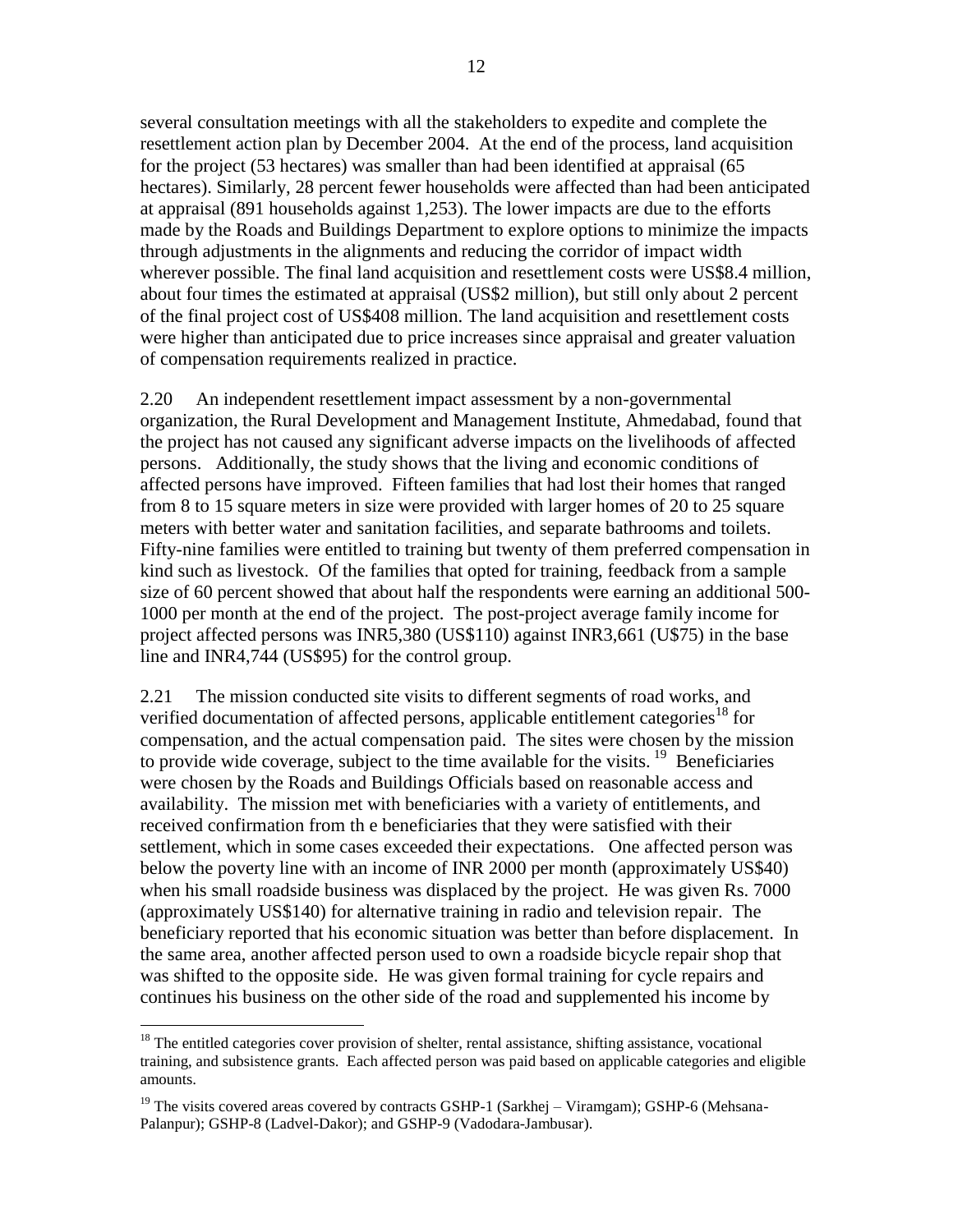selling tea and snacks. He also reported that his income improved after rehabilitation works were completed. The mission visited the households of five different affected persons and their families in the GSHP 9A segment whose living conditions have also improved greatly after resettlement (Box 1). Several places of worship that fell in the right-of-way were handled with sensitivity and relocated with mutual consent and with improved facilities.

#### **FINANCIAL MANAGEMENT**

2.22 *Financial management was adequate after experiencing initial problems*. The Roads and Buildings Department was familiar with the Bank's financial reporting, accounting and auditing requirements from its experience with the Gujarat Rural Roads Project. The State Highways Project attempted to build upon this by implementing a computerized Project Financial Management System capable of providing timely and reliable information to monitor progress in achieving the project's objectives. After initial problems (lags in data entry; lack of compatibility with annual reporting; and excessive dependence on consultants for data inputs and system operations) the System was installed at division offices and the central office, and its operation was taken over by trained finance staff. Financial management arrangements are reported to be continuously satisfactory from mid-2005 until the loan was closed, and no qualified audits were reported.

2.23 *Procurement of works, goods and equipment, consulting services and training components was carried out in accordance with the Bank's guidelines*. The widening and strengthening of civil works were procured through international competitive bidding and implemented in three phases, with the majority of contracts in packages of US\$10-40 million. The bidders for these civil works were pre-qualified in accordance with Bank guidelines. The periodic maintenance of civil works was procured through national competitive bidding in packages of US\$1-5 million. The Roads and Building Department performed its procurement role efficiently and proved proficient in preparing tenders, evaluating bids, and awarding contracts. The upgrading works contracts were signed at an overall 18 percent lower price than the estimated costs, a significant measure of the project's procurement efficiency. Moreover, only six of the fifteen upgrading works contracts had an upward variation in contract price during implementation, whereas the remaining nine have been completed at lower than contract price, reflecting adoption of efficient contract management and cost control measures during implementation.

### <span id="page-30-0"></span>**Achievement of the Objectives**

2.24 This report assesses the two major outcomes pointed to in the statement of objectives: (1) "to enhance the capacity of Government of Gujarat for the *effective and efficient planning and management* of road infrastructure", and (2) "*maximize existing road infrastructure asset utilization* " (outcomes in italics). The outcome indicators for part (1) are to reduce the ratio of administrative cost to capital/maintenance expenditures by 10 percent by the end of the project and to achieve an International Roughness Index (IRI) <4 meters/kilometer on project roads. The outcome indicators for part (2) of the PDO were reduction of travel time (10 percent for the 1,900 kilometers of roads covered by the project), and reduction in maintenance backlog (20 percent on all state highways.)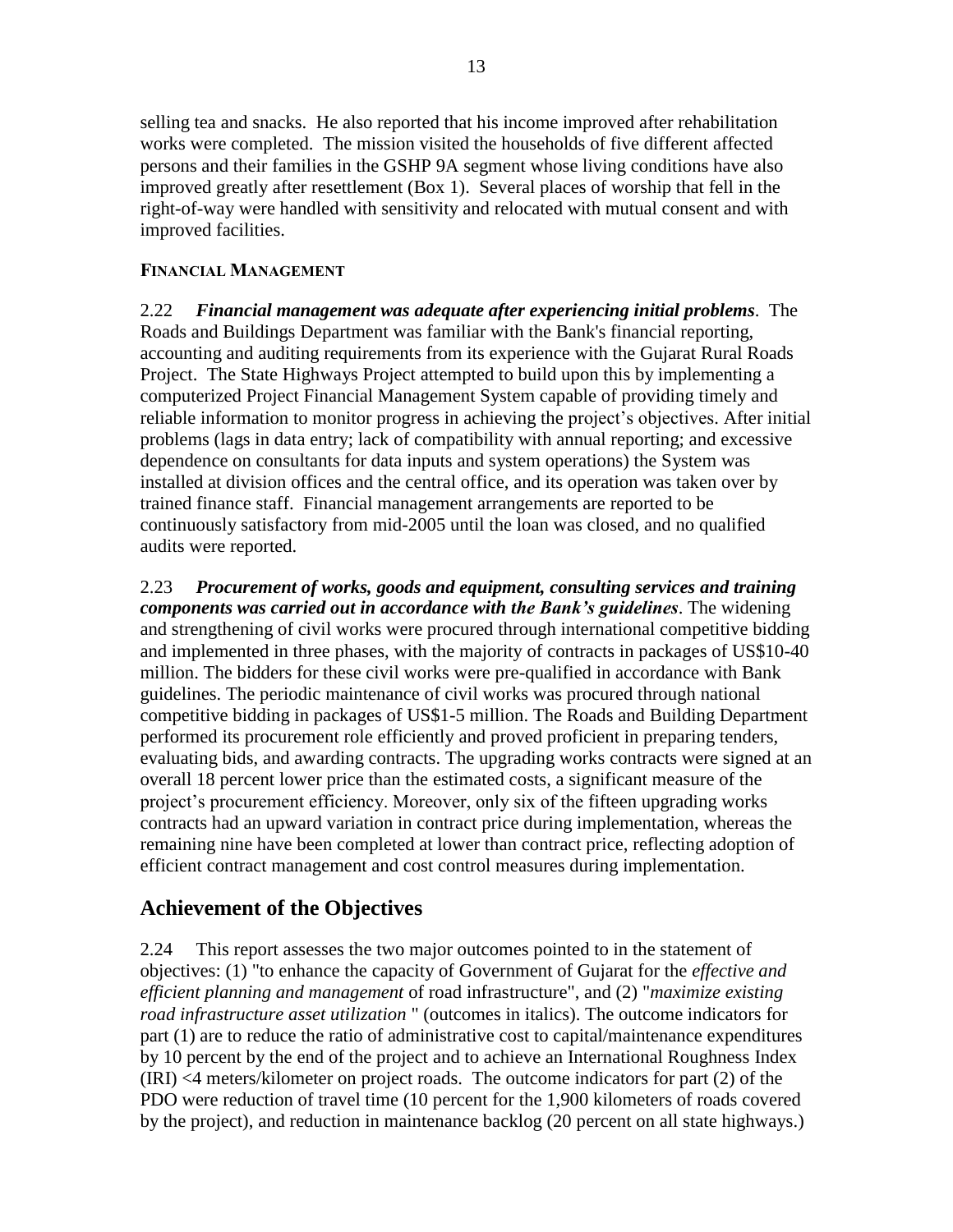#### **ENHANCING THE STATE"S CAPACITY FOR EFFECTIVE AND EFFICIENT ROAD INFRASTRUCTURE PLANNING AND MANAGEMENT.** *Rated High***.**

2.25 The objective of enhancing the state's capacity for road sector management was pursued mainly through the Institutional Strengthening Action Plan, (i) moving towards a ‗whole-of-network' approach to monitoring and planning for roads development and maintenance; (ii) strategic organizational changes and newly defined responsibilities including a policy and planning function; (iii) initiating systematic road condition data collection and information technology-based tools for maintenance planning and programming; (iv) improving capacity for environmental and social safeguard compliance through a new environmental management unit; (v) enhancement of the Roads and Buildings Department's financial management capabilities with the operational Project Financial Management System; (vi) greater provision for training for Roads and Buildings Department officers; and (vii) preparation of procedure manuals<sup>20</sup> to streamline standards and procedures.

2.26 The project has helped the Roads and Buildings Department to lay greater emphasis on road network management, planning and policy as compared to its focus on traditional execution of civil works. The project succeeded in meeting or exceeding most of its key output targets and performance indicators with respect to physical road works as well as in building institutional capacity.

2.27 *Outputs.* A Policy and Planning Unit was set up in the Roads and Buildings Department with the responsibility for preparing annual budget plans for the department by using a computer-based Gujarat Road Management system. A Highway Design Unit was also created. The Department benefited from working with experienced international consultants through transfer of knowledge and skills in technical and procurement matters, and in the management of consultants and civil works contracts.

2.28 The Gujarat Road Management System is a complex system consisting of several modules/systems that need to be continually populated with data. The *Road Information System*, which defines the nodes and links of the network and basic road characteristics had gathered this data for the state's highways and district roads at project completion, and is presently in an advanced stage of covering rural roads. The *Pavement Management System* is designed for technical and financial analyses for multi-year road work's programming and optimization under budget constraints. and is being used for the Roads and Building Department's annual and five year plans. The *Bridge Management System* is geared towards preventive maintenance of bridges, and is presently in the form of a catalogue of bridge condition with photographs. The system continues to be populated with more details to improve its utility. The *Traffic Information System* is fully functional and is being used as intended to produce forecasts of average annual traffic. Axle-load data and origin-destination data are collected intermittently by the Traffic Information System in the course of preparing projects. The *Environment and Social Information System* has been populated, but more attention and resources need to

 $\overline{a}$  $20$  Quality system manual for the Roads and Buildings Department; Model Quality assurance Plan for a Project; Construction Supervision Manual: Road Maintenance Manual: Quality Control Test Procedures Manual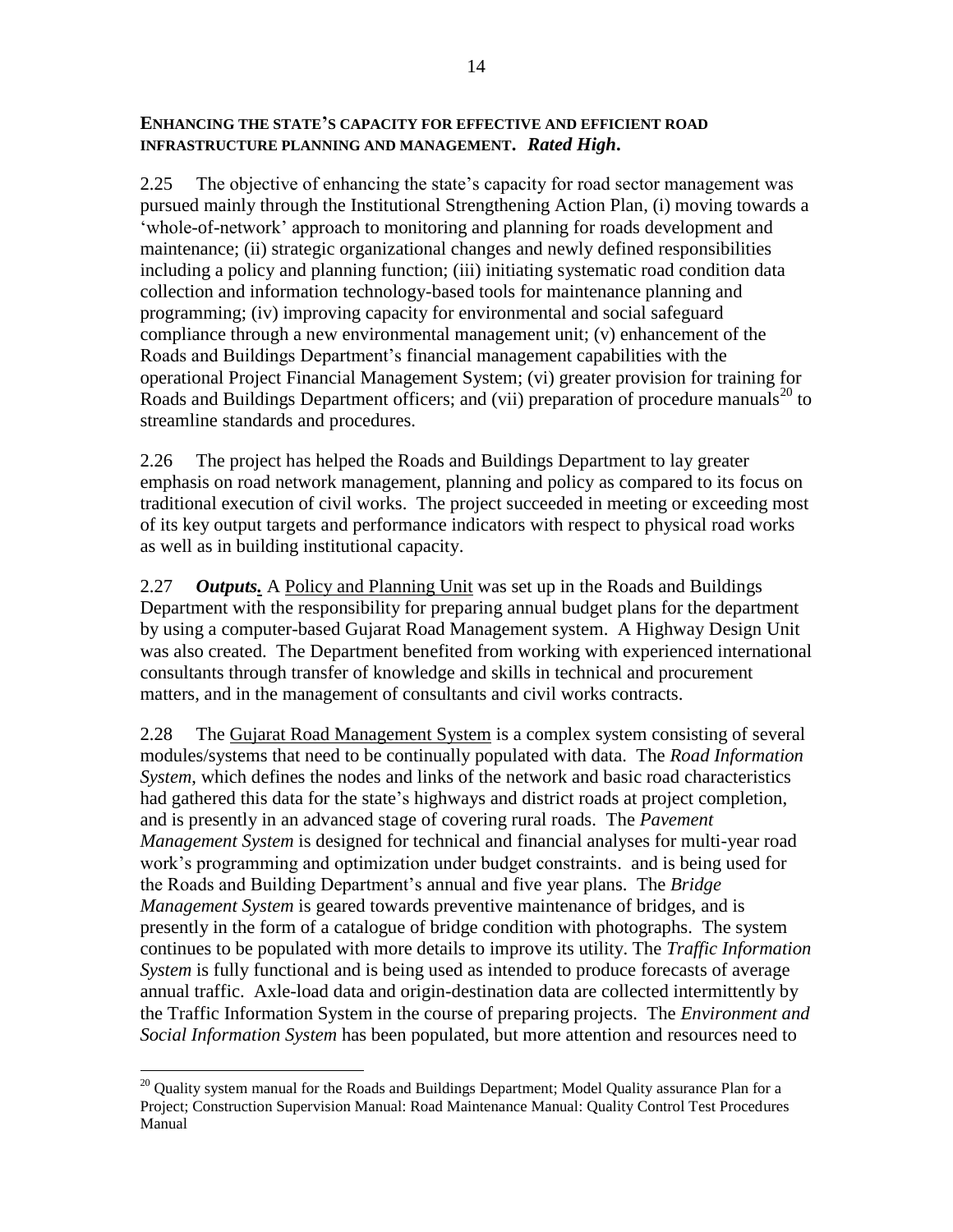be committed for use as necessary when new projects are initiated. The *Budgeting and Programming System* is set up to use Highway Design and Maintenance software (HDM-4) to prioritize expenditures and generate a multi-year works programs, or using a decision-tree method to generate a one-year works program. The *Routine Maintenance Management System* is designed to improve the quality of routine maintenance through standardization of activities, and its impact on efficient expenditure on routine maintenance in the process of filtering to the level of field offices. The *Accident Information System* requires greater coordination with the police department. The effectiveness of the *Monitoring and Evaluation System* relies on regular updating of data, and more incentives need to be created for field officers to enter details into the system on a periodic basis.

2.29 Several Roads and Bridge Department staff were trained on road management systems. Some of these staff supervise external consultants on the Road Management System while senior officers provide overall guidance.

2.30 The project helped to refurbish and strengthen the Staff Training College, $^{21}$  which imparts training to state public works engineering staff, in terms of physical and professional resources. An annually updated three-year rolling training program was launched. A multi-phase manager development program was initiated for middle-level staff for the new and evolving responsibilities in Gujarat's road sector environment. Overall, over 1, 500 Roads and Bridges Department staff, representing over 75 percent of the professional staff were trained during the project's lifetime, exceeding the target of 500. The training covered contract management/procurement, monitoring and evaluation, environmental and social safeguards functions and management, project management, planning, finance, quality control/management, and, more recently, eprocurement/e-governance. The pace of training is being sustained because of the general emphasis placed on training by the state government through mandating that 1.5 percent of a department's budget be set apart for this purpose, which is considered a unique development among Indian states.

2.31 A Human Resource Development post was created in the Roads and Bridges Department. These duties are presently assumed by the Chief Engineer in the project implementation unit, assisted by the Staff Training College. A number of initiatives have resulted from this collaboration but progress needs to be made in preparing job specification/descriptions as a pre-cursor to performance appraisal, career planning and programs for training and development.

2.32 Much of the gains in capacity-building have been sustained through ensuring continuity of trained and experienced staff in the project implementation unit. While staff has been rotated since the project closed due to the relatively lower scale of activity, staff with experience in the key planning, design, and safeguards functions has been retained at appropriate levels. The policy and planning work is gradually being outsourced. These functions are supervised at the level of the Chief Engineer in the Project Implementation Unit.

 $\overline{a}$ 

 $21$  The mission, activities, and achievements of the Staff Training College are provided in their website (stc.gujarat.gov.in), though website requires to be updated.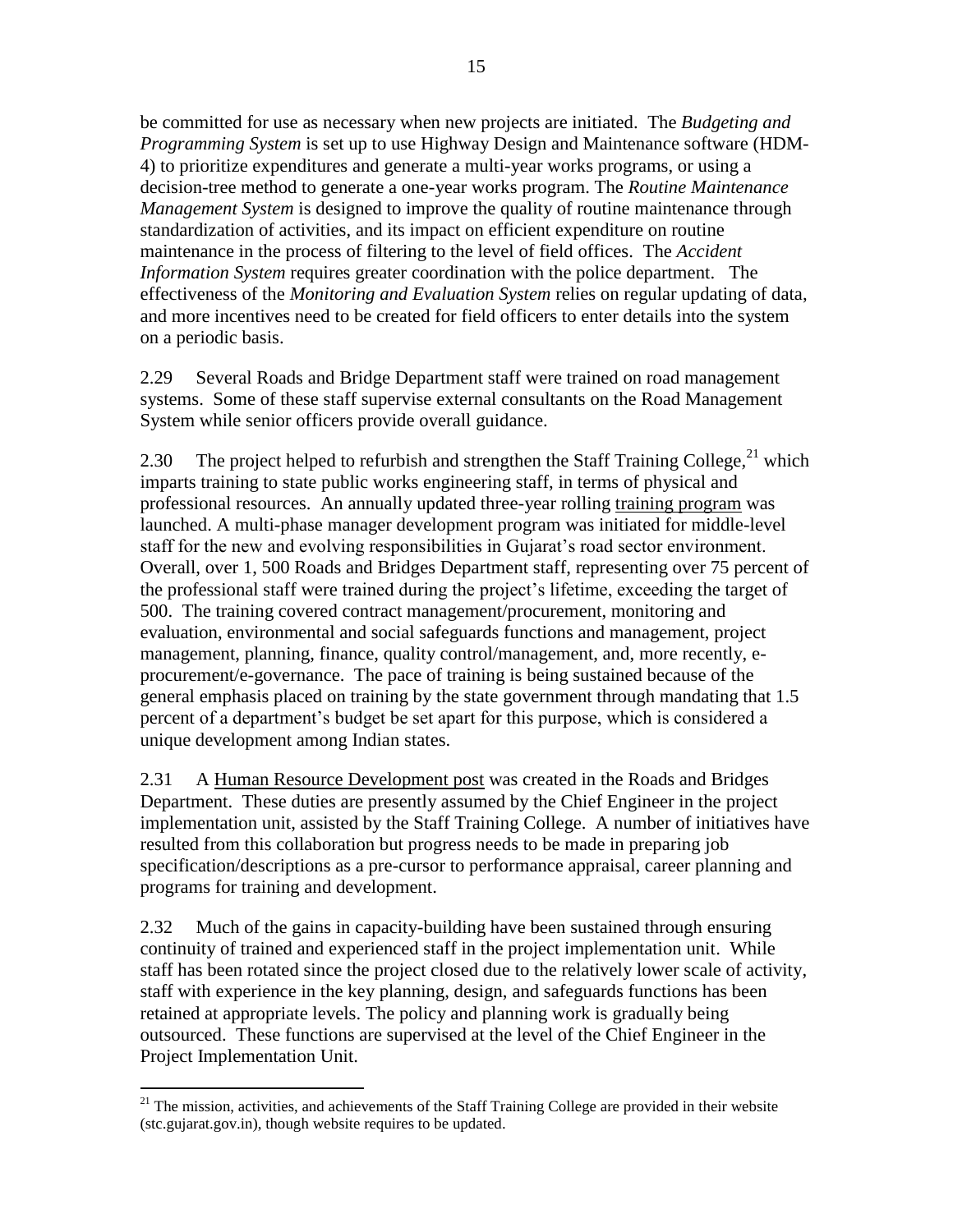2.33 The Environmental Management Unit was staffed adequately and performed well during the project. A state-wide 'Social and Environment Management Policy and Guidance' was prepared under the project, and is now applied to all investment projects undertaken by the Roads and Buildings Department. Presently, the environmental and safeguards function is undertaken by officers in addition to other duties, and is overseen at the Chief Engineer's level. The bulk of the environmental and social safeguards work has been now outsourced as part of feasibility and design work for new projects.

2.34 *Outcomes.* The Project Planning Unit set up under the project functioned well during the project period and was able to prepare subsequent budget plans for 2007 and 2008 based on the computer-based Gujarat Road Management system. This is a significant achievement for effective and efficient road planning and management, compared to the past practice by which all the budget plans were prepared manually, with less emphasis on data support and analysis.

2.35 The Roads and Buildings Department displayed an impressive and consistent increase in administrative efficiency during the project period and beyond. The administrative cost in the capital maintenance and maintenance budget was reduced by almost half from 30 percent at project approval to 15.7 percent at project completion. The figure for 2011 shows a further decrease to 11.5 percent<sup>22</sup> indicating an impressive and continued improvement in administrative efficiency beyond the project. Interviews conducted during the mission suggest that the increased administrative efficiency can be attributed partly to the capacity improvement during the project, apart from the financial discipline maintained by the Roads and Building Department as well as state government oversight. While the Roads and Buildings Department's work program and budget have grown manifold since the beginning of the project, there has also been a steady decline in the numbers of both professional and casual workers. The number of professional workers has declined from 11,075 in 2004 to 9,381 in 2010, and the number of casual laborers declined from 10,621 in 2000 to 8,338 in 2010. These numbers are seen as another indicator of an overall increase in agency's administrative efficiency, although to some extent it also reflects the outsourcing of some functions.

2.36 According to the presentation given to the mission, the core modules of the Gujarat Road Management System – Road Management System, Pavement Management System, and the Budgeting and Programming System – are operational. The Pavement Management System is being used for the Roads and Building Department's annual and five year plans. Together with inputs from the Traffic Information system, these systems are used to produce a prioritized program of works, subject to budget constraints. It already provides a stronger basis for making budget estimates for maintenance funding and conducting constructive dialogue with the state's finance department. An example of road condition data collected by the Road Management System for several road segments (including some visited by the mission) are given below in Table 3. Currently, a prioritized program of works is produced annually, using available road condition data and different budget assumptions. This approach has helped to prioritize and commit

 $\overline{a}$ 

<sup>&</sup>lt;sup>22</sup> For the financial year 2011, the administrative cost of Roads and Buildings Department was Rs. 5760 million against a capital/maintenance expenditure was Rs. 45050 million. (Source: Roads and Buildings Department)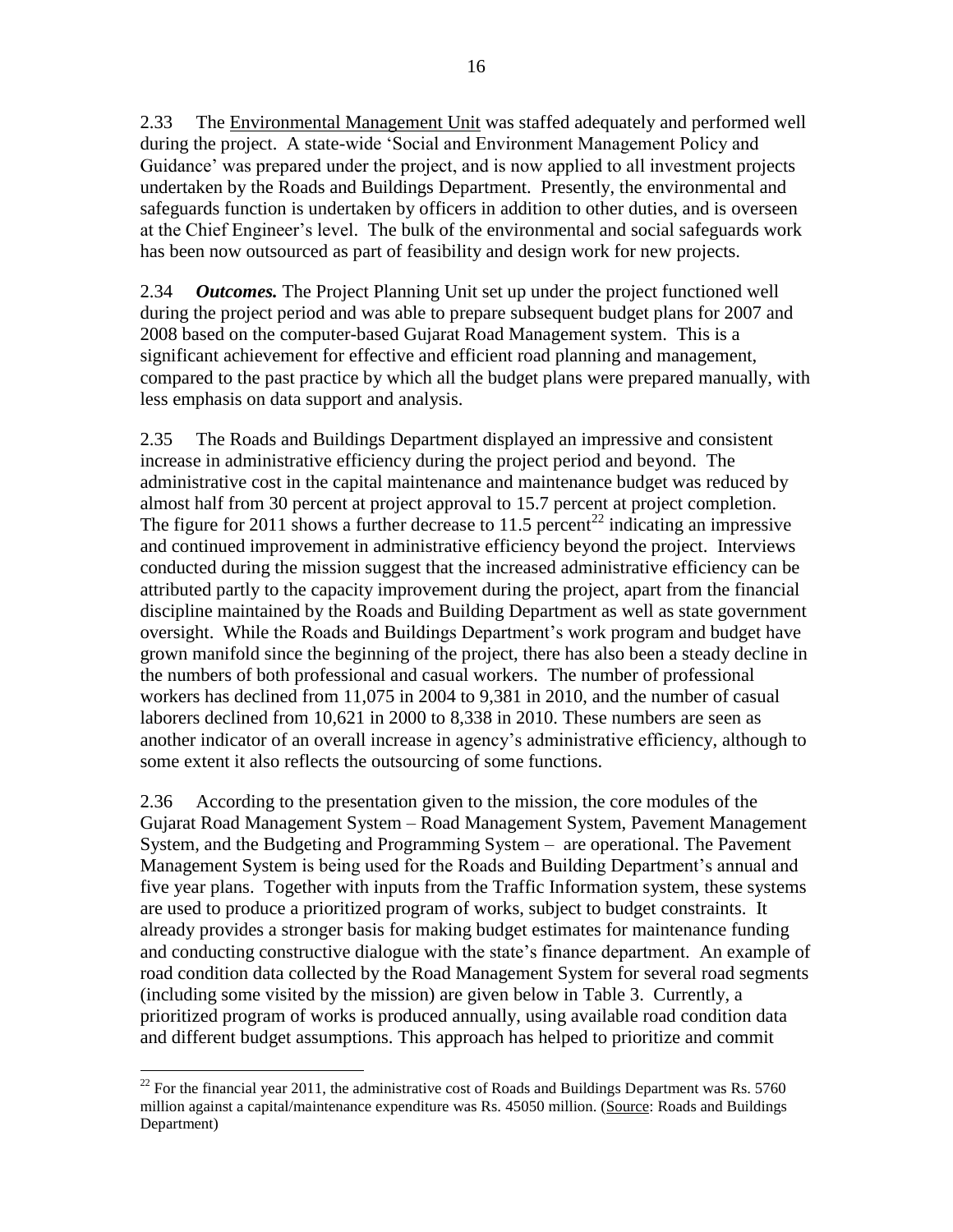resources to roads based on traffic growth and other relevant parameters. Officials also cite a request from the ministerial level for road condition data underpinning budget estimates, which is unprecedented. Taking all these aspects into consideration, IEG's assessment is that the component systems of the Road Management System are being mainstreamed into the management of the road network in Gujarat.

| <b>Road Segment</b>         | <b>International Roughness Index (IRI)</b> |
|-----------------------------|--------------------------------------------|
|                             | (meters per kilometer)                     |
| Vataman - Pipli             | 3.49                                       |
| Viramgam - Dhangandhra      | 3.67                                       |
| Vadodara - Padara - Jamusar | 4.18                                       |
| Surat - Olpad               | 3.66                                       |
| Surkhej - Viramgam          | 3.60                                       |
| Rajkot - Morbi              | 3.80                                       |
| Rajkot - Jamnagar           | 3.57                                       |
| Mehsana - Palanpur          | 3.79                                       |
| Ladvel - Dakor              | 3.86                                       |
| Jamnagar - Khambhaliya      | 3.72                                       |
| Halol - Godhra              | 4.24                                       |
| Godhra - Shamlaji           | 2.96                                       |
| Dhoalaka - Bagodara         | 3.65                                       |
| Dakor - Godhra              | 3.83                                       |
| Bharuch - Dahej             | 4.02                                       |
| Dhangandhra - Halavad       | 3.23                                       |

<span id="page-34-0"></span>**Table 3. Gujarat Road Management System: Sample Road Condition Data**

*Source*: Roads and Building Department, Government of Gujarat

*Note:* Period of observation: October 2011 to February 2012

2.37 Gujarat achieved strong results in reducing the maintenance backlog for state highways during the project and has kept up this trend in the years after project completion. The maintenance backlog for state highways was halved from 10,000 kilometers at the start of the project to 5,000 kilometers at project completion, including a contribution of 1,900 kilometers reduction by the project. More recent figures confirm that as of 2010, 1,700 kilometers of state highways were pending for maintenance (resurfacing). Against that figure, 1,290 kilometers were resurfaced in 2011.

2.38 *Other outcomes.* There has been a high degree of interest shown by other states to learn from various aspects of Gujarat's experience in the roads sector. In this connection, Roads and Buildings Department has received visits from road sector officials (and in a few cases, political leaders) from the states of Maharashtra, Kerala, Madhya Pradesh, Mizoram, Orissa, and Bihar. Visits from Chhattisgarh and Assam were arranged by the Bank's task team.

#### **MAXIMIZING THE EXISTING ROAD INFRASTRUCTURE ASSET UTILIZATION.** *Rated High***.**

2.39 *Outputs.* Priority investments for the road infrastructure asset base were chosen through the 'whole-of-network' approach of monitoring and planning. The targets for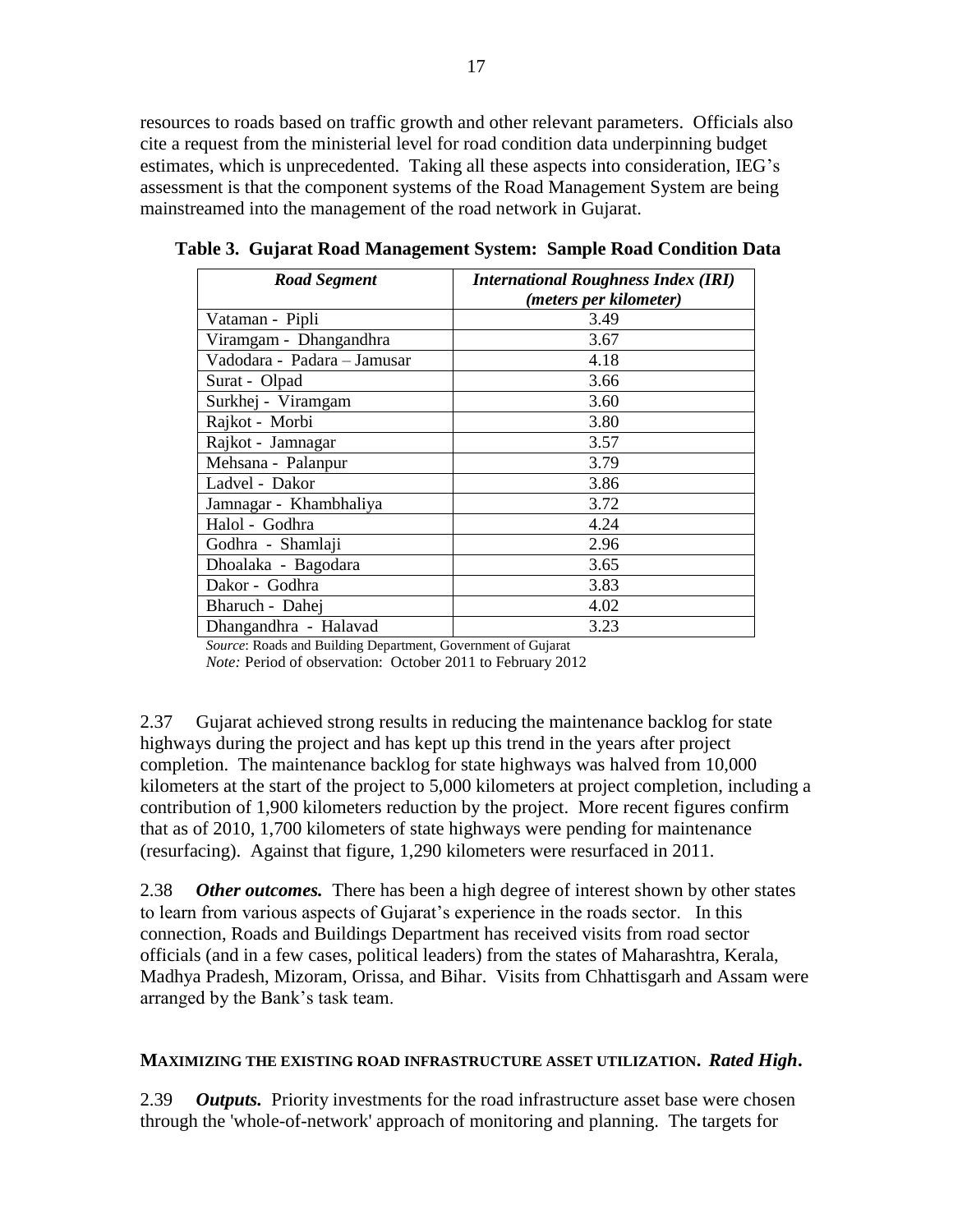upgrading and rehabilitating roads were met or exceeded (nearly 900 kilometers upgraded against a target of 873 kilometers and about 1,000 kilometers improved/widened as targeted).

2.40 In nominal terms, the budget allocation for routine and periodic maintenance almost doubled between 2001-02 and 2008-09, through this increase may be smaller in real terms. (Table 4). Feedback from Roads and Buildings Department officials suggests that the government is in a position to meet the estimated budget needs for routine and periodic road maintenance. With the goal of securing long term sustainability of road maintenance financing, the task of establishing a Road Fund<sup>23</sup> had been included in the Institutional Action Plan of the project. However, the increasing availability of funds from state, national and private sector sources in successive years has shifted the focus from building a consensus on the Road Fund. However, given the continued strong demand for road infrastructure development and extension in the state, the issue of the Gujarat Road Fund has been included in the new Vision 2020 document of the state government. The outlay for routine and periodic maintenance has increased consistently in nominal terms from 2001-02 to 2008-09.

| Year       | <b>Indian Rupees (million)</b> | Approx. US\$ million |
|------------|--------------------------------|----------------------|
| 2001-2     | 3,090                          | 65                   |
| $2002 - 3$ | 2,820                          | 58                   |
| 2003-4     | 2,920                          | 63                   |
| 2004-5     | 3,650                          | 81                   |
| 2005-6     | 3,280                          | 74                   |
| 2006-7     | 5,940                          | 131                  |
| 2007-8     | 5,700                          | 138                  |
| 2008-9     | 6,110                          | 140                  |

<span id="page-35-0"></span>**Table 4: Gujarat: Routine and Periodic Maintenance Outlay for Roads**

Source: Roads and Building Department, Government of Gujarat

2.41 *Outcomes.* The quality of project roads has been maintained at a 'good' quality (IRI < 4.0 meter/kilometer). The average car/truck/bus speed increased from 50 km/h to 60 km/hour on project roads implying a reduction in travel time of 16 percent. Traffic growth on roads that received periodic maintenance averaged 6.3 percent annual growth during the four-year period after completion of works. For roads that were widened and upgraded, the average growth in traffic ranged between 1 percent to over 10 percent in the first three years after construction.

2.42 The mission selected four contracts for site visits out of fourteen in the project, to make a balanced assessment of the current status of project roads. The sites were selected to provide wide regional coverage subject to time available. The contract sites were Sarkhej-Viramgam (GSHP-1; 47.5 km); Mehsana-Palanpur (GSHP-6; 55.4 km); Ladvel- Dakor (GSHP-8; 63.7 km); and Vadodara-Jambusar (Contracts GSHP 9A; 9B; 92.8km). In general all the road segments that were visited displayed good surface and

 $\overline{a}$ 

 $23$  A Road Fund is a financial mechanism dedicated to road maintenance and financed by specific earmarked tax revenues, and overseen by an independent Road Fund Board.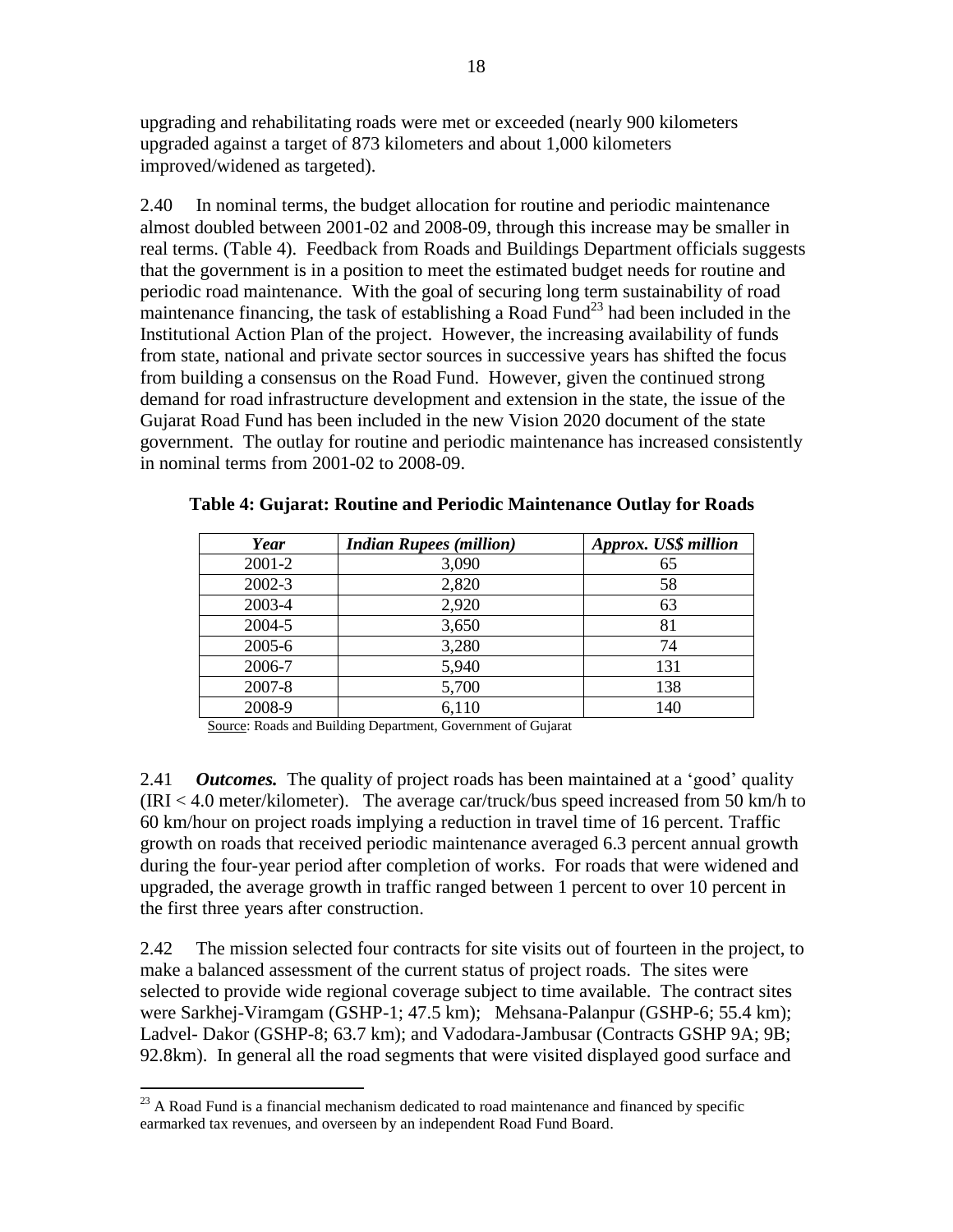riding quality. In most cases, the shoulders have been kept clear, and vegetation growth on the sides of the roads has been managed well. Road signs and markings in most cases are clear and visible, though they are showing signs of wear in a few spots. This points to good construction quality and attention to proper drainage.

2.43 Prior to the implementation of the project, a survey conducted on the roads subject to periodic maintenance showed that the roughness of the pavement was in the range of International Roughness Index (IRI) 6 to 20 meters/kilometer and on roads subject to widening and strengthening it was at 6.5. The desirable level is 4.0 meters/kilometer or lower. After the completion of the project the roughness was recorded at about International Roughness Index (IRI) 4 meters/kilometers on roads which received periodic maintenance, and International Roughness Index (IRI) 1.5-2.2 meters/kilometers on roads which were widened and strengthened. The latest figures for several road segments covered by the project show an International Roughness Index (IRI) less than 4.0 for most segments. (Table 4).

2.44 Reduction in travel time. After the completion of periodic maintenance on the roads, the following average speed of travel was recorded: 50 km/h (against 35 km/h on the roads in their pre-project condition) on the 1st– and 2nd-year roads, and 60 km/h (against 40 km/h on the roads in their pre-project condition) on the 3rd– and 4th-year roads. This implies that travel time of the road users has been reduced by 30 percent on the 1st and 2nd-year roads and 33 percent on 3rd and 4th-year roads. The average speed of light motor vehicles on roads improved under the Widening and Strengthening Component was recorded in the range of 60-65 km/h and on some clear straight stretches cars can achieve a speed of 80-100 km/h. This contrasts with 35-40 km/h prior to the project, and sometimes 20 km/h on several severely deteriorated road stretches. Though no speed measurements have been made of heavy vehicles on the roads under either project component, the observations of the Roads and Buildings Department's engineers indicate that heavy vehicles are also able to cruise at higher speeds than before, staying in the left-hand lane and allowing more overtaking opportunities for faster light vehicles. The traffic count surveys conducted on the roads have recorded the average annual growth rate of 6 percent on the roads that received periodic maintenance. The survey conducted on the roads improved under the Widening and Strengthening Component also showed traffic growth, which was significant on some roads and moderate on others. No systematic compilation of data is available for travel times on project roads since project completion. The mission's conversations with roads users during site visits confirmed that travel times have reduced considerably since the road improvements have been completed. A typical piece of anecdotal evidence comes from truck drivers using the Mehsana-Palanpur road. They indicated that a stretch of this road that took about two and an half hours to cover before upgradation now takes a little over an hour.

2.45 *Other outcomes*. The improved quality of project roads has created a demand from other quarters of the state for roads of similar quality. There are signs that local politicians are responding to this demand. Feedback from interviews with officers of Roads and Building Department suggests that experience with the State Highway Project may have influenced the adoption of the 10 meter road width standard for the state government's program for state highways, the Pragati PathYojana, for nine-high speed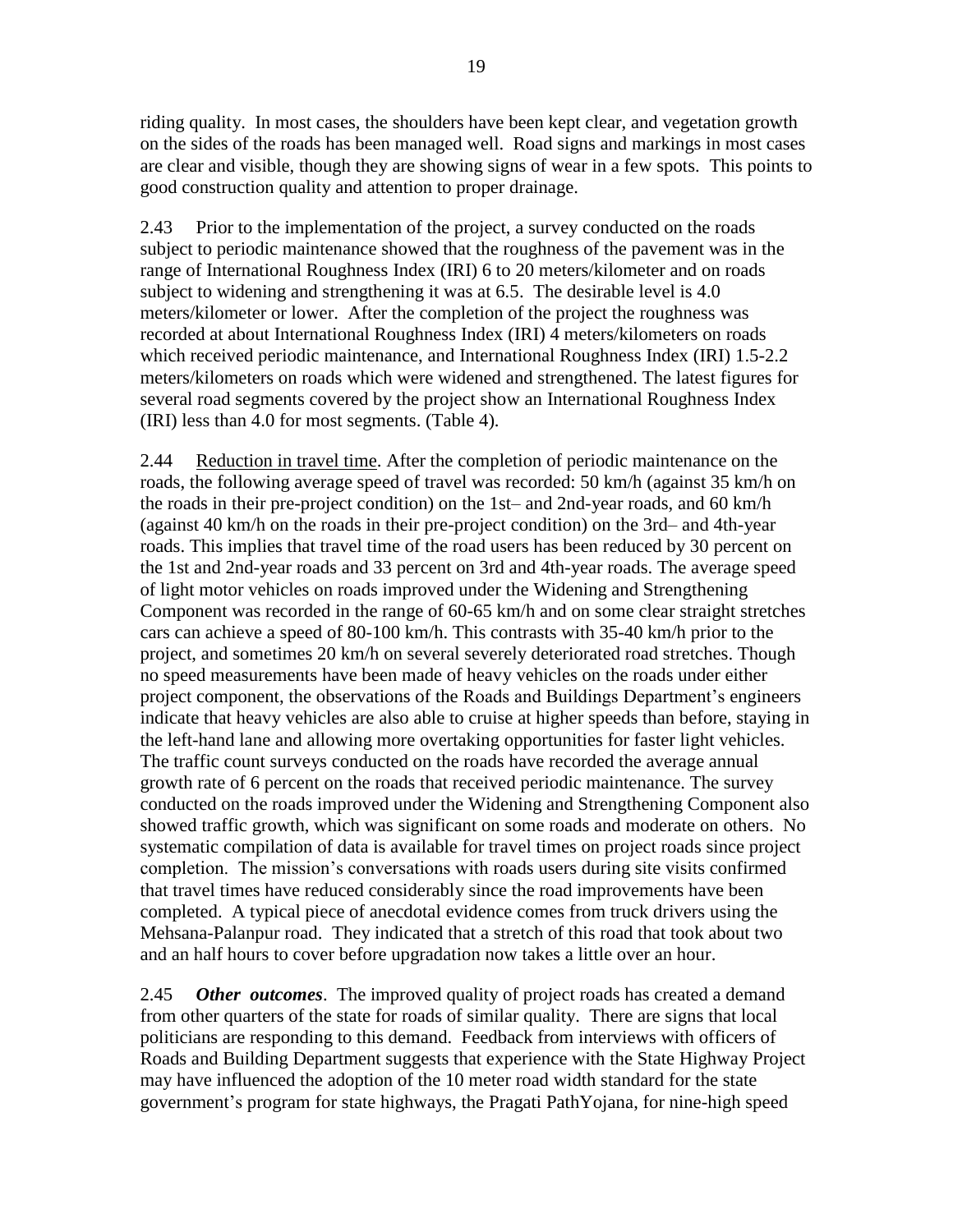corridors to connect tribal, coastal, industrial, and rural areas with mainstream areas, The project has helped improve port connectivity (Annex B Table 2).

2.46 Another major outcome has been to develop the capacity of contractors by an order of magnitude. Packaging of works in variable sizes has helped develop industry capacity by providing opportunities to all categories of contractors, including local contractors, and enabling contactors to graduate to larger contracts from satisfactory execution of smaller ones. The project helped contractors to invest in advanced equipment, and avail of expertise and training from the project's expert consultants and Roads and Bridges Department staff. Several contractors have grown from handling contracts of between INR10-80 million to contracts of INR 250-1000 million.

2.47 The improved quality of roads under the project increases the scope for attracting private sector interest in public private partnerships in the provision of road infrastructure. This can potentially result in greater efficiency and the inflow of private investment can reduce the pressure on the government's resources, which can then be directed towards improving roads that have less potential for public private partnerships.

2.48 Gujarat has seen a steady growth in vehicle ownership in the ten years after project effectiveness, with the number of vehicles more than doubling during the period. In absolute terms, road-linked fatalities per capita have increased over the same period by 42 percent. In both these respects Gujarat has mirrored the experience for all of India. However, in terms of fatalities per 10,000 vehicles, Gujarat's performance as of 2010 (6.32) is significantly better than for India as whole (10.6). (Table 5).

| Year | <b>Fatalities per</b> |                                       | <b>Fatalities per</b> |                | <b>Population</b> ('000) |                | <b>Registered Motor</b> |                |
|------|-----------------------|---------------------------------------|-----------------------|----------------|--------------------------|----------------|-------------------------|----------------|
|      |                       | 10,000 vehicles<br>100,000 population |                       |                |                          |                | Vehicles ('000)         |                |
|      | <b>INDIA</b>          | <b>GUJARAT</b>                        | <b>INDIA</b>          | <b>GUJARAT</b> | <b>INDIA</b>             | <b>GUJARAT</b> | <b>INDIA</b>            | <b>GUJARAT</b> |
| 2001 | 7.9                   | 8.88                                  | 14.7                  | 8.18           | 1,028,610                | 50,700         | 54,991                  | 5,499          |
| 2002 | 8.1                   | 9.88                                  | 14.4                  | 8.49           | 1,045,547                | 51,594         | 58,924                  | 6,010          |
| 2003 | 8.1                   | 9.94                                  | 12.8                  | 8.02           | 1,062,388                | 52,504         | 67,007                  | 6,508          |
| 2004 | 8.6                   | 10.15                                 | 12.7                  | 7.65           | 1,079,117                | 53,429         | 72,718                  | 7,087          |
| 2005 | 8.7                   | 10.12                                 | 11.7                  | 7.04           | 1,095,722                | 54,371         | 81,502                  | 7,817          |
| 2006 | 9.5                   | 11.13                                 | 11.8                  | 7.15           | 1,112,186                | 55,330         | 89,618                  | 8,622          |
| 2007 | 10.1                  | 12.28                                 | 11.8                  | 7.28           | 1,128,521                | 56,306         | 96,707                  | 9,497          |
| 2008 | 10.5                  | 12.34                                 | 11.4                  | 6.87           | 1,144,734                | 57,298         | 105,353                 | 10,289         |
| 2009 | 10.8                  | 11.98                                 | 10.9                  | 6.35           | 1,160,813                | 58,309         | 114,951                 | 10,999         |
| 2010 | 11.36                 | 12.65                                 | 10.6                  | 6.32           | 1,179,839                | 59,337         | 126,049                 | 11,873         |

<span id="page-37-0"></span>**Table 5. Trends in Vehicle Growth and Road Fatalities: India; Gujarat**

Source: Ministry of Road Transport and Highways, Government of India; Gujarat Socio-Economic Review: 2004- 2010, Government of Gujarat; National Crime Records Bureau, GOI and World Bank analysis.

2.49 A road user satisfaction survey administered at the end of the project to people in four sectors – agriculture, education, health and business showed a variety of benefits arising from more comfortable driving conditions, higher speed, reduction in travel time and costs, and increased availability of commercial vehicles. These benefits included: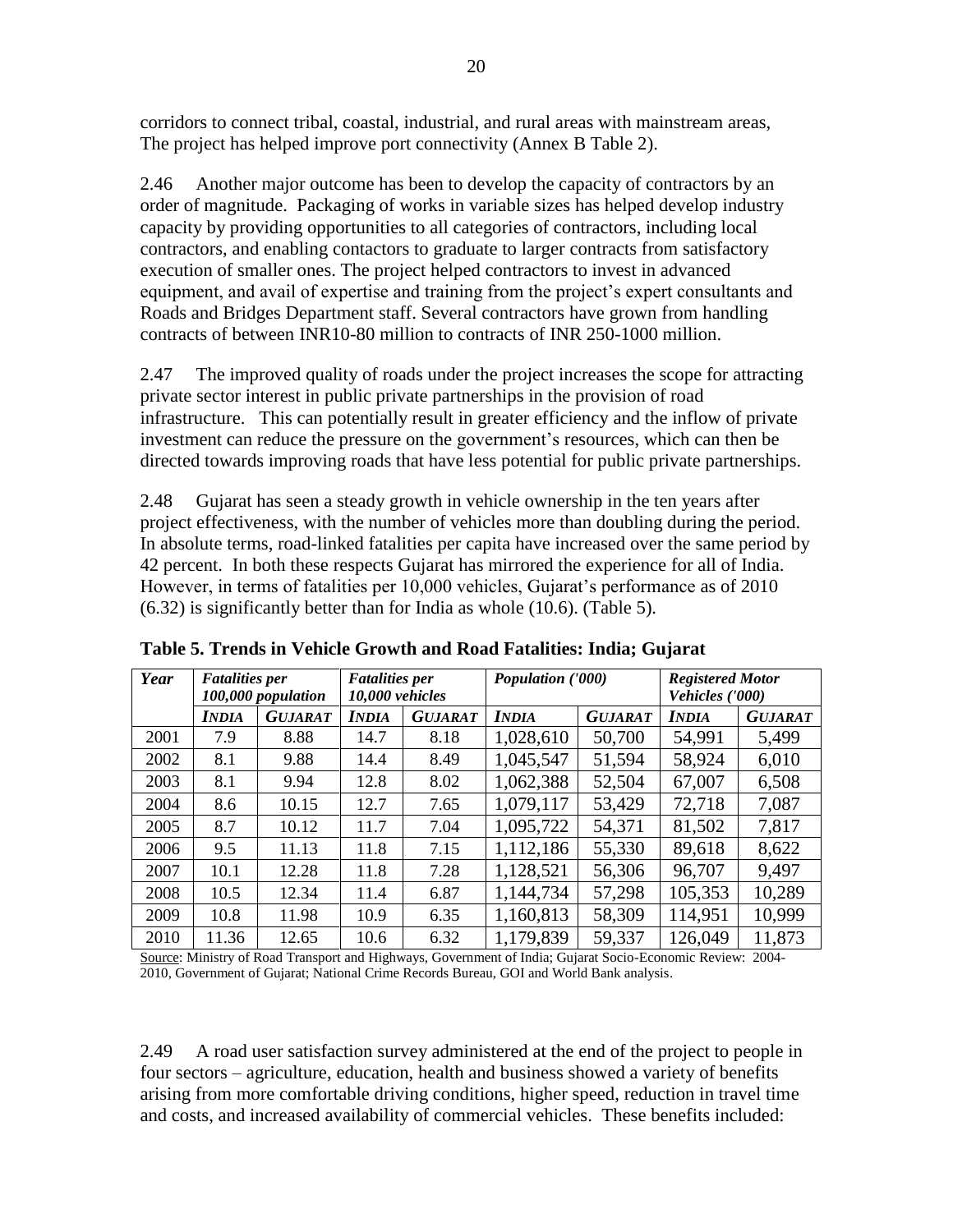increased use of mechanized equipment for cultivation and easier transportation of agricultural inputs; easier access to raw materials; improved access to preventive and health care facilities.

2.50 Senior officers of the Roads and Buildings Department who worked on the project told the mission that the Bank had added a "lot of value" to their understanding and implementation of safeguard polices for environmental and social management. Similarly, several PIU field staff that the IEG mission met during site visits acknowledged their increased awareness and understanding of the need for complying with environmental and social safeguards. WB's task team and especially its social and environmental staff came in for praise from Roads and Buildings Department officials for their persistent efforts in overcoming initial skepticism and reluctance among Roads and Buildings Department staff as well as contractors and engineers towards safeguard policies, and ultimately ensuring that the policies were implemented in letter and spirit. Similarly, contractors with whom the mission had discussions acknowledged that the Bank's safeguard specialists and Roads and Buildings Department staff helped to raise their awareness in this respect. All parties felt that safeguards provisions were being mainstreamed into their regular work.

### <span id="page-38-0"></span>**Efficiency**

2.51 *The efficiency of the project in meeting its objectives is rated High*. The combined economic rate of return (ERR) for the first two project components (Widening and Strengthening, and Maintenance) was estimated at appraisal at 44 percent, with a net present value of \$838 million (equivalent to \$1,066 million at 2007 prices), while the revised ERR at the completion of the project was 57 percent, with a net present value of \$1,107 million at 2007 prices. The benefits from the institutional strengthening component were difficult to quantify, and hence were not included in the economic evaluation of the project at either appraisal or completion. However, both the environmental mitigation measures and relocation and resettlement costs were fully incorporated in the calculation of the ERRs at appraisal and completion for component 1 (Widening and Strengthening). Overall, the economic analysis carried out at project completion used assumptions similar to that at project appraisal.

2.52 The higher than expected ERR at project completion was due to the increase in benefits from higher than expected traffic growth, and significant cost reduction in Component 1 (road widening and strengthening). Traffic growth on roads that received periodic maintenance averaged 6.3 percent annual growth during the four-year period after completion of works. For roads that were widened and upgraded, the average growth in traffic ranged between 1 percent to over 10 percent in the first three years after construction. At project appraisal, an average growth rate of between 4 and 11 percent was forecast for all projects in the initial year, which was expected to remain below an average annual increase of 8 percent during 2002-7, and stabilize thereafter. Apart from the favorable exchange rate during the early years of the project, the cost reduction was achieved by the state government's commitment to reducing costs through making robust cost estimates, developing a highly competitive market for contractors, tight management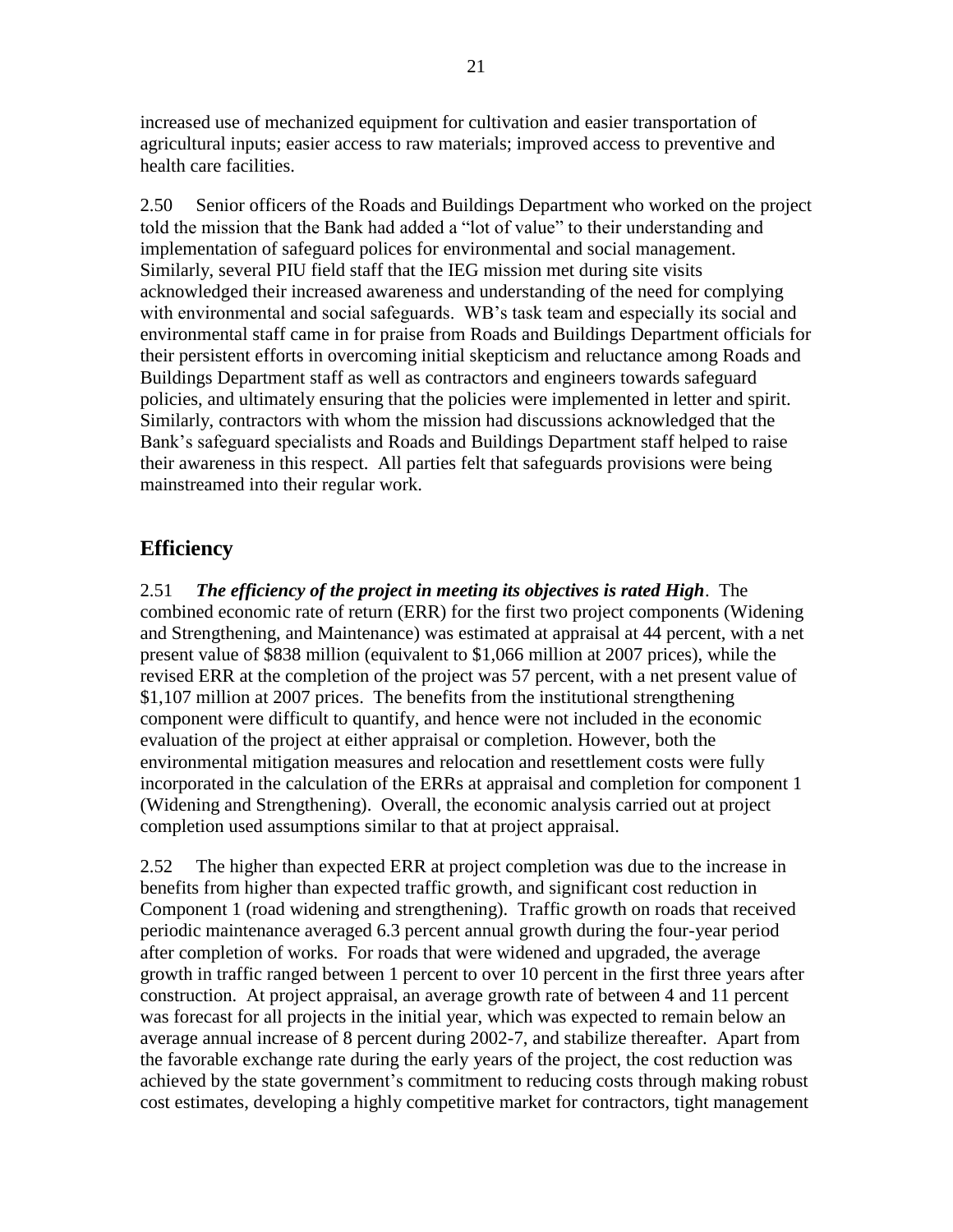of contracts by the Roads and Buildings Department, as well as robust oversight by the Finance Department.

2.53 The design and supervision of civil works as well as the institutional strengthening and technical assistance tasks were carried out within the range of costs estimated at appraisal. In terms of time, practically all institutional development activities were either completed or well advanced at project completion, and in many cases carried forward beyond that stage.

### <span id="page-39-0"></span>**Ratings**

#### **OUTCOME**

2.54 *Overall project outcome is rated Highly Satisfactory.* The project objectives in respect of both physical improvements of roads as well as institutional development were appropriate to the needs of the state's roads sector. The project design was robust and realistic in taking into account the state's commitment to the project and its institutional endowments. Most outputs of the complex institutional strengthening and development plan were completed resulting in strong outcomes including a reduction in road maintenance backlog and improvement in administrative efficiency. The physical objectives of the project were achieved in terms of upgradation, rehabilitation and maintenance. Major outcomes of road quality including reduction in the roughness index and travel time were achieved. Efficiency of the project was high in terms of the high economic rates of return and cost savings of about 18 percent in physical works. Based on *High* relevance of the objectives and *High r*elevance of design, and *High* achievement of both objectives, and *High* efficiency, the overall outcome of the project is rated *Highly Satisfactory*.

#### **RISK TO DEVELOPMENT OUTCOME**

2.55 *The risk that the achieved development outcomes will not be sustained is rated Negligible to Low*. The state government and the implementing agency, the Roads and Building Department, continue to display strong commitment to the development of the roads sector. At the government level, this is reflected in the important role for roads and highways in the Gujarat Infrastructure Agenda: Vision 2020. The government's commitment is also reflected in the steady increase in funds for the roads sector over the years (Table 6) as well as the funds for periodic and routine maintenance in particular (Table 4). The Roads and Buildings Department has also maintained continuity in areas of institutional improvement including planning, procurement and contractor management. The gains from improvement in environmental and social safeguards management have been mainstreamed into the implementing agency. Furthermore, structure and processes for overall public sector governance and more particularly in the road sector have continued beyond the project period.

2.56 The gains in institutional capacity from the project have been sustained due to the broad continuity in the composition of the project implementation unit beyond the project and provision and an orderly rotation of staff since project completion. From the mission's discussions with the Roads and Buildings Department officials, engineering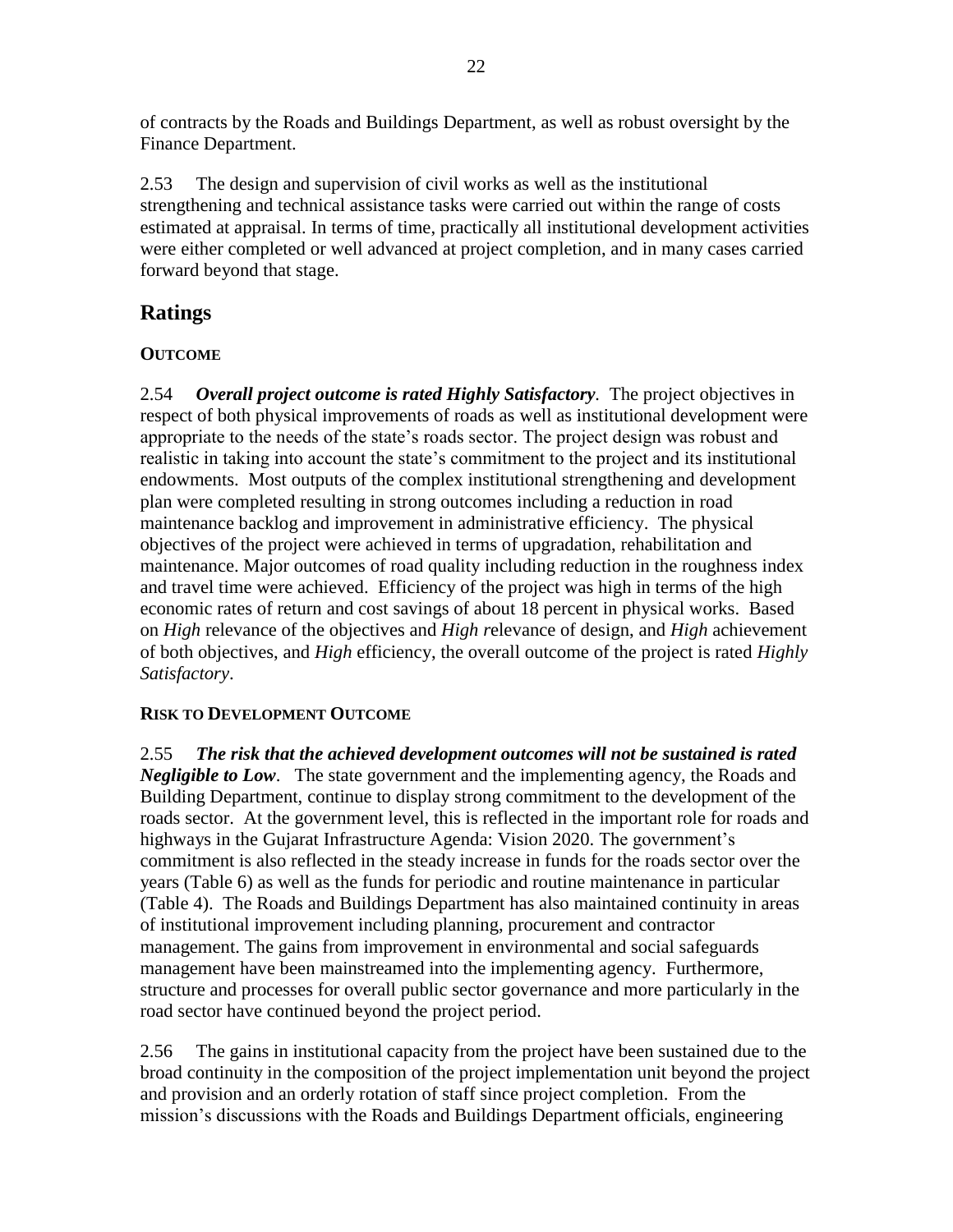consultancy firms and contractors, the knowledge and experience gained from the project has been mainstreamed in the implementing agency. This track record provides a good basis to the ongoing efforts in the institutional capacity building and sustainability agenda for the roads sector.

|            |                     |         |            | <b>World Bank</b> |            |                    |  |
|------------|---------------------|---------|------------|-------------------|------------|--------------------|--|
|            | <b>State Budget</b> |         |            | Loan/Grant        |            | <b>Expenditure</b> |  |
|            | <b>INR</b>          | US\$    | <b>INR</b> | US\$              | <b>INR</b> | US\$               |  |
| Year       | million             | million | million    | million           | million    | million            |  |
| 2001-2     | 5,600               | 115     | 1040       | 21                | 4,700      | 97                 |  |
| $2002 - 3$ | 7,670               | 165     |            |                   | 6,600      | 142                |  |
|            |                     |         | 1920       | 41                |            |                    |  |
| 2003-4     | 7,970               | 176     | 3640       | 80                | 7,410      | 164                |  |
| 2004-5     | 7,370               | 167     | 3870       | 88                | 6,630      | 150                |  |
| $2005 - 6$ | 11,200              | 247     | 4310       | 95                | 9,630      | 213                |  |
| 2006-7     | 10,430              | 252     | 2550       | 62                | 8,970      | 217                |  |
| 2007-8     | 12,920              | 297     | 910        | 21                | 9,240      | 212                |  |
| 2008-9     | 16,260              | 336     | 250        | 5                 | 14,940     | 309                |  |

<span id="page-40-0"></span>**Table 6. Gujarat Roads: State Budget and World Bank Loan/grant vs. Expenditure**

Source: Roads and Building Department, Government of Gujarat

2.57 The implementing agency has also demonstrated a high level of commitment and ownership by launching a long term financing options study, using its own resources.

#### **BANK PERFORMANCE**

#### **Quality at Entry**

2.58 *The quality at entry for the project is rated Satisfactory*. At the identification and preparation stages, the Bank's team collaborated productively with the state government's proactive project preparation activities at entry. The task team took care to conduct careful and thorough preparatory work particularly because this was the Bank's first highway sector project in Gujarat. The project design applied lessons from other states of India and other countries in the region, and made a detailed review of the engineering aspects of the physical components, environmental and social factors, and financial management. Emphasis was placed on encouraging competitive tendering and improving procurement and governance practices. Much time was spent on ensuring robust and realistic cost estimates for civil works in coordination with the implementing agency. M&E design was adequate and provided appropriate outcome indicators for both the objectives of the project.

2.59 This was the second Bank-financed transport project in the State after the Gujarat Rural Road project (1987-1996) and built upon that prior experience, including lessons from IEG's performance assessment of that operation (IEG 1996). Preparation of the project also benefited from technical assistance through the States' Road Infrastructure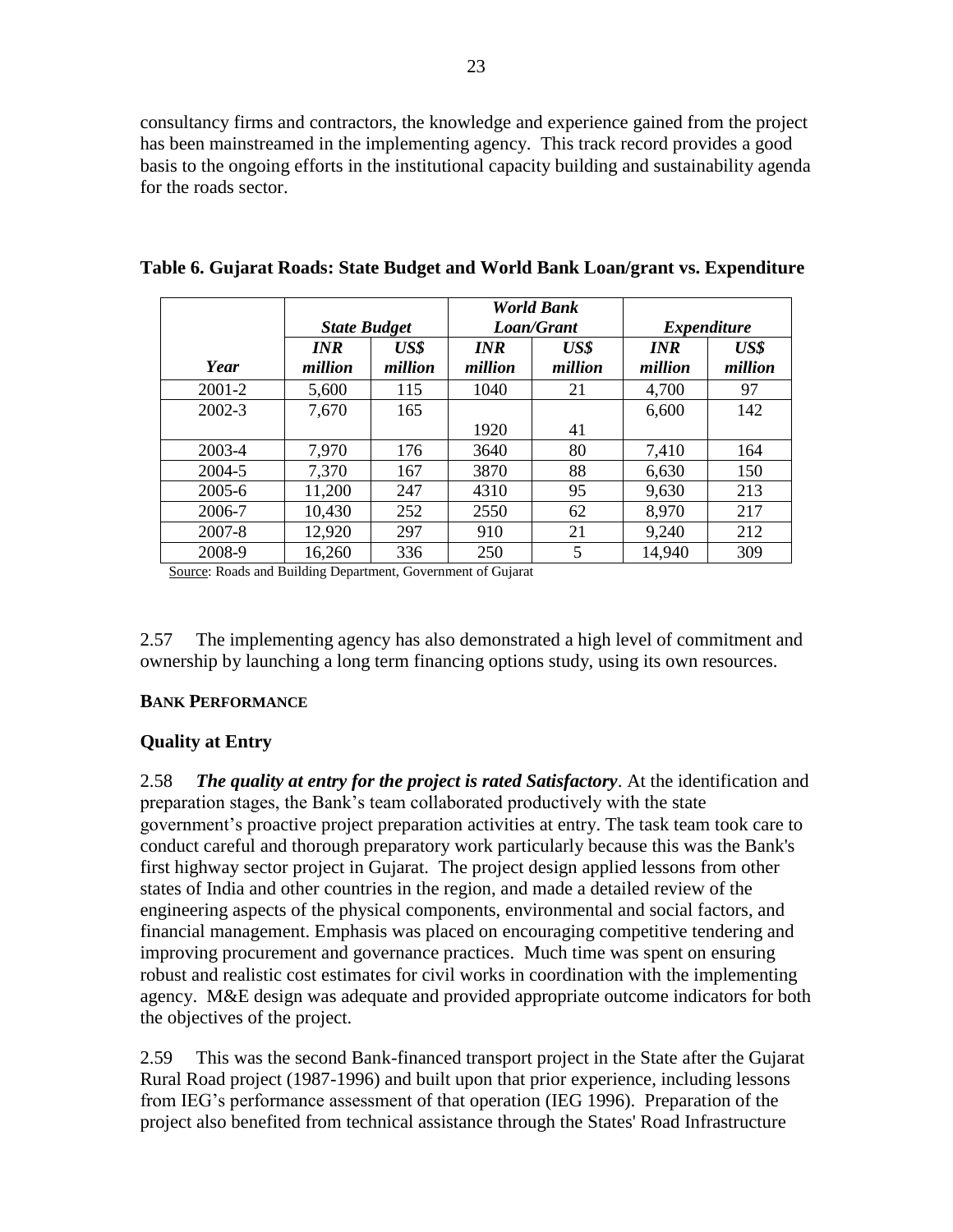Development Technical Assistance Project (1991-1996).<sup>24</sup> The key lessons that were taken into account from these and other relevant projects included early attention to comprehensive planning; institutional strengthening measures; procurement actions; inter-agency coordination and ownership; full site preparation; and the integration of environmental management in project planning and design.

2.60 The project was prepared in a participatory manner with several workshops and discussions that brought together all relevant stakeholders. An important aspect of these consultations was to facilitate the formulation of the Institutional Strengthening Action Plan (ISAP) to help the transformation of the Roads and Buildings Department from a "provider" of services to a "manager" of road infrastructure. The main risk perceived risk at appraisal was that inadequate maintenance funding might impede efforts to reduce the maintenance backlog. In practice, the state government fulfilled its commitment to increase maintenance funding by significant increments annually throughout the project period and beyond.

#### **Quality of Supervision**

2.61 *The Bank's quality of supervision during the project is rated Satisfactory*. The Bank's supervision missions were carried out at regular and frequent intervals and fielded teams with a good skill mix. There were 17 supervision missions between FY2001 and FY2007, facilitating frequent interaction and detailed attention to issues. Many Bank team members remained associated with the project throughout its implementation and were fully aware of the project history and the capacity of the implementing agency, allowing them to provide quick and appropriate advice.

2.62 The mid-term review in 2002 discussed the qualitative aspects of performance, making allowance for the delays in physical works caused by the major earthquake of 2001. However, the deviation from the intermediate targets for end-2002 was not clearly assessed by the mid-term review mission.

2.63 The Quality of Supervision Assessment conducted by the Bank's Quality Assurance Group in August  $2004^{25}$  rated the overall quality of supervision as moderately satisfactory. It rated procurement, financial management, legal and environmental aspects as satisfactory. However, due to persistent problems of compliance with the resettlement action plan since May 2004, supervision of social aspects of the project was rated moderately unsatisfactory. In response, the Bank's team quickly improved its support to solve this problem, and compliance with social safeguard policies was fully achieved by December 2004, thanks to repeated consultation meetings with the stakeholders. In their feedback to the mission, Roads and Building Department officials also noted the important role played by the Bank's safeguards specialists in raising

 $\overline{a}$ 

<sup>&</sup>lt;sup>24</sup> The objective of the States' Road Infrastructure Development Technical Assistance Project was to assist sixteen participating states including Gujarat and Karnataka in the preparation of high priority road investments aimed at Bank financing, while promoting policy reforms in the provision, financing and maintenance of road infrastructure. This project, too, was the subject of an IEG Performance Assessment. (IEG 2005.)

 $25$  Quality of Supervision Assessment 6 (QSA6).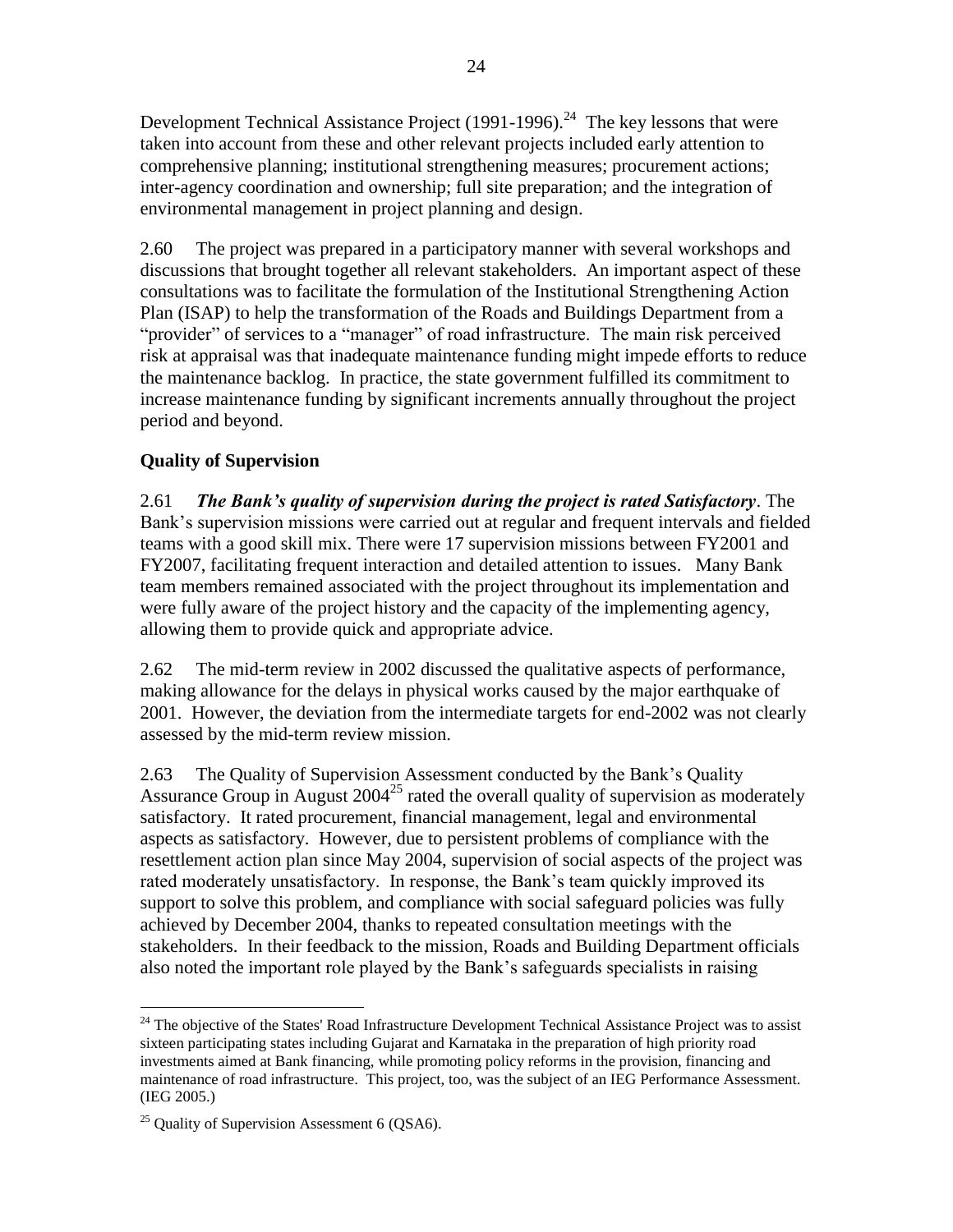awareness of safeguard issues in the implementing agency and their guidance and persistence in ensuring that environmental and social measures were carried out in a satisfactory manner.

2.64 Feedback to the mission from Roads and Buildings Department staff and management indicates that World Bank staff was generally open-minded, helpful and flexible, and balanced local conditions with solutions that were based on experience in other countries. For instance, the Bank originally favored large contract packages to attract capable contractors. The Roads and Building Department considered the packages too small to attract international bidders and too large for local contractors. In the case of one large package, only five contractors were prequalified, and the lowest bid was 27 percent higher than the engineer's estimate, with an overall spread of 2 percent between the bids. The Bank agreed with the Roads and Building Department's suggestion that the contract be split and re-bid. The smaller contracts were won by contractors who had not been able to prequalify earlier, and the job was finally completed at less than the engineer's estimates.

#### **BORROWER PERFORMANCE**

#### **Government Performance**

2.65 *The Gujarat government's performance is rated Highly Satisfactory*. The state government committed substantial resources (\$7 million) for project preparation under the States' Road Infrastructure Development Technical Assistance Project (1991-1996), without any assurance at that time that the project would go ahead. The state government also funded the pre-feasibility study focusing on the investment needs of the core state highway network in 1994 and the preparation of the Strategic Options Study to identify roads for improvement. During project implementation, the government's close monitoring of the procurement process and expenditures helped to avoid any costoverruns and also contributed to substantial project savings. The Finance Department consistently followed up with the Roads and Buildings Department to provide justification for expenses. Throughout the project there was active involvement of and access to the Roads and Bridges Department executive and senior officers of the Gujarat state government.

2.66 Overall, the state government sustained a high degree of readiness and commitment to begin implementing certain preparatory activities (such as studies, designs; and required clearances) from prior to the project launch, regardless of the twoyear delay in loan negotiations and approval. The project stayed on track and did not require restructuring despite the two-year suspension due to nuclear sanctions beginning June 1998, and the devastating earthquake of 2001. During the project, there was a generally cooperative relationship between the various governmental stakeholders including the forestry department, utility agencies, and the finance department, and realistic work plan targets were established for each entity.

2.67 A recently published assessment of the Gujarat road sector suggests that the project benefited from improved processes to mitigate the 'rent-seeking' behaviors of supervisory staff and staff of central agencies/departments that are involved with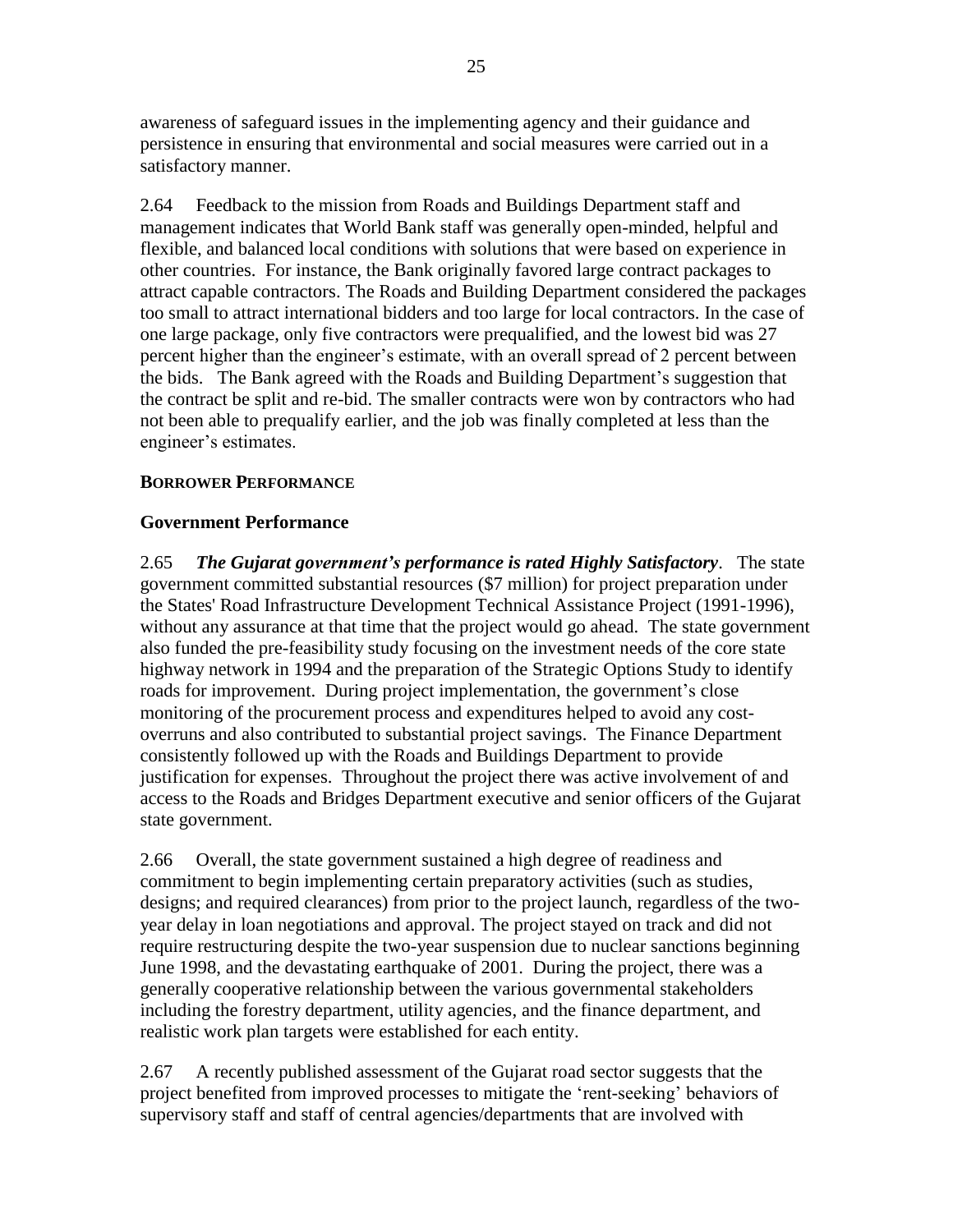permissions, approvals, and payments (Bandyopadhyay and Stankevich 2011). Among these features was the use of e-procurement for contracts greater than INR 1 million (approximately US\$20,000) irrespective of source of funding, as required by the state government. According to the Gujarat Vigilance Commission, a government body that investigates corruption charges, procurement related complaints have generally decreased with the advent of e-procurement including for the roads sector. Gujarat has also implemented an on-line mechanism for release of sanctioned funds up to the level of field officers, avoiding delays and difficulties in timely disbursement of contractor's bills and discharging other financial commitments. Key management mechanisms that provide scope for greater accountability and control, including the Integrated Workflow and Document Management System (IWDMS), provided accessible, transparent information on the state of progress and are being used to pinpoint the sources of delay. The state government's policy of generally keeping staff for at least three years in professional, technical and administrative positions before being rotated to other positions is a positive factor worthy of emulation in other Indian states and elsewhere.

#### **Implementing Agency Performance**

### 2.68 *Implementing agency performance during the project is rated Highly*

*Satisfactory*. The implementing agency – the Roads and Buildings Department – managed the project in a professional manner, paying attention to quality and costs. The Roads and Buildings Department benefited from strong and committed leadership and support from the relevant government departments. Continuity of staff postings in the Roads and Buildings Department was a positive contributory factor to the outcomes of the project. The agency was proactive in making arrangements during project preparation, including the timely completion of studies and designs. Careful design and cost review at the pre-bidding stage helped to lower the costs of road works. Strong contract management was demonstrated by the Roads and Buildings Department and helped to minimize delays and keep implementation within the contractually stipulated time-frame. The agency also succeeded in fostering a collaborative and productive relationship with the contractors and engineers, which was reflected in the smooth implementation of road works and minimal contractual disputes.

2.69 The project paid due attention to environmental management during planning and implementation. Good practices were followed for public involvement and consultation. The state government showed commitment to implementing environmental and social safeguards policies by setting up an Environmental Management Unit in the Roads and Buildings Department headed by a Superintending Engineer and staffed by environmental and social safeguard staff who worked with the engineers and contractors. During the project period, this arrangement helped coordination with Bank missions on safeguards issues, enforcement of agreed measures, and follow-up on pending issues. The Environmental Management Unit prepared and delivered training for consultants, contractors and Roads and Buildings Department field staff, through workshops as well as field-based exercises. Environmental Management was also included as a separate training module in the Staff Training College.

2.70 The Roads and Buildings Department showed its commitment to addressing environmental and social issues through the successful establishment of the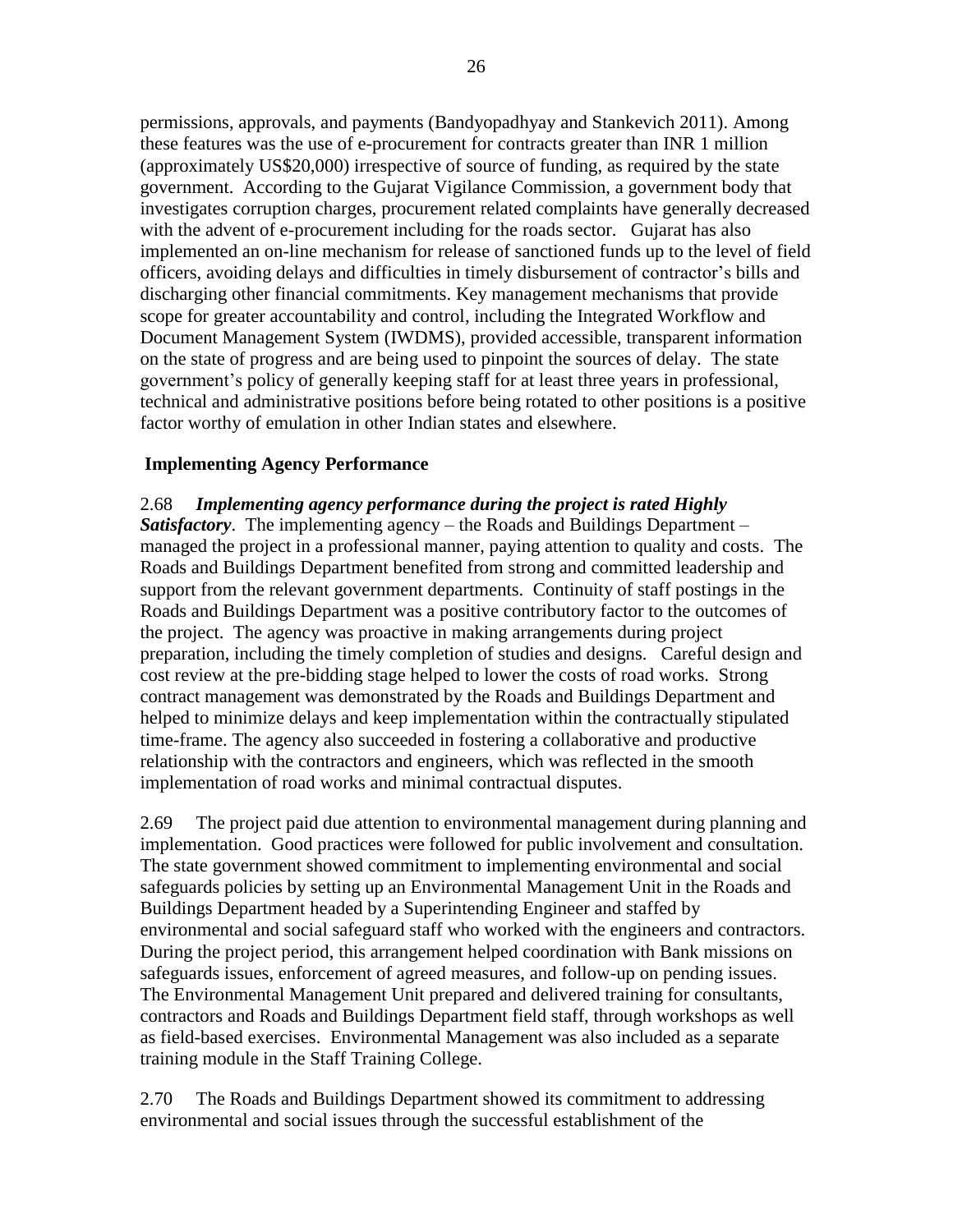Environmental Management Unit which proved to be a well-managed project-level institutional arrangement. The Environmental Management Unit conducted supervision and monitoring of safeguards measures and established an acceptable supervision and reporting system for the purpose. The Environmental Management Unit pursued forestry and environmental clearances in consultation with relevant agencies and successfully collaborated with the concerned departments. The project followed a policy of retaining non-interest bearing sums of money from contract payments as a disincentive to contractors against non-compliance with contract clauses for environmental safeguards. A coordination mechanism was developed between the Roads and Buildings Department and the forestry department through the Environmental Management Unit. Overall, the creation of Environmental Management Unit worked well in implementing safeguards requirements during the project and this arrangement may be considered for other states in India with similar projects and safeguards issues.

2.71 Over the project period, the Roads and Buildings Department enhanced its capacity for construction supervision and gained confidence in managing and taking ownership of the road network. The mission's discussions with Project Implementation Unit and other Roads and Buildings Department staff indicated that the learning and experience from the project has had a positive learning impact on Department staff beyond the Project Implementation Unit.

#### **MONITORING AND EVALUATION**

2.72 **M&E Implementation**. The mid-term review in 2002 discussed the qualitative aspects of performance, making allowance for the delays in physical works caused by the major earthquake of 2001. However, the deviation from the intermediate targets for end-2002 was not clearly assessed by the mid-term review mission. The Roads and Buildings Department began collecting data on performance indicators in 2004 and the findings were discussed with the Bank team periodically from December 2004 onwards. A series of Performance Assessment and Beneficiary Surveys was conducted by the Roads and Buildings Department in November 2005 and December 2007, which provided feedback on road quality, performance, and road user satisfaction.

2.73 **M&E Utilization**. Discussions with the Roads and Buildings Department officials and task team members suggest that qualitative and quantitative data from periodic progress reports were used to track progress of project activities and to take measures to speed up implementation. Beginning in 2004, data for performance indicators provided feedback on outputs and outcomes and served the purpose of a feedback mechanism. Overall, the Quality of M&E is rated *Substantial.*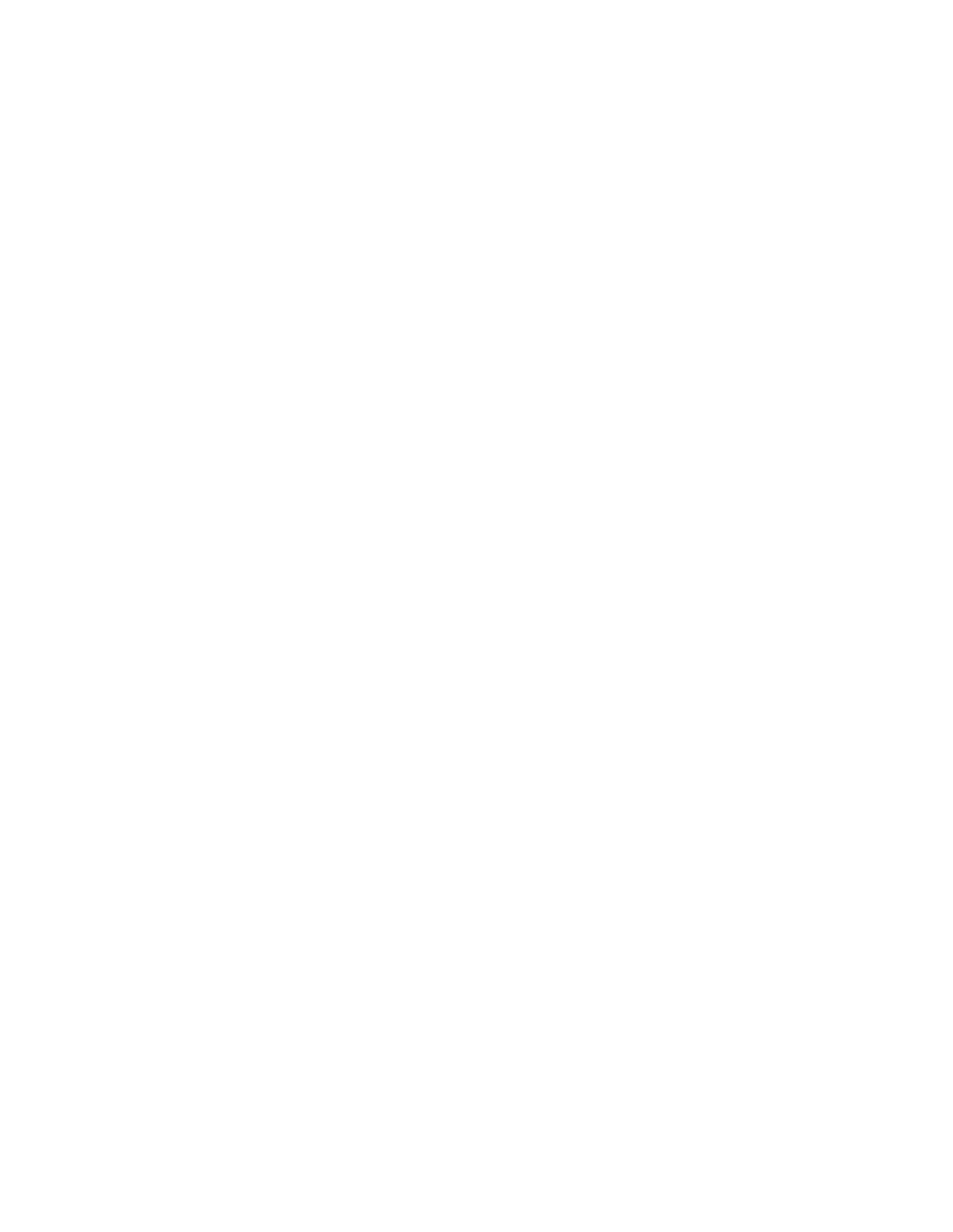| Table 1. IBRD/IDA Commitments in Gujarat and Karnataka States since FY2000 |                                              |                       |                      |  |
|----------------------------------------------------------------------------|----------------------------------------------|-----------------------|----------------------|--|
| Project Name                                                               | <b>IBRD/IDA</b> commitment<br>(US\$ million) | Approval<br><b>FY</b> | Closing<br><b>FY</b> |  |
| Gujarat State Highways                                                     | 381                                          | 2001                  | 2008                 |  |
| <b>Gujarat District Primary Education</b>                                  | 16                                           | 2002                  | 2005                 |  |
| Gujarat Emergency Earthquake Reconstruction                                | 443                                          | 2002                  | 2009                 |  |
| Karnataka Rural Water Sanitation and Environmental<br>Situation            | 92                                           | 1993                  | 2001                 |  |
| Karnataka State Highways Improvement                                       | 360                                          | 2001                  | 2008                 |  |
| Karnataka First Economic Restructuring Loan/Credit                         | 150                                          | 2002                  | 2001                 |  |
| Karnataka Rural Water Supply and Sanitation II                             | 152                                          | 2002                  | 2013                 |  |
| Karnataka Structural Adjustment Loan II                                    | 100                                          | 2001                  | 2002                 |  |
| Karnataka State Health Systems Development (02)                            | 350                                          | 1996                  | 2004                 |  |
| Karnataka Urban Water Supply Improvement                                   | 40                                           | 2004                  | 2011                 |  |
| Karnataka Municipal Reform                                                 | 216                                          | 2006                  | 2012                 |  |
| Karnataka Panchayats Strengthening                                         | 120                                          | 2006                  | 2012                 |  |
| Karnataka Health Systems                                                   | 142                                          | 2007                  | 2012                 |  |
| Karnataka Watershed Development                                            | 100                                          | 2001                  | 2009                 |  |
| Karnataka Wind Power                                                       | 13                                           | 2010                  | 2014                 |  |
| Karnataka State Highway Improvement II                                     | 350                                          | 2011                  | 2017                 |  |

## <span id="page-46-0"></span>**Annex B. Other Tables**

| Table 2. Gujarat State Highways Project: List of corridors/sections that enhance connectivity to |                                  |                |                                             |  |  |
|--------------------------------------------------------------------------------------------------|----------------------------------|----------------|---------------------------------------------|--|--|
| <b>Ports</b>                                                                                     |                                  |                |                                             |  |  |
| <b>Contract</b>                                                                                  | <b>Corridor</b>                  | Port           | <b>Remarks</b>                              |  |  |
| GSHP-1                                                                                           | Sarkhej-Viramgam                 |                | Sarkhej-Vataman, Phase I                    |  |  |
| GSHP-12                                                                                          | Viramgam-Halvad                  | Kandla         | Viramgam-Halvad Phase II B                  |  |  |
| GSHP-3                                                                                           | Rajkot-Falla                     |                | Rajkot-Falla, Phase I                       |  |  |
| Jamnagar-<br>GSHP-11<br>Khambhaliya                                                              |                                  | Bedi           | Falla-Jamnagar (to Khambhaliya), Phase II B |  |  |
| GSHP-9B                                                                                          | Bharuch-Dahej                    | Dahej          |                                             |  |  |
| GSHP-13                                                                                          | Bagodra-Dholka                   | Dholera        |                                             |  |  |
|                                                                                                  | Wataman-Pipli                    |                |                                             |  |  |
| GSHP-14                                                                                          | Surat-Olpad                      | Magdalla       |                                             |  |  |
|                                                                                                  | Sachin-Magdllla                  |                |                                             |  |  |
|                                                                                                  | Road Maintenance Component (RMC) |                |                                             |  |  |
| $RMC - 7$                                                                                        | Dholera - Bhavnagar              | Bhavnagar,     |                                             |  |  |
|                                                                                                  |                                  | <b>Dholera</b> |                                             |  |  |
| $RMC - 8$                                                                                        | Mahuva - Rajula                  | Pipavav        | ٠                                           |  |  |
| <b>RMC</b> - 10                                                                                  | Pipli - Dholera                  | Dholera        | ٠                                           |  |  |
| <b>RMC</b> - 15                                                                                  | Vapi - Daman                     | Daman          | ٠                                           |  |  |
| <b>RMC</b> - 17                                                                                  | Bhavnagar - Trapaj               | Bhavnagar      |                                             |  |  |

Source: Roads and Buildings Department, Government of Gujarat.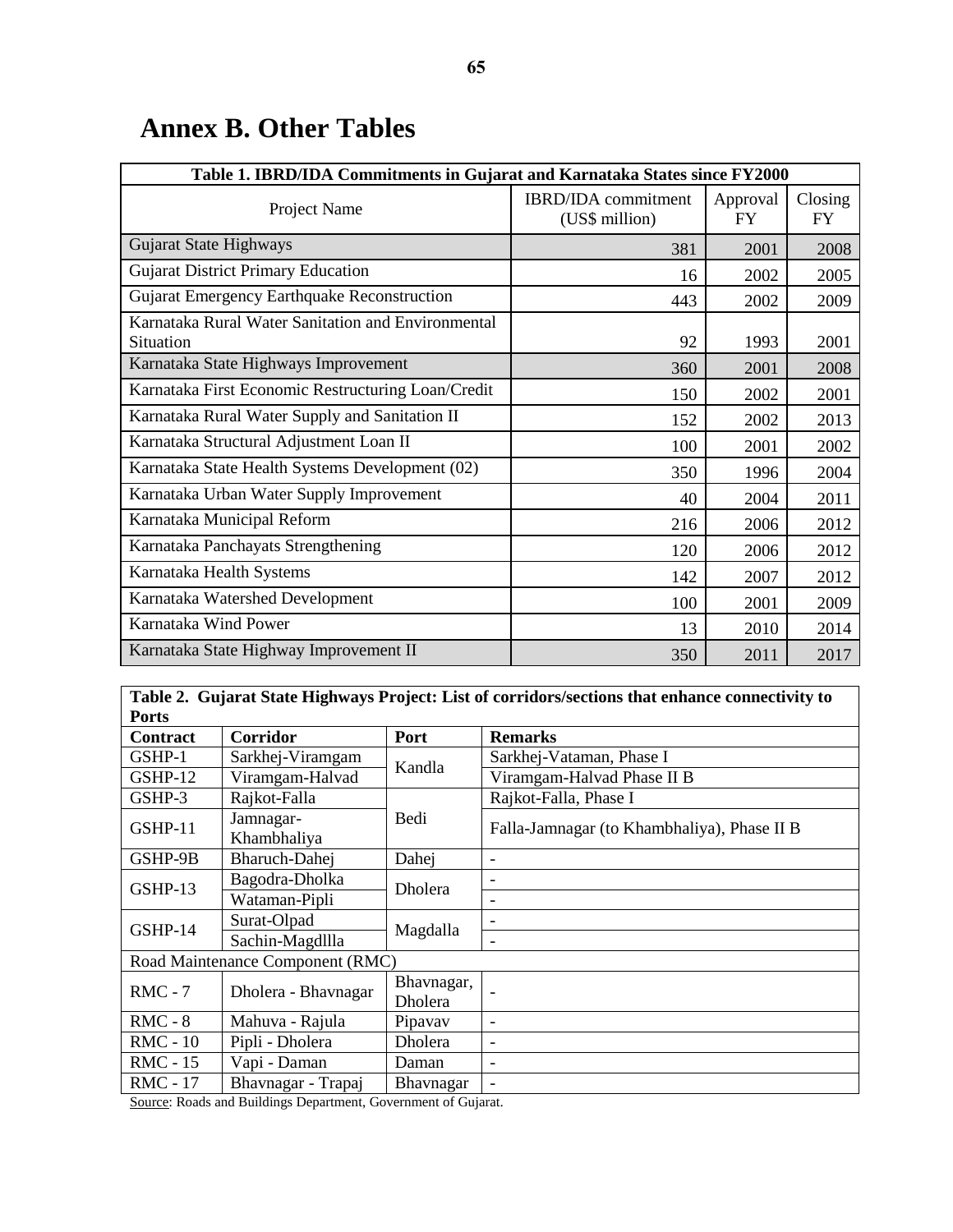## <span id="page-47-0"></span>**Annex C. Criteria for Rating Analytic and Advisory Activities**

| Rating | <b>Results</b>                                                                                                                                                                                                                                                           | <b>Strategic Relevance and</b><br><b>Ownership</b>                                                                                                                                                                                                                                                                                                                                                                                                                                      | <b>Quality</b>                                                                                                                                                                                                                                                                                                                                                                                                                               | Dialogue and<br><b>Dissemination</b>                                                                                                                                                                                                                                     |
|--------|--------------------------------------------------------------------------------------------------------------------------------------------------------------------------------------------------------------------------------------------------------------------------|-----------------------------------------------------------------------------------------------------------------------------------------------------------------------------------------------------------------------------------------------------------------------------------------------------------------------------------------------------------------------------------------------------------------------------------------------------------------------------------------|----------------------------------------------------------------------------------------------------------------------------------------------------------------------------------------------------------------------------------------------------------------------------------------------------------------------------------------------------------------------------------------------------------------------------------------------|--------------------------------------------------------------------------------------------------------------------------------------------------------------------------------------------------------------------------------------------------------------------------|
| HS     | Meets to a high extent to a high<br>extent <b>both</b> of the following<br>criteria:<br>• Impact on government<br>programs and/or the broader<br>development dialogue in the<br>country<br>• Impact on the design of the<br>Bank's program and/or the<br>subsequent CAS. | Meets to a high extent all of<br>the following three criteria:<br>• Addresses a key<br>development constraint<br>and is coherent with the<br>country assistance program<br>• Delivered at the right time<br>in relation to key decisions<br>• Evidence of strong interest<br>by government,<br>development partners, or<br>civil society and/or<br>evidence of active<br>engagement of government • Clear and actionable<br>agencies or local<br>institutions in conducting<br>the work | Meets to a high extent all<br>of the following six criteria<br>• Use of appropriate<br>knowledge and analytic<br>techniques.<br>• Analysis of existing<br>and/or new local data<br>• Effective use of cross-<br>country comparisons<br>and global experience <sup>a</sup><br>• Evidence of clear<br>understanding of local<br>institutions and context.<br>recommendations.<br>• Subjected to adequate<br>peer review and client<br>feedback | Meets to a high extent all of<br>the following three criteria:<br>• Evidence of appropriate<br>dissemination<br>• Report reaches effectively<br>the right audiences through<br>appropriate targeted<br>distribution and events.<br>• Evidence of sustained<br>engagement |
| S      | • Substantial impact on both of<br>the criteria OR substantial<br>impact on one and high impact<br>on the other                                                                                                                                                          | No more than minor<br>$\bullet$<br>shortcomings in any of the<br>three criteria                                                                                                                                                                                                                                                                                                                                                                                                         | • No more than minor<br>shortcomings in any of<br>the six criteria.                                                                                                                                                                                                                                                                                                                                                                          | • No more than minor<br>shortcomings in any of the<br>above areas.                                                                                                                                                                                                       |
| MS     | • Substantial or higher impact<br>on one criterion, modest or no<br>impact on the other.                                                                                                                                                                                 | Moderate shortcomings in<br>$\bullet$<br>no more than 2 criteria and<br>no more than minor<br>shortcomings in the third<br>OR major shortcomings in<br>one criterion but no more<br>than minor shortcomings<br>in the other two.                                                                                                                                                                                                                                                        | • Moderate shortcomings<br>in no more than 2<br>criteria and no more<br>than minor<br>shortcomings on the<br>remainder OR major<br>shortcomings in one but<br>no more than minor<br>shortcomings in others                                                                                                                                                                                                                                   | • Moderate shortcomings in<br>no more than two of the<br>above criteria and no more<br>than minor in the third OR<br>major shortcomings in one<br>criterion but no more than<br>minor shortcomings in the<br>other two                                                   |
| MU     | • At least modest impact on<br>one criterion, modest or no<br>impact on the other                                                                                                                                                                                        | • Moderate shortcomings in<br>all 3 criteria OR major<br>shortcomings in 1-2 criteria<br>and no worse than moderate<br>shortcomings in the<br>remaining criteria                                                                                                                                                                                                                                                                                                                        | • Moderate shortcomings<br>in half or more of the<br>criteria with no more<br>than minor<br>shortcomings in the<br>others OR major<br>shortcomings in fewer<br>than half of the criteria<br>with no more than<br>moderate shortcomings<br>in the others                                                                                                                                                                                      | • Moderate shortcomings in<br>all 3 criteria OR major<br>shortcomings in 1-2<br>criteria and no worse than<br>moderate shortcomings in<br>the remaining criteria.                                                                                                        |
| U      | • No impact on either criterion.                                                                                                                                                                                                                                         | Major shortcomings in all<br>$\bullet$<br>three criteria                                                                                                                                                                                                                                                                                                                                                                                                                                | • Major shortcomings in<br>majority of above<br>criteria                                                                                                                                                                                                                                                                                                                                                                                     | • Major shortcomings in all<br>three criteria.                                                                                                                                                                                                                           |
| HU     | Negative impact on one or $\bullet$<br>both of the criteria                                                                                                                                                                                                              | Severe shortcomings 2 or<br>more of the criteria                                                                                                                                                                                                                                                                                                                                                                                                                                        | • Severe shortcomings in<br>half or more of the<br>criteria                                                                                                                                                                                                                                                                                                                                                                                  | • Severe shortcomings in 2<br>or more of the criteria                                                                                                                                                                                                                    |

Note: HS – Highly Satisfactory; S – Satisfactory; MS – Moderately Satisfactory; MU – Moderately Unsatisfactory;

and U – Unsatisfactory, HU – Highly Unsatisfactory /a As appropriate, contingent on the nature of the analytic work.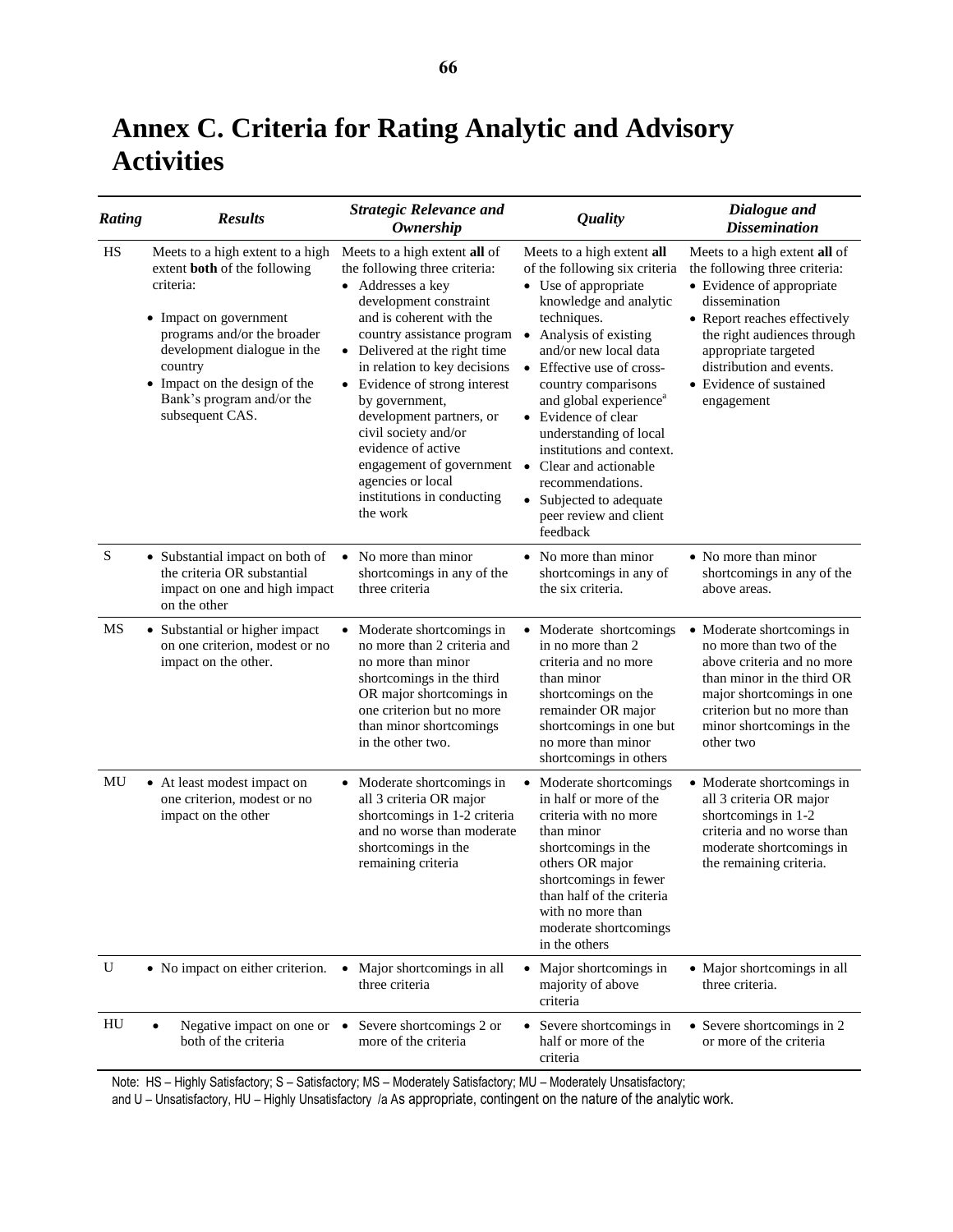## <span id="page-48-0"></span>**Annex D. Assessment of the Road Transport Service Efficiency Study**

| <b>FY/Project</b>    | Country         | <b>Sector</b>  | Task           | Cost (USS)               | Format              |
|----------------------|-----------------|----------------|----------------|--------------------------|---------------------|
| <b>ID/Report No.</b> | <b>Director</b> | <b>Manager</b> | <b>Manager</b> |                          |                     |
| <i>FY2006</i>        | Michael F.      | Guang Z.       | At initiation: | *Concept Paper indicates | Sector Study        |
| <i>P075079:</i>      | Carter          | Chen           | Zhi Liu        | an estimated cost of     | Issued on           |
| No. 34220            |                 |                |                | US\$366,000, of which    | November 1, 2006    |
|                      |                 |                | At             | US\$54,000 was financed  | 84 pages            |
|                      |                 |                | completion:    | by TF051481-UK-DFID.     | Downloadable from   |
|                      |                 |                | George C.      |                          | World Bank external |
|                      |                 |                | Tharakan       |                          | website             |

#### **Background**

The Bank has produced several important Economic and Sector work (ESW) products in the transport sector in India during the last ten to fifteen years with several clustered around FY2005. These products were intended to complement the substantial lending program commitments for the sector in the country ( about US\$1.2 billion since FY2000, see Annex B Table 1). The transport sector ESW products in India served several objectives: to stimulate thinking in policymaking circles at the center as well as the states; to fill gaps in data and knowledge in sectoral and sub-sectoral issues of importance; to promote interchange of ideas between different stakeholder groups; to bring in international experience; and to improve the relevance and design of the Bank's lending program. A list of the Bank's major ESW products for the transport sector in India in the last fifteen years is given below.

*Transport Sector: Long Term Issues* ; FY1995; Report No. 13192

*India - Financing Highways*; FY2005; Report No.30363

*Road Transport Service Efficiency Study***;** FY2005**;** Report no. 34220

*Towards A Discussion of Support to Urban Transport Development in India*: FY2005; Report No. 62610

*Highway and Railway Development*: FY2005; Report No. 62609

*Indian Road Construction Industry : Capacity Issues, Constraints And Recommendations*; FY2009; Report No. 46326 *Ports and Shipping.* (Ongoing Study)

The *Road Transport Service Efficiency Study* looked at the long-distance road transport industry in India, to identify inefficiencies that could reduce the benefits from the large investments being made by the Government in the nation's highway infrastructure. The study sought to assess the existing policy regime in the road transport sector in India, and identify measures to improve the functioning of road transport, in particular long-distance road transport, and to enhance its already enormous contribution (3.9 percent of GDP in 2005) to the workings of the Indian economy.

The Roads Transport Service Efficiency Study was initiated through a concept paper dated August 1, 2001. An initial workshop was held on January 8, 2003 in New Delhi, which brought together representatives from the central and state governments, state transport undertakings, trucker associations and user groups. The report was delivered to the client on December 29, 2004, fourteen months later than originally planned. The findings of the report were discussed in two workshops in February and March 2005, which brought together relevant stakeholders. The final report was issued as a sector study and is available to the public as report no. 34220 through the Bank's external website www.worldbank.org.

#### **Overall Assessment**

This study focused on three issues of importance to investments in highway infrastructure - the trucking industry, inter-city buses, and in view of its very important but largely unfulfilled role in enhancing road safety, the motor insurance industry. Indian Government was already working on some of these issues, most notably through the landmark Sundar Committee report of 1999 on the "Trucking Industry" in India. However, the Bank's study was expected to add value by identifying the scope for improvements in trucking industry policy through sample surveys of and interviews with key stakeholders, in-depth study of selected states, and comparison of the Indian road situation with that of China and Pakistan to draw relevant lessons. The designers of the study made a strong attempt to ensure client ownership. Based on the feedback obtained by this mission from respondents in the central and state governments, private sector, research institutions and industry associations, the study has served a useful purpose in raising awareness and serving as a credible input to policymaking in the three priority areas. However, there has not been much follow-up to the recommendations either by way of new government policy initiatives or as components of Bank projects. The study continues to be referred to and quoted by prominent journals and publications, underlining the continued relevance and validity of its recommendations.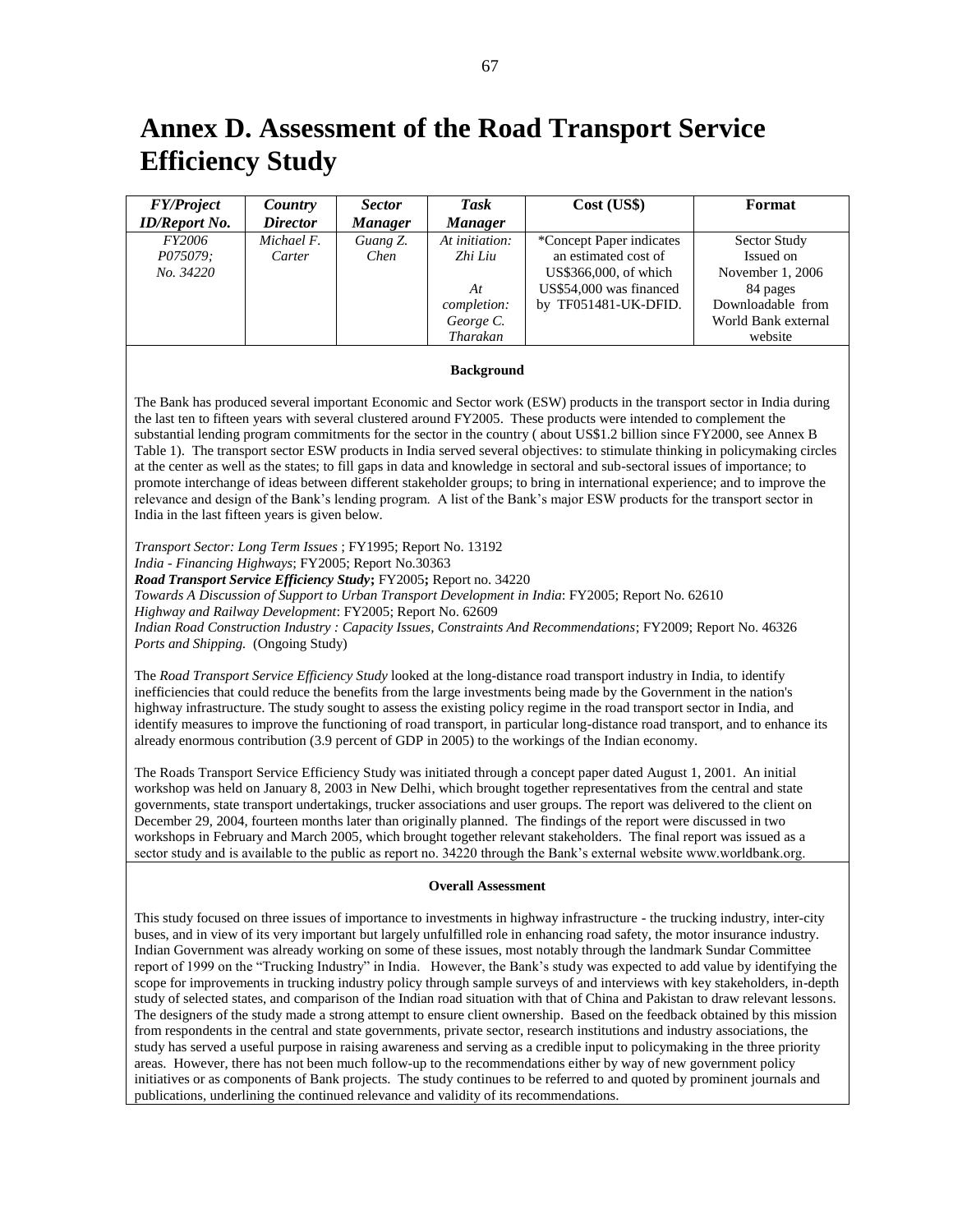|                                                                 |                                   | A list of persons who were interviewed in assessing this study is given in Annex E                                                                                                                                                                                                                                                                                                                                                                                                                                                                                                                                                                                                                                                                                                                                                                                                                                                                                                                                                                                                                                                                                                                                                                                                                                                                                                                                                                                                                                                                                                                                                                                                         |
|-----------------------------------------------------------------|-----------------------------------|--------------------------------------------------------------------------------------------------------------------------------------------------------------------------------------------------------------------------------------------------------------------------------------------------------------------------------------------------------------------------------------------------------------------------------------------------------------------------------------------------------------------------------------------------------------------------------------------------------------------------------------------------------------------------------------------------------------------------------------------------------------------------------------------------------------------------------------------------------------------------------------------------------------------------------------------------------------------------------------------------------------------------------------------------------------------------------------------------------------------------------------------------------------------------------------------------------------------------------------------------------------------------------------------------------------------------------------------------------------------------------------------------------------------------------------------------------------------------------------------------------------------------------------------------------------------------------------------------------------------------------------------------------------------------------------------|
|                                                                 |                                   | Ratings Summary (see Annex C for explanation of criteria)                                                                                                                                                                                                                                                                                                                                                                                                                                                                                                                                                                                                                                                                                                                                                                                                                                                                                                                                                                                                                                                                                                                                                                                                                                                                                                                                                                                                                                                                                                                                                                                                                                  |
| <b>Criterion</b>                                                | <b>Rating</b>                     | <b>Comments</b>                                                                                                                                                                                                                                                                                                                                                                                                                                                                                                                                                                                                                                                                                                                                                                                                                                                                                                                                                                                                                                                                                                                                                                                                                                                                                                                                                                                                                                                                                                                                                                                                                                                                            |
| (A) Results                                                     | <b>Moderately</b><br>Satisfactory | Feedback from respondents suggests that the study added value by raising awareness of<br>the issues and the required remedial measures in the media and among public interest<br>groups, including NGOs. The study remains current in that it is referenced by recent<br>research work and at least one prominent publication (India: the Emerging Giant by<br>economist Arvind Panagariya) that has quoted and endorsed some of the study's<br>recommendations at length. The study is only one - but significant - source of ideas for<br>planners and policymakers. The findings of the study have the potential to be reflected in<br>components and policy areas of Bank projects, but very little has been accomplished in<br>this regard. In terms of influencing government policy, the main constraint is political will<br>at the central and state government levels to take tough decisions to tackle the issues at<br>hand.                                                                                                                                                                                                                                                                                                                                                                                                                                                                                                                                                                                                                                                                                                                                                   |
| (B) Strategic                                                   | <b>Moderately</b>                 | At the inception of the study, the Bank had not previously examined government policies                                                                                                                                                                                                                                                                                                                                                                                                                                                                                                                                                                                                                                                                                                                                                                                                                                                                                                                                                                                                                                                                                                                                                                                                                                                                                                                                                                                                                                                                                                                                                                                                    |
| relevance and<br>ownership                                      | Satisfactory                      | that govern the organization and functioning of the road transport carrier industry -<br>policies that have a major impact on economic returns to huge investments in the sector.<br>Given the Bank's continued heavy involvement in financing road infrastructure in the<br>country, the study was relevant and timely. It was well-aligned with the Country<br>Assistance Strategy (CAS) documents of 2001 and 2004 and the India Policy Review<br>Document entitled "India: The Challenges Ahead" (2002). It continues to be relevant in<br>terms of the Country Partnership Strategy (CPS) for India for 2009-2012 as well as the<br>government's 11th Five Year Plan document (2006-2011), which gives priority to<br>addressing policy issues for improving efficiency of road transport and the functioning of<br>State Road Transport Undertakings/Corporations. The importance of the study was also<br>underlined by the active participation of the central and State governments and other key<br>stakeholders (such as organizations representing representatives of truck and bus<br>operators, booking agents, brokers, and transport users) at the inception workshop. The<br>Indian Government was already working on these issues, and had been using the landmark<br>Sundar Committee report of 1999 on "Trucking Industry" as a primary guiding force in<br>the development of trucking industry policy. The task team was able to convince the<br>government of the study's relevance, especially in terms of the value-added from<br>interviews and sample surveys of stakeholders and a comparative analysis with respect to<br>China and Pakistan.                 |
| (C) Quality                                                     | Satisfactory                      | The study resulted in an in-depth examination of priority issues related to the low<br>efficiency of the road transport sector in India. Special attention was given to the serious<br>problem of overloading trucks, which damages roads for lack of axle load control, and to<br>the problem of high subsidies for inter-city and rural bus services. The report came up<br>with appropriate and actionable recommendations under each issue. It provides empirical<br>evidence, and uses quantitative data (some of which was gathered by the study as well as<br>new analyses and projections on existing data) to underpin its arguments. Significant<br>value has been added from getting the views of the most important stakeholders – ultimate<br>road users, shippers and passengers, and also in assessing the role played and value added<br>by different actors (such as truck operators, brokers, agents, and insurance companies). In<br>addition to examining issues relating to the central government's role, three representative<br>states (Maharashtra, Karnataka and Uttar Pradesh) were chosen for the study, since many<br>of the problems were seen to arise from the variation of regulations and sales/octroi taxes<br>across different states. Moreover, two comparator countries were selected - China and<br>Pakistan – to review how those countries have fared in dealing with the efficiency of the<br>road transportation sector and to examine the lessons learned of relevance to India. The<br>above features of the study provide evidence of efforts to provide a credible study<br>supported by appropriate quantitative and qualitative analysis. |
| <b>(D)</b><br><b>Dissemination</b><br>and sustained<br>dialogue | <b>Moderately</b><br>Satisfactory | The team discussed the Concept Note with relevant stakeholders in a workshop at the<br>inception of the study. The findings of the study were presented at seminars held in the<br>context of the "Convention of Reforms in the Road Transport Sector" organized by the All<br>India Confederation of Goods Vehicles Owners Organizations (ACOGOA) and the All<br>India Bus Operators Confederation in February 2005 and the "Global Infrastructure<br>Summit" organized by Federation of Chambers of Commerce and Industry (FICCI), in<br>March 2005. Participants included Central and State Government agencies, NGOs, and<br>various private sector organizations involved in the road transport sector. The feedback                                                                                                                                                                                                                                                                                                                                                                                                                                                                                                                                                                                                                                                                                                                                                                                                                                                                                                                                                                  |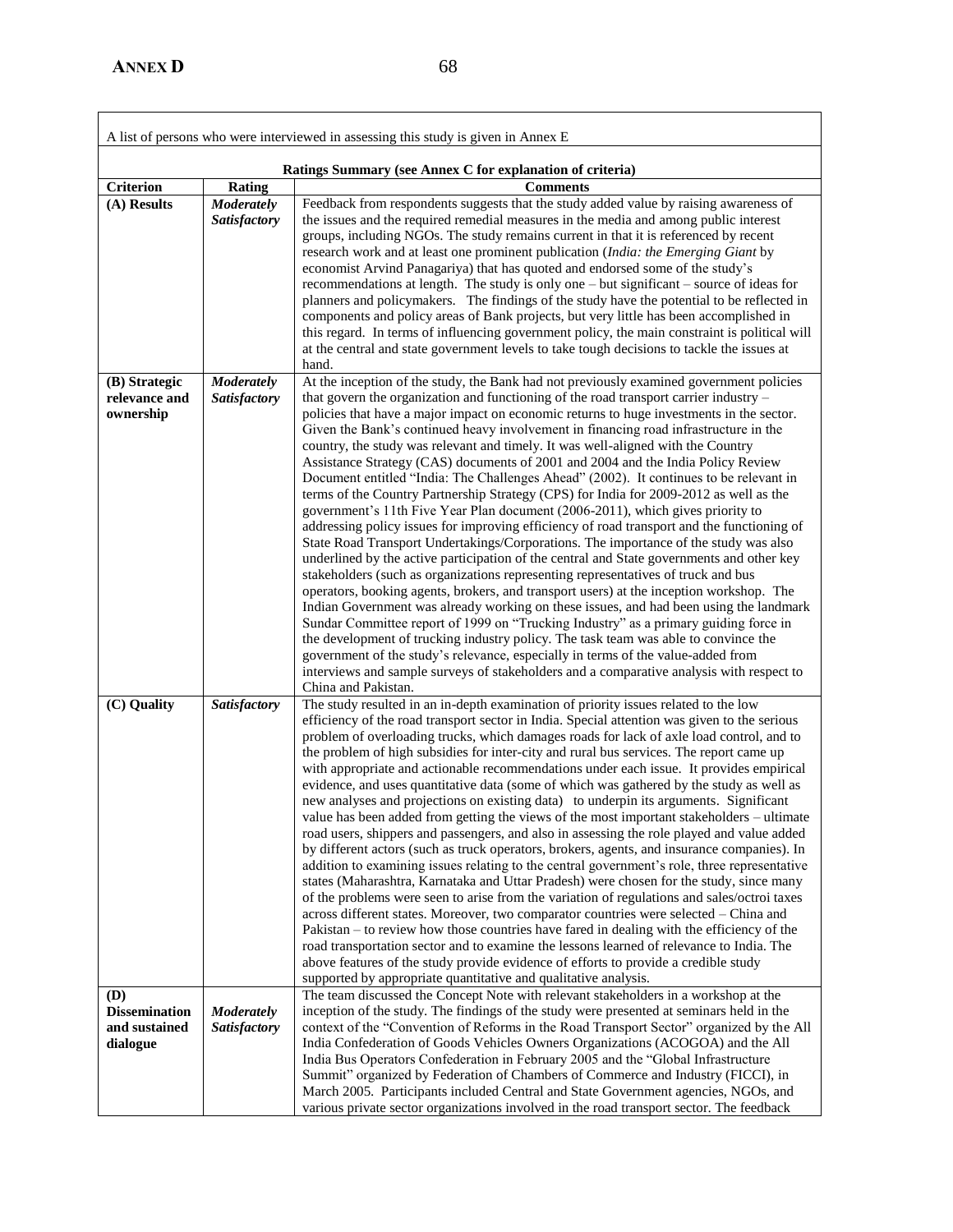|                                                                 | from these seminars was incorporated in finalizing the report which came out November<br>1, 2005. The Bank was able to get the media and public interest groups involved in the<br>seminars and this has helped to add to the awareness of the issues in the sector.                                                                                                                                                                                                                                                                                                                                                                                                                                                                                                                                                                                                                                                                                                                                                                                                                                                    |
|-----------------------------------------------------------------|-------------------------------------------------------------------------------------------------------------------------------------------------------------------------------------------------------------------------------------------------------------------------------------------------------------------------------------------------------------------------------------------------------------------------------------------------------------------------------------------------------------------------------------------------------------------------------------------------------------------------------------------------------------------------------------------------------------------------------------------------------------------------------------------------------------------------------------------------------------------------------------------------------------------------------------------------------------------------------------------------------------------------------------------------------------------------------------------------------------------------|
|                                                                 | The study is referred to in technical papers as well as popular publications, confirming that<br>the study's recommendations remain valid. A partial web search reveals that the study has<br>been referred to by reports/papers from the Indian Council For Research on International<br>Economic Relations (ICRIER), the Journal of Asian Public Policy, and the New Zealand<br>Transport Agency. The main recommendations of the report are referred to at length in                                                                                                                                                                                                                                                                                                                                                                                                                                                                                                                                                                                                                                                 |
|                                                                 | the 2008 popular publication, "India – the Emerging Giant".                                                                                                                                                                                                                                                                                                                                                                                                                                                                                                                                                                                                                                                                                                                                                                                                                                                                                                                                                                                                                                                             |
| <b>CRITERION</b>                                                | (A) RESULTS                                                                                                                                                                                                                                                                                                                                                                                                                                                                                                                                                                                                                                                                                                                                                                                                                                                                                                                                                                                                                                                                                                             |
|                                                                 | <b>RESULTS INDICATORS</b>                                                                                                                                                                                                                                                                                                                                                                                                                                                                                                                                                                                                                                                                                                                                                                                                                                                                                                                                                                                                                                                                                               |
| Did the product have                                            |                                                                                                                                                                                                                                                                                                                                                                                                                                                                                                                                                                                                                                                                                                                                                                                                                                                                                                                                                                                                                                                                                                                         |
| results<br>objectives<br>defined at<br>inception?<br>indicators | Yes. The task was based on a clear Concept Note (August 1, 2001) discussed within the Bank and in a<br>workshop organized in New Delhi (January 8, 2003), with the participation of stakeholders in relevant<br>public and private sector organizations. The main objectives were defined as to (i) achieve a better<br>understanding of the non-infrastructure factors that impair the efficiency of the road public carrier industry<br>in India and thereby reduce the return on infrastructure investments; (ii) establish quantitative measures of<br>the economic losses due to the major constraining factors; (iii) review the experience of other countries that<br>have faced similar problems, identify their solutions, and assess the transferability of that experience to<br>India; (iv) engage the Government of India and respective state governments, the transport operators, the<br>shippers, and the passengers in a dialogue in search of an appropriate set of policy solutions.<br>No. There were no results indicators specified in the concept note. It can be reasonably concluded that the |
| defined at<br>inception?                                        | indicators implicitly were to inform policy decisions; mainstream road usage efficiency measures in Bank<br>operations; and improve standards and procedures in state roads administrations, ultimately resulting in<br>outcomes of improved road usage efficiency and vehicle usage efficiency. In retrospect, such a results<br>chain could have been specified and indicators could have been defined, but attribution at every link of the<br>results chain would have been difficult, given the multiple efforts in the government directed at the same<br>issues as were examined by the study.                                                                                                                                                                                                                                                                                                                                                                                                                                                                                                                   |
| strategy to<br>achieve<br>results?                              | Yes. In terms of execution there was a clear strategy to obtain the views of the most important stakeholders<br>- ultimate road users, shippers and passengers, as well as truck operators, brokers, agents, and insurance<br>companies. Apart from the central government, three representative states (Maharashtra, Karnataka, Uttar<br>Pradesh) were selected for dialogue; and two comparator countries - China and Pakistan - were selected for<br>analysis. The study expected to translate the recommendations into policy actions, through stakeholder<br>workshops and further dialogue with the government.                                                                                                                                                                                                                                                                                                                                                                                                                                                                                                   |
|                                                                 | <b>RESULTS ACHIEVED</b>                                                                                                                                                                                                                                                                                                                                                                                                                                                                                                                                                                                                                                                                                                                                                                                                                                                                                                                                                                                                                                                                                                 |
| Did the country use the findings                                |                                                                                                                                                                                                                                                                                                                                                                                                                                                                                                                                                                                                                                                                                                                                                                                                                                                                                                                                                                                                                                                                                                                         |
| in policy,<br>law,<br>regulation or<br>implementa-<br>tion?     | Perhaps. In a significant judgment on November 9, 2005, the Supreme Court of India quashed the issuance<br>of Gold Card/Tokens by the State Governments permitting overloading of trucks in excess of prescribed<br>weight limit. The Court mandated that the trucks found on roads carrying illegal excess load will have to<br>offload the cargo crossing the legal weight limit. This judgment is expected to have multiple impacts on<br>stakeholders in the trucking and automobile industry. (http://indiatransportportal.com/2011/12/overloaded-<br>vehicles-face-strict-scrutiny/). Some respondents felt that the discussions during the study between<br>stakeholders may have directly or indirectly affected this decision, though no specific evidence is offered.                                                                                                                                                                                                                                                                                                                                         |
| in design of<br>public<br>expenditure?                          | No.                                                                                                                                                                                                                                                                                                                                                                                                                                                                                                                                                                                                                                                                                                                                                                                                                                                                                                                                                                                                                                                                                                                     |
| to raise<br>stakeholder<br>awareness?                           | No. Based on feedback from non-systematic interviews from the mission, there has been no discernible<br>followup on the part of the country's institutions to further raise stakeholder awareness on the subject matter<br>of the study.                                                                                                                                                                                                                                                                                                                                                                                                                                                                                                                                                                                                                                                                                                                                                                                                                                                                                |
| to build a<br>coalition for<br>change?                          | No. There has been no discernible followup in this regard.                                                                                                                                                                                                                                                                                                                                                                                                                                                                                                                                                                                                                                                                                                                                                                                                                                                                                                                                                                                                                                                              |
| to build in-<br>country<br>capacity?                            | No. There has been no discernible followup in this regard.                                                                                                                                                                                                                                                                                                                                                                                                                                                                                                                                                                                                                                                                                                                                                                                                                                                                                                                                                                                                                                                              |
| to influence<br>the donor<br>community?                         | No. There has been no discernible followup in this regard.                                                                                                                                                                                                                                                                                                                                                                                                                                                                                                                                                                                                                                                                                                                                                                                                                                                                                                                                                                                                                                                              |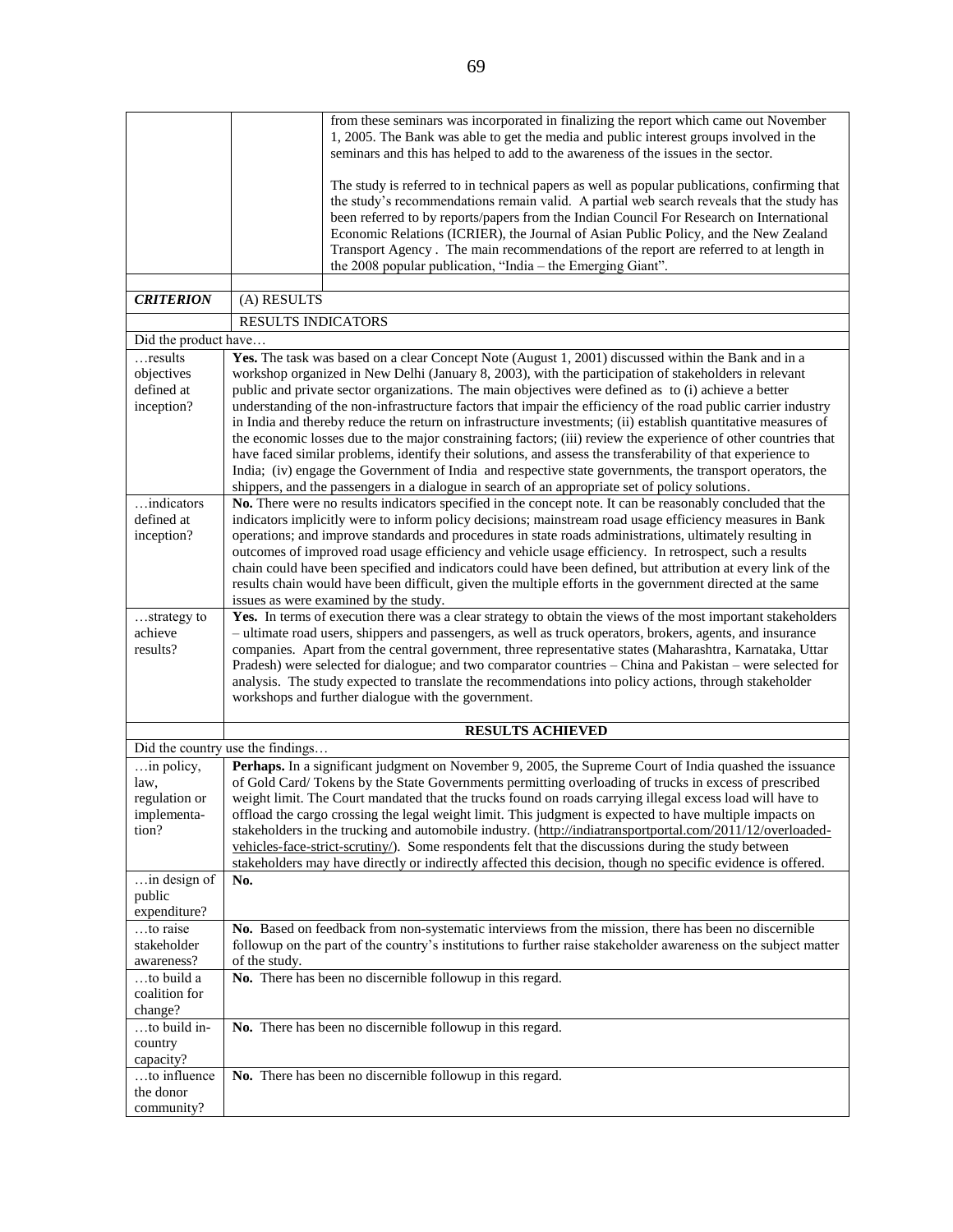| to change                           |     | No. There has been no discernible followup in this regard.                                                                                                                                                          |
|-------------------------------------|-----|---------------------------------------------------------------------------------------------------------------------------------------------------------------------------------------------------------------------|
| institutions?                       |     |                                                                                                                                                                                                                     |
| Did the Bank                        |     |                                                                                                                                                                                                                     |
| use the                             |     |                                                                                                                                                                                                                     |
| findings                            |     |                                                                                                                                                                                                                     |
| $\ldots$ in the                     | No. |                                                                                                                                                                                                                     |
| design of                           |     |                                                                                                                                                                                                                     |
| development                         |     |                                                                                                                                                                                                                     |
| policy                              |     |                                                                                                                                                                                                                     |
| lending?                            |     |                                                                                                                                                                                                                     |
| $\ldots$ in the<br>design of        |     | No. An examination of the Bank's lending portfolio after FY2005 does not reveal any specific components<br>or sub-components that are focused directly on the subject matter of the study. Karnataka State Highways |
| <b>Bank</b> lending                 |     | Project II and the proposed Gujarat State Highways Project II project (under preparation) have significant                                                                                                          |
| products?                           |     | safety components that overlap with some of the study's considerations. However, the KSHIP II project                                                                                                               |
|                                     |     | appraisal document does not make any direct allusion to the study. Discussions with the task team suggest                                                                                                           |
|                                     |     | that the study did not specifically figure in the course of the Project Appraisal Document preparation,                                                                                                             |
|                                     |     | though it was considered broadly with other relevant economic and sector work.                                                                                                                                      |
| $\ldots$ in Bank                    |     | No. Discussions with members of the task team and a review of bank strategy documents did not reveal any                                                                                                            |
| strategy                            |     | specific impact on Bank strategy formulation.                                                                                                                                                                       |
| formulation?                        |     |                                                                                                                                                                                                                     |
| $\dots$ in                          |     | To some extent outside the Bank. A non-comprehensive web search shows that the study is referenced in                                                                                                               |
| subsequent                          |     | other research output produced within the country. (e.g. September 2008. Ganguli, Debjani. Logistics                                                                                                                |
| knowledge                           |     | Services Under Indo-EU TIA External Consultant, ICRIER Project Coordinator Arpita Mukherjee Senior                                                                                                                  |
| products?                           |     | Fellow, ICRIER Final Report, Indian Council For Research on International Economic Relations.)                                                                                                                      |
| to inform                           |     | No. Discussions with members of the task team and a review of bank strategy documents do not show any                                                                                                               |
| country                             |     | evidence that the study informed the Bank's country strategy.                                                                                                                                                       |
| strategy?                           |     |                                                                                                                                                                                                                     |
| Is there                            |     | Not clear in this context.                                                                                                                                                                                          |
| evidence that                       |     |                                                                                                                                                                                                                     |
| results are                         |     |                                                                                                                                                                                                                     |
| sustainable?<br>Did the Bank        | No. |                                                                                                                                                                                                                     |
| or client                           |     |                                                                                                                                                                                                                     |
| assess the                          |     |                                                                                                                                                                                                                     |
| product's                           |     |                                                                                                                                                                                                                     |
| impact on                           |     |                                                                                                                                                                                                                     |
| results?                            |     |                                                                                                                                                                                                                     |
|                                     |     | Discussion of Results: The study added value by raising awareness of the issues and the required remedial measures in the                                                                                           |
|                                     |     | media and among public interest groups, including NGOs. But the study has not had a significant impact on policy makers in                                                                                          |
|                                     |     | the key relevant Ministry (Shipping, Roads, Transport, and Highways). According to members of the task team, the Bank's                                                                                             |
|                                     |     | intention was to translate the study's recommendations into triggers for tranche releases in proposed future transport projects,                                                                                    |
|                                     |     | but his has not yet been done. Political and government commitment are necessary to move things forward in a situation                                                                                              |
|                                     |     | where State governments in India have varying regulations and tax regimes regarding sales and octroi taxes affecting road                                                                                           |
| transport.                          |     |                                                                                                                                                                                                                     |
| <b>CRITERION</b>                    |     | (B) STRATEGIC RELEVANCE AND OWNERSHIP                                                                                                                                                                               |
|                                     |     | <b>RELEVANCE</b>                                                                                                                                                                                                    |
| Did delivery of the                 |     | Yes. However, this study was not alone in addressing the issues at hand. Several other studies or                                                                                                                   |
| product come in time                |     | working groups had taken up one or more of the issues covered by the study, notably the 1999                                                                                                                        |
| to affect relevant                  |     | Sundar Committee Report on the "Trucking Industry" in India.                                                                                                                                                        |
| government policy or                |     |                                                                                                                                                                                                                     |
| Bank decisions?                     |     |                                                                                                                                                                                                                     |
|                                     |     | Was the topic identified as "development constraint or opportunity" in                                                                                                                                              |
| $\ldots$ the relevant               |     | The subject matter of the study was relevant to the emphasis on infrastructure services in the CAS                                                                                                                  |
| <b>Country Assistance</b>           |     | documents of 2001 and 2004 and the Country Partnership Strategy (CPS) for India for 2009-2012.                                                                                                                      |
| Strategy?                           |     |                                                                                                                                                                                                                     |
|                                     |     |                                                                                                                                                                                                                     |
| previous Analytic                   |     | No.                                                                                                                                                                                                                 |
| and Advisory                        |     |                                                                                                                                                                                                                     |
| Activity work?                      |     |                                                                                                                                                                                                                     |
| particular projects?<br>.particular |     | No.<br>No.                                                                                                                                                                                                          |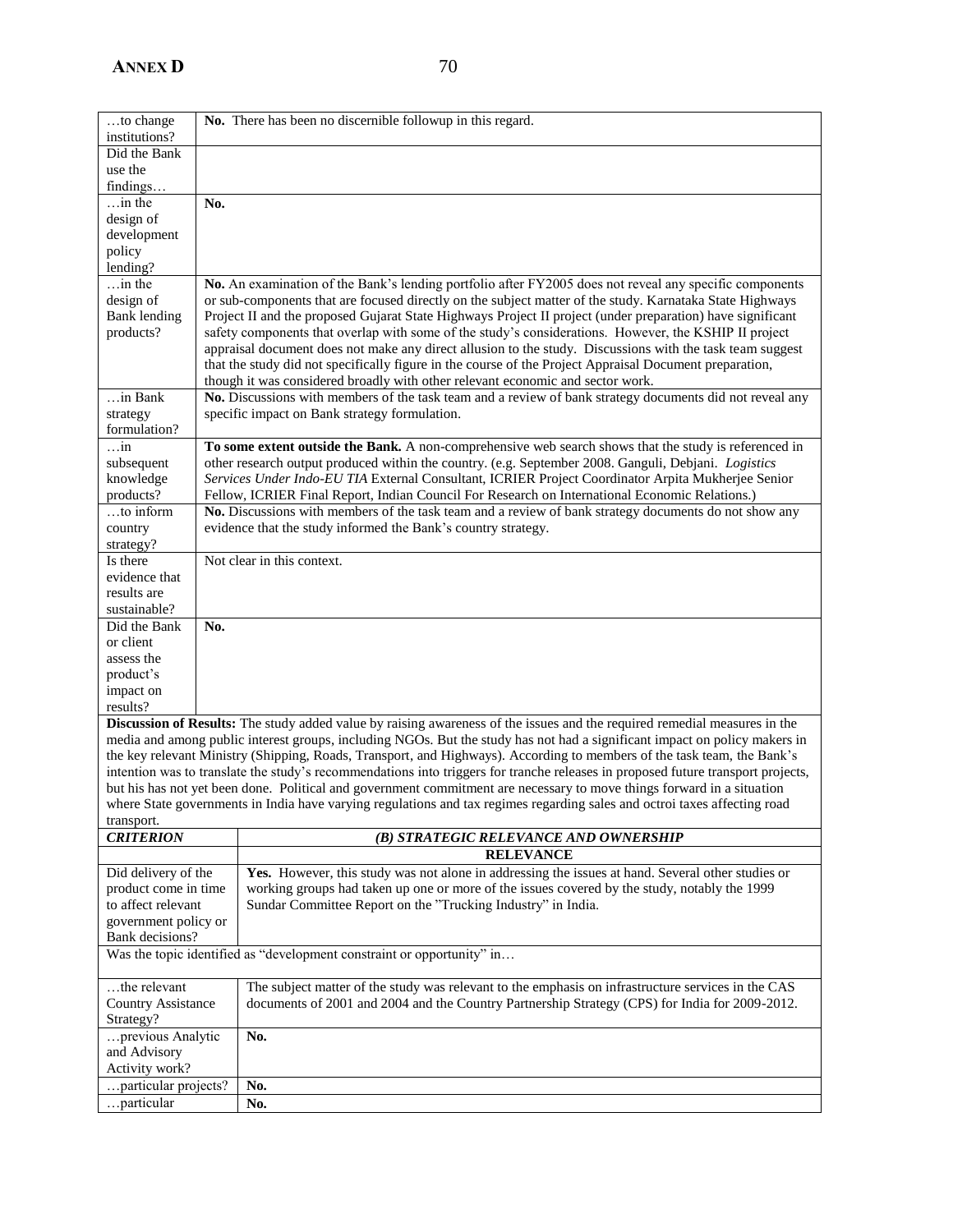| evaluations?                                                                 |                                                                                                                                                                                                                                                                       |  |
|------------------------------------------------------------------------------|-----------------------------------------------------------------------------------------------------------------------------------------------------------------------------------------------------------------------------------------------------------------------|--|
| policy dialogue<br>with clients?                                             | Yes. The subject matter of the study was actively perceived as being of importance by all<br>stakeholders.                                                                                                                                                            |  |
| $$ donor                                                                     | Possibly Yes. No specific evidence forthcoming from discussions with member of the task team or                                                                                                                                                                       |  |
| coordination?                                                                | with respondents.                                                                                                                                                                                                                                                     |  |
|                                                                              | Under conditions of difficult dialogue, did the product                                                                                                                                                                                                               |  |
| focus on long-term<br>issues for better<br>receptivity to Bank               | Not Applicable. There were no difficulties in pursuing the dialogue with the government. Rather<br>the issue was with followup action which has been slow for a variety of reasons including inherent<br>administrative complexities and insufficient political will. |  |
| input?                                                                       |                                                                                                                                                                                                                                                                       |  |
| address sector                                                               | No.                                                                                                                                                                                                                                                                   |  |
| issues in areas where                                                        |                                                                                                                                                                                                                                                                       |  |
| there is more                                                                |                                                                                                                                                                                                                                                                       |  |
| receptivity to Bank<br>input?                                                |                                                                                                                                                                                                                                                                       |  |
| address country<br>issues in a regional or                                   | Yes. The study looked at the relevant experience of China and Pakistan as comparator countries,<br>though this was not under conditions of difficult dialogue.                                                                                                        |  |
| global context?                                                              |                                                                                                                                                                                                                                                                       |  |
|                                                                              | <b>OWNERSHIP</b>                                                                                                                                                                                                                                                      |  |
| Is product part of                                                           | Yes. The Study is covered as part of the work program in the CAS (2004), though it is not                                                                                                                                                                             |  |
| overall Analytic and                                                         | mentioned in the 2001 CAS.                                                                                                                                                                                                                                            |  |
| <b>Advisory Activity</b>                                                     |                                                                                                                                                                                                                                                                       |  |
| program to which the                                                         |                                                                                                                                                                                                                                                                       |  |
| authorities have                                                             |                                                                                                                                                                                                                                                                       |  |
| contributed or                                                               |                                                                                                                                                                                                                                                                       |  |
| agreed?                                                                      |                                                                                                                                                                                                                                                                       |  |
| Did the client request                                                       | No. The client did not take the initiative for this product perhaps because a number of previous                                                                                                                                                                      |  |
| or commission the                                                            | studies by the government as well as the Asian Development Bank and other organizations within                                                                                                                                                                        |  |
| specific product?                                                            | and outside the country had addressed the same issues previously. However, task team members                                                                                                                                                                          |  |
|                                                                              | suggest that client interest increased as the study got underway following the attempt to get the<br>participation of all stakeholders for the study, focusing on three specific areas in the road transport                                                          |  |
|                                                                              | sector, and making a comparative study of China and Pakistan in these matters.                                                                                                                                                                                        |  |
| Did the client cover                                                         | No. The possibility of co-financing with the Government of India or state governments was never                                                                                                                                                                       |  |
| some or all of the                                                           | entertained as an option.                                                                                                                                                                                                                                             |  |
| costs?                                                                       |                                                                                                                                                                                                                                                                       |  |
| Did the key decision                                                         | Yes. Members of the task team received collaboration from key decision-makers. They also gave                                                                                                                                                                         |  |
| makers (as distinct                                                          | feedback through several meetings and discussions as well as the stakeholder workshops organized                                                                                                                                                                      |  |
| from technical                                                               | at the start and end of the study.                                                                                                                                                                                                                                    |  |
| specialists)                                                                 |                                                                                                                                                                                                                                                                       |  |
| collaborate with,                                                            |                                                                                                                                                                                                                                                                       |  |
| discuss or provide                                                           |                                                                                                                                                                                                                                                                       |  |
| feedback on the                                                              |                                                                                                                                                                                                                                                                       |  |
| product?                                                                     |                                                                                                                                                                                                                                                                       |  |
| Did a local institute, academy, consulting firm or government agency help to |                                                                                                                                                                                                                                                                       |  |
| define the scope of                                                          | Yes. To support a fully participatory process, assist in problem identification, and encourage                                                                                                                                                                        |  |
| the work?                                                                    | consensus building throughout the study, the first of two workshops engaged all the key players                                                                                                                                                                       |  |
|                                                                              | (transport users, government, truck and bus operators, booking agents and brokers through their                                                                                                                                                                       |  |
|                                                                              | respective associations, the automotive manufacturers, and, of special importance, representatives of                                                                                                                                                                 |  |
| plan and design the                                                          | the shippers.<br>No. Planning and design of the project was carried out primarily by the task team based on the                                                                                                                                                       |  |
| work?                                                                        | inputs at the initial consultation.                                                                                                                                                                                                                                   |  |
| carry out the                                                                | Yes. The study draws on a number of background papers prepared by Clell Harral, Ian Jenkin, John                                                                                                                                                                      |  |
| work?                                                                        | Terry, Richard Sharp, Eugene Gurenko, Consulting Engineering Services, Inc.(CES), and the Asian                                                                                                                                                                       |  |
|                                                                              | Institute of Transport Development (AITD) for axle overloading and lack of enforcement of                                                                                                                                                                             |  |
|                                                                              | controls. It also relies on two complementary studies carried out for China by Jianfei Zhang,                                                                                                                                                                         |  |
|                                                                              | currently Director General of the Ministry of Communications China and for Pakistan by Sardar                                                                                                                                                                         |  |
|                                                                              | M.Humayun Khan, for international comparisons. Asian Institute of Transport Development, Delhi.                                                                                                                                                                       |  |
| analyze the results                                                          | No. The analysis and write-up was mainly carried out by task team.                                                                                                                                                                                                    |  |
| and write the report?                                                        |                                                                                                                                                                                                                                                                       |  |
| formulate                                                                    | No. The analysis and write-up was mainly carried out by task team.                                                                                                                                                                                                    |  |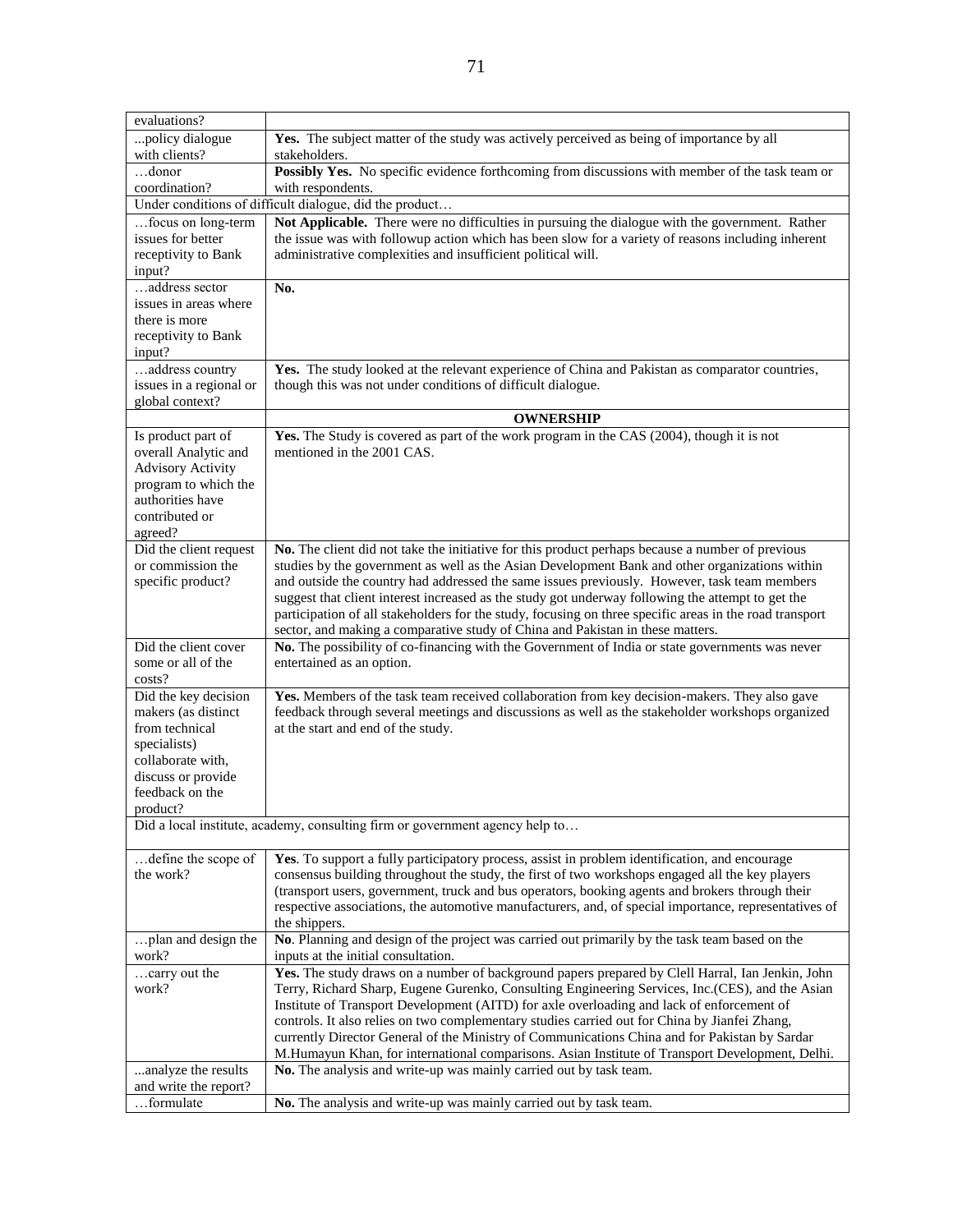(including non-

| conclusions and       |                                                                                               |
|-----------------------|-----------------------------------------------------------------------------------------------|
| recommendations?      |                                                                                               |
| provide peer          | No.                                                                                           |
| review or comments    |                                                                                               |
| on the draft report?  |                                                                                               |
| organize              | Yes. The findings of the study were presented at seminars held in the context of the "Global" |
| workshops or          | Infrastructure Summit" organized by FICCI in March 2005 and the "Convention of Reforms in the |
| discussions about the | Road Transport Sector" organized by the All India Confederation of Goods Vehicles Owners      |
| findings?             | Organizations (ACOGOA) and the All India Bus Operators Confederation in February 2005. The    |
|                       | feedback from these seminars was incorporated in finalizing the report.                       |

**Discussion of Strategic Relevance and Ownership:** Given the Bank's continued heavy involvement in financing road infrastructure in the country, the study was relevant and timely. It was well-aligned with the Banks strategies for India as outlined in its CAS (2001 and 2004) and CPS (2009-12), as well as India's Five Year Plan document (2006-2011). The importance of the study was also underlined by the active participation of the central and State governments, and other key stakeholders (organizations representing representatives of truck and bus operators, booking agents, brokers and transport users, etc.) at the inception workshop. The Government of India was already working on these issues, and had been using the landmark Sundar Committee report of 1999 on "Trucking Industry" as a primary guiding force in the development of trucking industry policy. Yet, the task team was able to convince the Government of India of the study's relevance, especially in terms of the value-added from interviews and sample surveys of stakeholders, and a comparative analysis with respect to China and Pakistan.

| China and Pakistan.                                                                                                                               |                                                                                                                                                                                                                                                                                                                                                                                                                                                                                                                                                         |
|---------------------------------------------------------------------------------------------------------------------------------------------------|---------------------------------------------------------------------------------------------------------------------------------------------------------------------------------------------------------------------------------------------------------------------------------------------------------------------------------------------------------------------------------------------------------------------------------------------------------------------------------------------------------------------------------------------------------|
| <b>CRITERION</b>                                                                                                                                  | $(C)$ <i>QUALITY</i>                                                                                                                                                                                                                                                                                                                                                                                                                                                                                                                                    |
|                                                                                                                                                   | <b>QUALITY OF CONTENT</b>                                                                                                                                                                                                                                                                                                                                                                                                                                                                                                                               |
| Did the product                                                                                                                                   |                                                                                                                                                                                                                                                                                                                                                                                                                                                                                                                                                         |
| include<br>appropriate<br>knowledge (i.e.<br>make use of current<br>and relevant<br>knowledge from<br>both inside and<br>outside of the<br>Bank)? | Yes. The study drew heavily upon a number of studies that have been carried out by the Bank and<br>Government of India that have been listed in the references section of the study. Prominent among<br>them are the Report of the Sundar Committee on Trucking Operations (2009) and B. Debroy and<br>P.D. Kaushik, Barriers to Inter-State Trade and Commerce-The Case of Road Transport, Report<br>Prepared by the Rajiv Gandhi Institute for Contemporary Studies for the National Committee to<br>Review the Working of the Constitution (c.2001). |
| cite relevant<br>examples of practice<br>or research from<br>other countries in<br>the region?                                                    | Yes. The study drew upon lessons from a review of road transport development in Pakistan.                                                                                                                                                                                                                                                                                                                                                                                                                                                               |
| cite relevant<br>examples of practice<br>or research from<br>other regions?                                                                       | Yes. The study drew upon lessons from a review of road transport development in China.                                                                                                                                                                                                                                                                                                                                                                                                                                                                  |
| discuss the<br>specific institutional<br>and policy context<br>for the issue in this<br>country?                                                  | Yes. Much of the initial portion of the study is devoted to the specific institutional and policy context<br>for the issues covered by the study for the country.                                                                                                                                                                                                                                                                                                                                                                                       |
| collect and<br>analyze existing<br>local data?                                                                                                    | Yes. The study draws upon existing data including that related to variation of regulations and<br>sales/octroi taxes across the three states selected for the study.                                                                                                                                                                                                                                                                                                                                                                                    |
| generate new<br>evidence?                                                                                                                         | Yes. In the course of the study, sample surveys were carried out to get a clearer understanding of the<br>quality, costs, and regulation of road transport services and also to assess the role played, and value<br>added, by different actors such as truck operators, brokers, agents, and insurance companies.                                                                                                                                                                                                                                      |
| include<br>recommendations?                                                                                                                       | Yes. The study came up with several findings/recommendations for the Trucking Industry (12)<br>findings; 6 recommendations), Inter-City Bus Services (7; 3), and Motor Insurance (4; 4)                                                                                                                                                                                                                                                                                                                                                                 |
| Do the<br>recommendations<br>include specified<br>actions to be taken<br>by specified actors                                                      | Yes. Each of the recommendations is aimed at one or more of the central government, state<br>governments, bus and truck operators and their associations and the motor insurance industry.                                                                                                                                                                                                                                                                                                                                                              |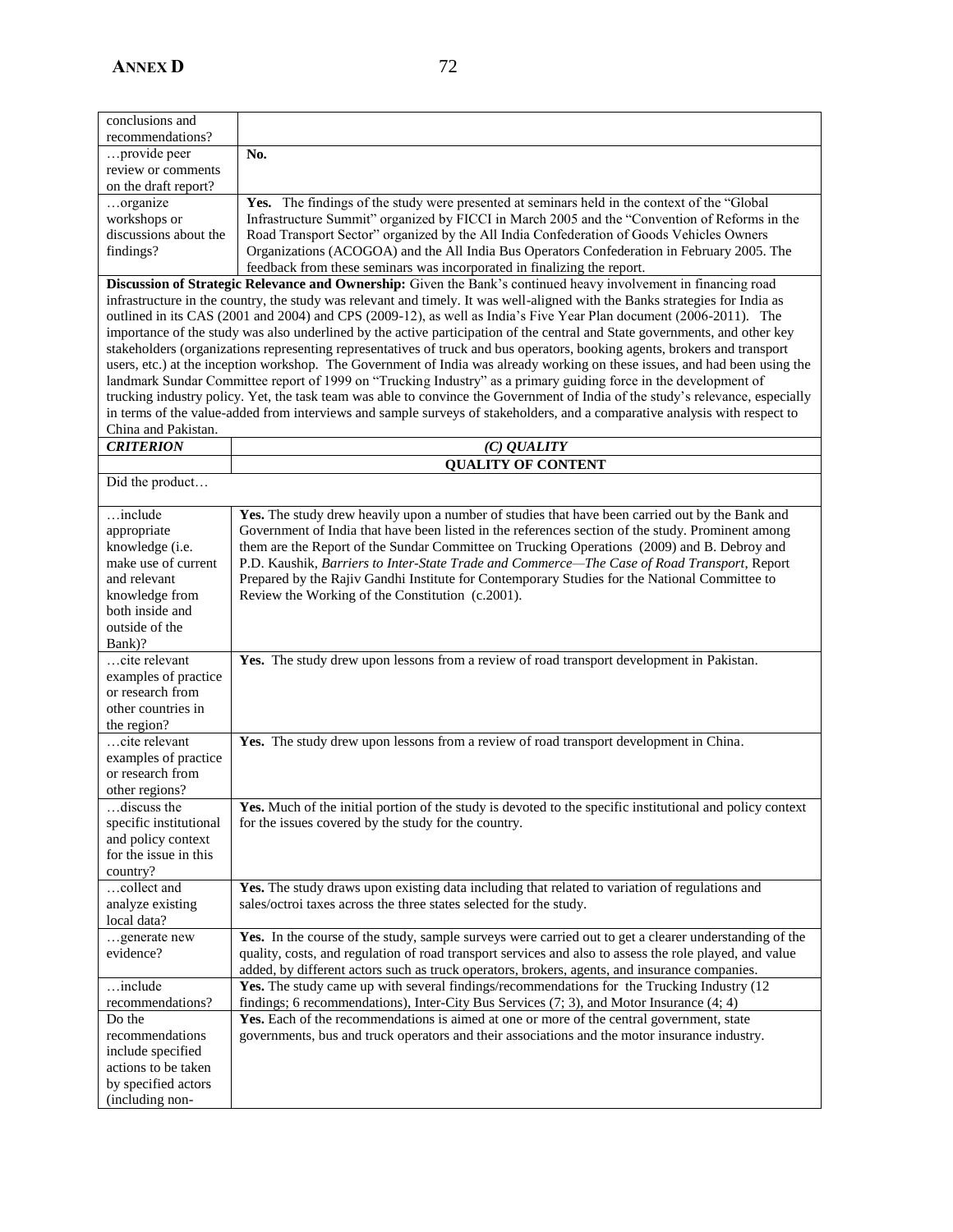| Bank)?                                                                                                                 |                                                                                                                                                       |
|------------------------------------------------------------------------------------------------------------------------|-------------------------------------------------------------------------------------------------------------------------------------------------------|
| Was the product                                                                                                        | Yes. The study team was staffed with experienced technical transport staff and transport economists                                                   |
| team staffed with                                                                                                      | at the senior and lead level. Reputed consultants were engaged for preparation of background papers                                                   |
| the appropriate                                                                                                        | and for conducting surveys.                                                                                                                           |
| expertise (including                                                                                                   |                                                                                                                                                       |
| consultants)?                                                                                                          |                                                                                                                                                       |
| Did the product                                                                                                        | Yes. The concept note review meeting was chaired by the Transport Sector Manager for South Asia.                                                      |
| receive appropriate                                                                                                    | The Country Director did not participate in the meeting. Participation from the Country Director                                                      |
| managerial                                                                                                             | might have given the study a higher profile.                                                                                                          |
| attention?                                                                                                             |                                                                                                                                                       |
| Did the product                                                                                                        | Yes. The management had made available adequate resources for the study and it was carried out                                                        |
| receive sufficient                                                                                                     | within the budget (actual expenditure was US\$326,109 against a budgeted amount of US\$366,300, in                                                    |
| budget?                                                                                                                | spite of the two-year delay in completing the study.)                                                                                                 |
|                                                                                                                        | <b>REVIEW OF CONTENT</b>                                                                                                                              |
|                                                                                                                        | Yes. The peer reviewers - Paul Amos, Asif Faiz and Graham Smith, all highly experienced transport                                                     |
| Was the draft peer                                                                                                     |                                                                                                                                                       |
| reviewed by                                                                                                            | specialists - were well selected and provided perceptive comments on the draft.                                                                       |
| appropriate experts?                                                                                                   |                                                                                                                                                       |
| Were the peer                                                                                                          | Yes. The peer reviewers' comments were taken into account in by the task team as evidenced by the                                                     |
| review comments                                                                                                        | minutes of the decision meeting.                                                                                                                      |
| taken into account                                                                                                     |                                                                                                                                                       |
| as appropriate?                                                                                                        |                                                                                                                                                       |
| Was the feedback                                                                                                       | Yes. Client feedback was amply to the extent of participation of government representatives in two                                                    |
| from the client                                                                                                        | dissemination workshops and the feedback was incorporated into the report.                                                                            |
| about the product                                                                                                      |                                                                                                                                                       |
| incorporated into                                                                                                      |                                                                                                                                                       |
| the final version?                                                                                                     |                                                                                                                                                       |
|                                                                                                                        | Discussion of Quality: The report provides empirical evidence, (some of which was gathered by the study as well as new                                |
|                                                                                                                        | analyses and projections based on existing data) to underpin its arguments. Significant value was added by getting the                                |
|                                                                                                                        | views of the most important stakeholders; examining issues relating to the central government's role and three representative                         |
| states (Maharashtra, Karnataka and Uttar Pradesh); and drawing lessons from comparator countries (China and Pakistan). |                                                                                                                                                       |
|                                                                                                                        |                                                                                                                                                       |
|                                                                                                                        | The report came up with appropriate and actionable recommendations under each issue. Overall the result was a credible                                |
|                                                                                                                        | study backed by well-researched evidence and supported by appropriate quantitative and qualitative analysis.                                          |
| <b>CRITERION</b>                                                                                                       | (D) DISSEMINATION AND SUSTAINED DIALOGUE                                                                                                              |
|                                                                                                                        | <b>INITIAL DISSEMINATION</b>                                                                                                                          |
| Was the product                                                                                                        |                                                                                                                                                       |
|                                                                                                                        |                                                                                                                                                       |
| made available in                                                                                                      | No. Given the main audience for the study, his may not have been crucial.                                                                             |
| the local language?                                                                                                    |                                                                                                                                                       |
| made available on<br>a website?                                                                                        | Yes. The original report can be downloaded for free from the Bank's external site.                                                                    |
| discussed with                                                                                                         | Yes. The draft report was discussed with senior officials from the Ministry of through two                                                            |
| senior policy                                                                                                          | dissemination workshops.                                                                                                                              |
| makers?                                                                                                                |                                                                                                                                                       |
| presented at a                                                                                                         | Yes. The findings of the study were presented at seminars held in the context of the "Global"                                                         |
| workshop,                                                                                                              | Infrastructure Summit" organized by the Federation of Chambers of commerce an Industry (FICCI)                                                        |
| conference, seminar                                                                                                    | in March 2005 and the "Convention of Reforms in the Road Transport Sector" organized by the All                                                       |
| or on-line                                                                                                             | India Confederation of Goods Vehicles Owners Organizations (ACOGOA) and the All India Bus                                                             |
| discussion?                                                                                                            | Operators Confederation in February 2005.                                                                                                             |
| covered in the                                                                                                         | Yes. The report received wide coverage in the media at the time of dissemination. The report is                                                       |
| general or                                                                                                             | cited in some detail in the popular publication "India: The Emerging Giant" by Arvind Panagariya                                                      |
| specialized media?                                                                                                     | (2008),                                                                                                                                               |
|                                                                                                                        |                                                                                                                                                       |
|                                                                                                                        | <b>SUSTAINED DIALOGUE</b><br>Did the product serve as an input to a sustained engagement with the client through                                      |
|                                                                                                                        |                                                                                                                                                       |
| policy dialogue?                                                                                                       | <b>Partly.</b> There is evidence of follow-up dialogue on issues relating to overloading of trucks as part of                                         |
|                                                                                                                        | prominent safety components being included in projects that have been recently approved (Karnataka                                                    |
|                                                                                                                        | State Highway Improvement Project II) and a project under preparation (Gujarat State Highway                                                          |
|                                                                                                                        | Project II).                                                                                                                                          |
| sustained<br>workshops and                                                                                             | No. There were no sustained dedicated workshops and discussions with stakeholders on the issues<br>raised by the study, beyond initial dissemination. |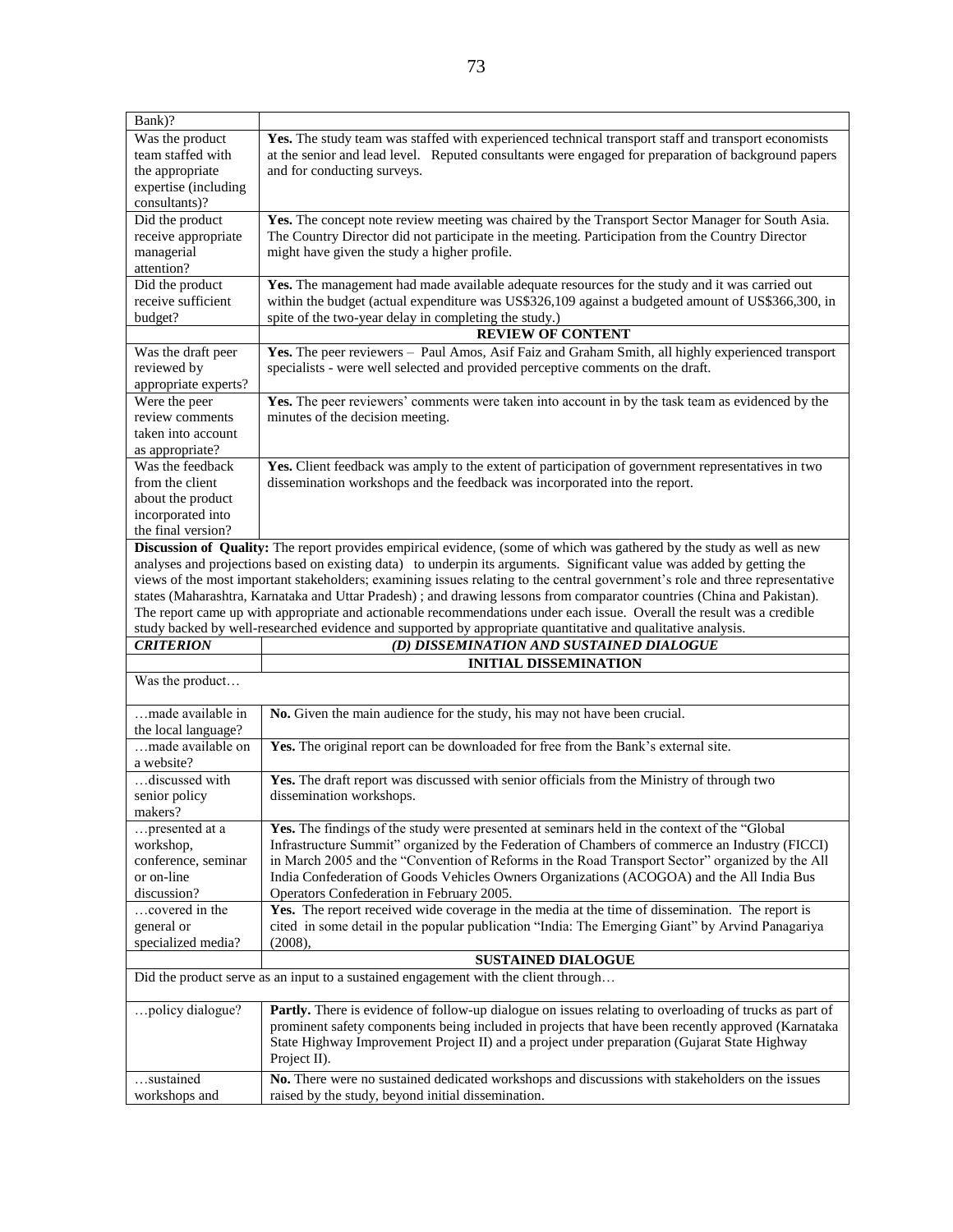| discussions with                                                                                                               |                                                                                                            |
|--------------------------------------------------------------------------------------------------------------------------------|------------------------------------------------------------------------------------------------------------|
| stakeholders beyond                                                                                                            |                                                                                                            |
| initial                                                                                                                        |                                                                                                            |
| dissemination?                                                                                                                 |                                                                                                            |
| lending products                                                                                                               | <b>Partly.</b> Addressing the overloading of trucks is expected to form part of prominent safety           |
| (Bank and non-                                                                                                                 | components being included in projects that have been recently approved (Karnataka State Highway            |
| Bank)?                                                                                                                         | Improvement Project II) and a project under preparation (Gujarat State Highway Project II).                |
| technical                                                                                                                      | <b>Partly.</b> Addressing the overloading of trucks is/is expected to be included in the recently approved |
| assistance (formal or                                                                                                          | Karnataka State Highway Improvement Project II and Gujarat State Highway Project II which is               |
| informal)?                                                                                                                     | under preparation.                                                                                         |
| programmatic                                                                                                                   | No.                                                                                                        |
| instruments?                                                                                                                   |                                                                                                            |
| other means?                                                                                                                   | No.                                                                                                        |
| <b>Discussion of Dissemination and Sustained Dialogue:</b> The team discussed the Concent Note with relevant stakeholders in a |                                                                                                            |

**Discussion of Dissemination and Sustained Dialogue:** The team discussed the Concept Note with relevant stakeholders in a workshop at the inception of the study. The findings of the study were presented at seminars held in the context of the ―Convention of Reforms in the Road Transport Sector‖ organized by the All India Confederation of Goods Vehicles Owners Organizations (ACOGOA) and the All India Bus Operators Confederation in February 2005 and the "Global Infrastructure Summit" organized by FICCI in March 2005 and Participants included Central and State Government agencies, NGOs, and various private sector organizations involved in the road transport sector. The feedback from these seminars was incorporated in finalizing the report which came out November 1, 2005. The Bank was able to get the media and public interest groups involved in the seminars and this has helped to add to the awareness of the issues in the sector.

The study is referred to in technical papers as well as popular publications, confirming that the study's recommendations remain valid.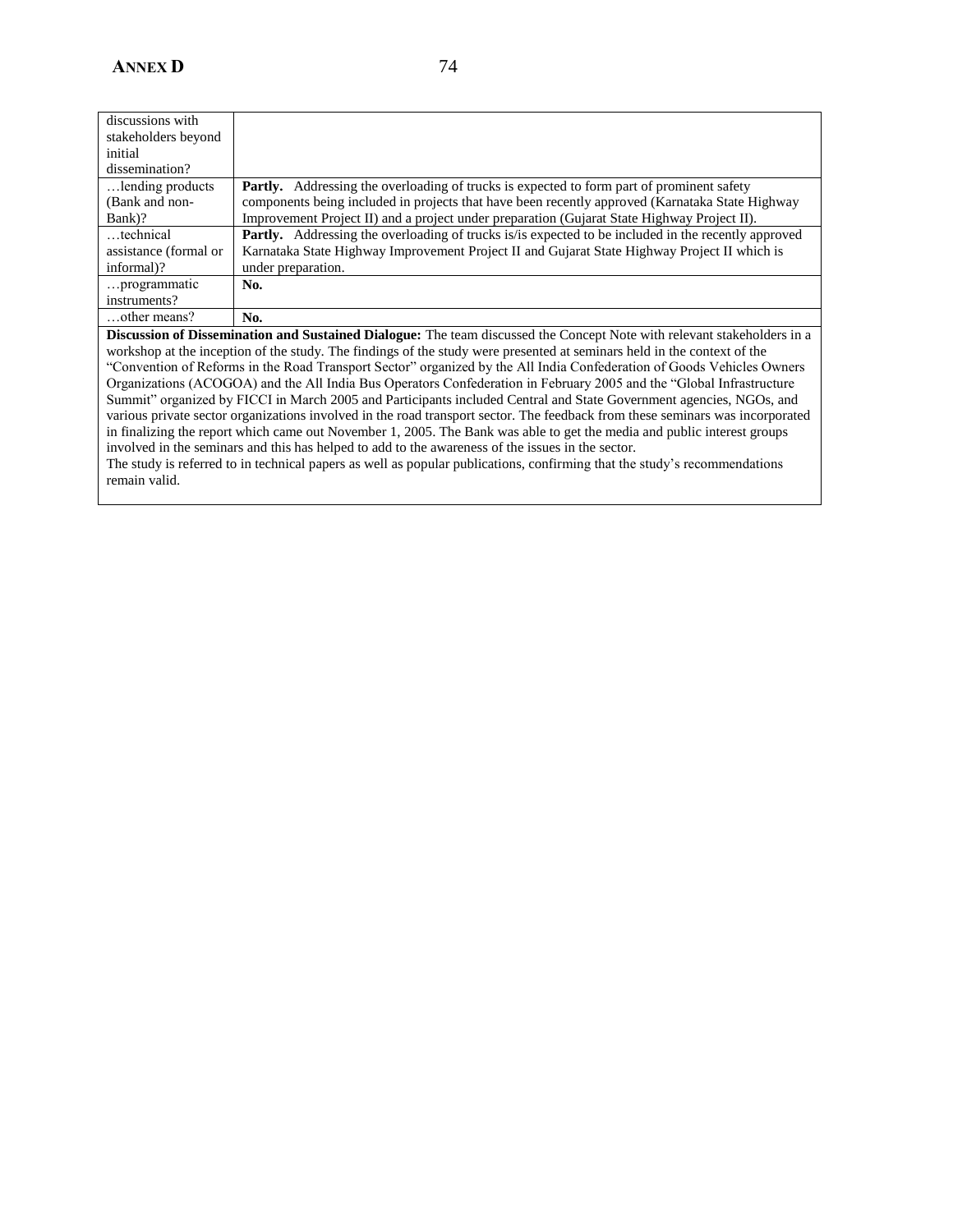### <span id="page-56-0"></span>**Annex E. List of Persons Met**

(in alphabetical order of first name)

#### **Gujarat State Highways Project**

#### Roads and Buildings Department, Government of Gujarat

*D.K. Solanki*, Superintendent Engineer, Project Implementation Unit (World Bank) *H.D. Vala*, Chief Engineer (Roads and Buildings) and Additional Secretary *P.P. Vakharia*, Chief Engineer (World Bank) *R.K. Chauhan*, Officer on Special Duty(SP) *S. Pandya*, Executive Engineer, Roads and Buildings Department *Samir Raval*, Deputy Executive Engineer *Sandeep Vasava*, Chief Engineer (Panchayat) and Additional Secretary *Satyanarayansingh S. Rathore*, Principal Secretary

#### Contractors, Design and Information Technology Consulting Firm Representatives

*Abhilash Singh*, Regional representative (West), EGIS India Consulting Engineers Private Limited Gandhinagar 382 001 *Kishor Viramgama*, Chairman and MD, Backbone Enterprises Limited *Neeraj Kumar*, Project Manager, Larsen and Toubro Ltd. *Sagar Deshmukh*, Chief General Manager, LEA Associates South Asia Private Limited, Consulting Engineers and Planners, Gandhinagar

Project Affected Persons - Various

#### **Karnataka State Highways Improvement Project**

*B. Ravish*, Assistant Engineer, KSHIP Sub-Division, Tumkur *B.H. Anil Kumar*, I.A.S, Managing Director, Karnataka Road Development Corporation Ltd. (KRDC), Bengaluru and Chief Project Officer, KSHIP II. *H.S. Prakash Kumar,* Chief Engineer and Project Director, KSHIP II. *K.S. Krishna Reddy*, Chief Engineer, National Highway Zone, Bengaluru *M.D. Nadaf*, Executive Engineer (Environment), Karnataka State Highways Improvement Project, Bengaluru. *N.C. Solanki*, Director (Projects-I), National Rural Roads Development Agency (NRRDA), Ministry of Rural Development, Government of India, New Delhi *R. Prasad*, Superintending Engineer, Bengaluru *Rajendra Kumar*, Executive Engineer, KSHIP Division, Tumkur, *Ramesh*, Assistant Engineer, KSHIP Sub-Division, Raichur *Ravi Betta*, Assistance Executive Engineer, Information Technology Cell, KPWD, Bengaluru, *S. Kinni*, Executive Engineer, Bengaluru *Sadashiva Reddy B. Patil*, Chief Engineer, C&B South, Bengaluru *Syed Kamaluddin*, Assistant Executive Engineer, KSHIP Sub-Division, Deodurg *V. Srinivas*, Executive Engineer, KSHIP Sub-Division, Raichur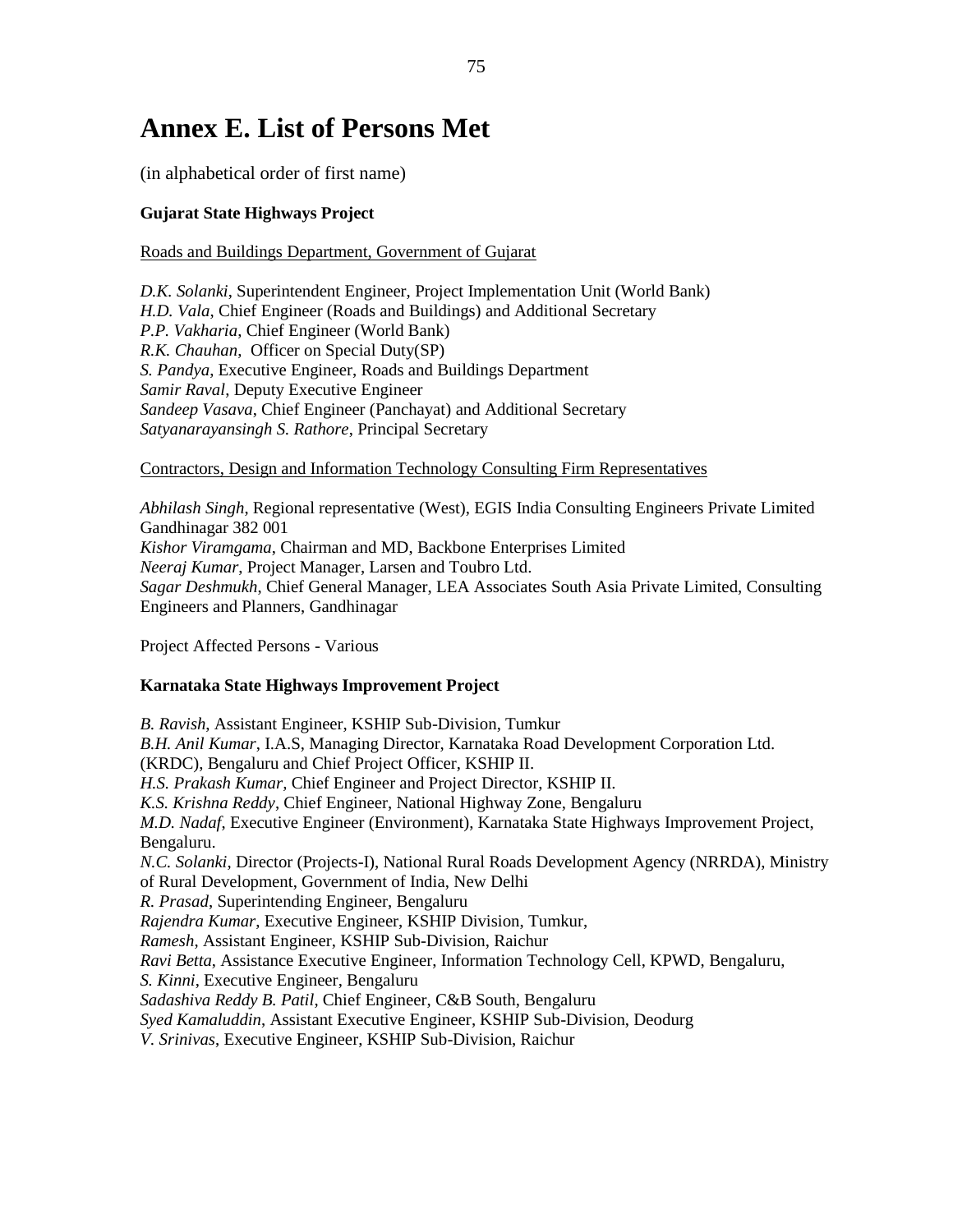#### Contractors, Consulting Firms

*K. Srinivasa*, Business Development Manager, Pixel Softek Private Limited, Bengaluru *Naveen R. Shetty*, Managing Director and CEO, RNS Infrastructure Limited, Hubli, Karnataka

Project Affected Persons at the the Ariginamara rehabilitation camp - various

#### **Economic and Sector Work- "Road Transport Service Efficiency Study"**

*Arpita Mukherjee*, Professor, Indian Council for Research on International Economic Relations (ICRIER), New Delhi *B.N. Puri,* Member Secretary, National Transport Development Policy Committee (NTDPC),

Planning Commission and Principal Advisor(Transport), Planning Commission, New Delhi *Bakul Dholakia,* Director, Adani Institute of Infrastructure Management, Ahmedabad *C. Kandasamy,* Additional Secretary General, Ministry of Road Transport and Highways, Government of India, New Delhi *Chittranjan Das*, Secretary-General, All India Confederation of Goods Vehicles Owners' Associations and General Secretary All India Bus Operators' Confederation, New Delhi *H.M. Shivanand Swamy*, Professor and Associate Director, Centre for Environmental Planning and Technology (CEPT), Ahmedabad *Parvesh Minocha*, Director, Feedback Infrastructure services Private Limited, Feedback Infrastructure Services Private Limited, Gurgaon, National Capital region of Delhi *Raghav Chandra*, I.A.S, Joint Secretary, Ministry of Road Transport and Highways, Government of India, New Delhi *Rajiv Yadav*, I.A.S., Member (Administration), National Highways Authority of India, Ministry of Road Transport and Highways, Government of India, New Delhi *Vinayak Chatterjee*, Chairman, Feedback Infrastructure Services Private Limited, Gurgaon, National Capital region of Delhi

#### **World Bank**

*Alok Nath Bansal,* Senior Transport Economist (retired), New Delhi Office *Arnab Bandyopadhyay*, Senior Transport Engineer, SASDT, New Delhi Office *Ben Eijbergen*, Lead Transport Specialist, SASDT, Washington D.C. *Binyam Reja*, Senior Urban Transport Specialist, SASDT, Washington D.C. *G. George Tharakan*, Lead Transport Specialist (retired) *I.U.B Reddy*, Senior Social Development Specialist, SASDT, New Delhi Office